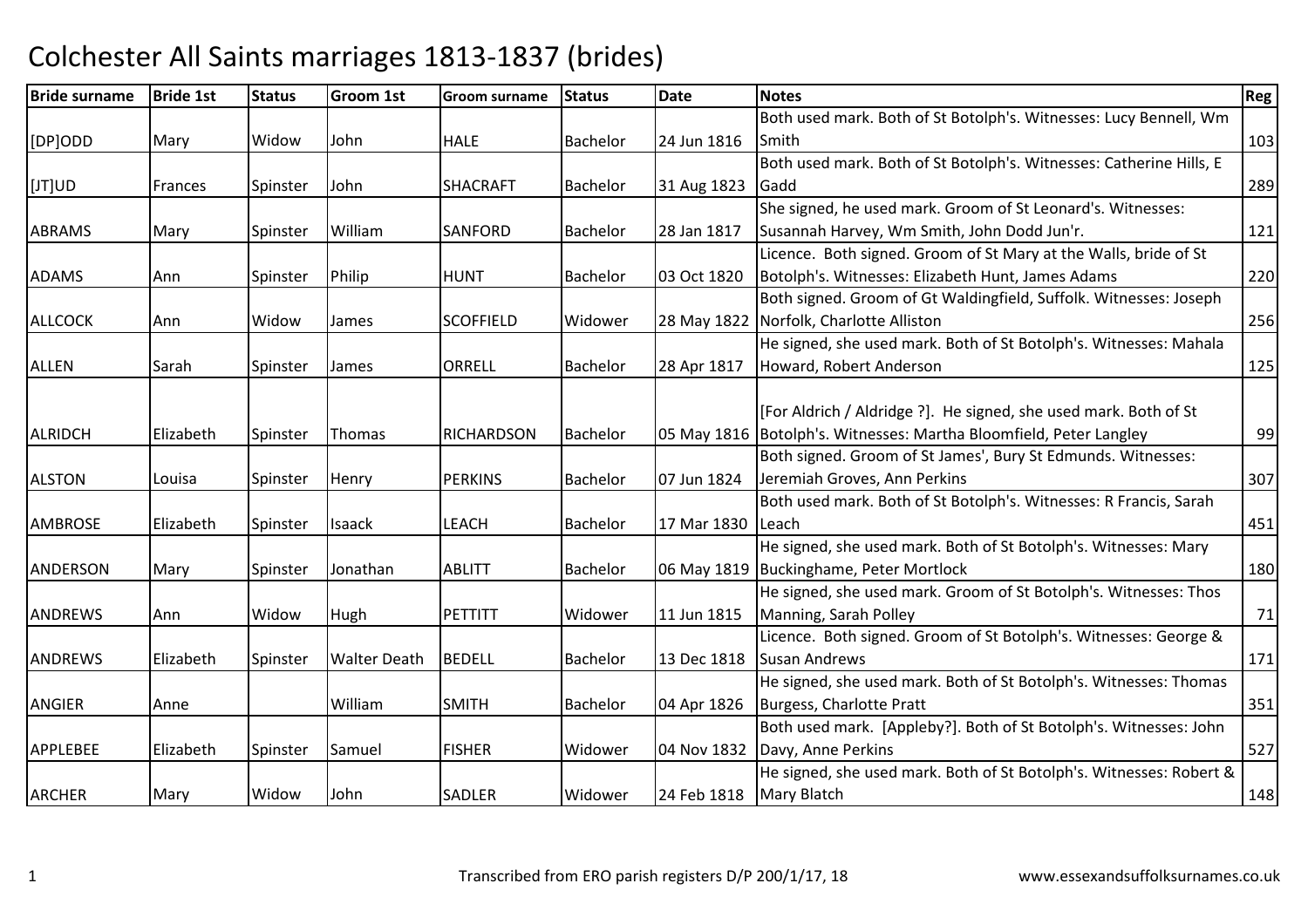| <b>Bride surname</b> | <b>Bride 1st</b> | <b>Status</b> | <b>Groom 1st</b> | <b>Groom surname</b> | <b>Status</b>   | <b>Date</b> | <b>Notes</b>                                                                    | <b>Reg</b> |
|----------------------|------------------|---------------|------------------|----------------------|-----------------|-------------|---------------------------------------------------------------------------------|------------|
|                      |                  |               |                  |                      |                 |             | She signed, he used mark. Both of St Botolph's. Witnesses: Catherine            |            |
| <b>ARTHY</b>         | Jane             | Spinster      | John             | <b>HUNNEX</b>        | Widower         | 27 Sep 1819 | Kingsley, Jeremiah Boyles                                                       | 189        |
|                      |                  |               |                  |                      |                 |             | Both signed. Both of St Botolph's. Witnesses: Charlotte Stevens,                |            |
| <b>ARTHY</b>         | Sarah            | Spinster      | <b>Isaac</b>     | <b>BALLS</b>         | <b>Bachelor</b> | 31 May 1829 | John Inman                                                                      | 436        |
|                      |                  |               |                  |                      |                 |             | Both signed. Both of St Botolph's. Witnesses: Joseph Ashby,                     |            |
| <b>ASHBY</b>         | Hannah           | Spinster      | Thomas           | <b>BARR</b>          | <b>Bachelor</b> | 17 Jan 1830 | <b>Elizabeth Gardener</b>                                                       | 448        |
|                      |                  |               |                  |                      |                 |             | Both signed. Both of St Botolph's. Witnesses: Joseph & Mary Ann                 |            |
| <b>AUSTON</b>        | Elizabeth        | Spinster      | Robert           | <b>BUTCHER</b>       | <b>Bachelor</b> | 28 Jan 1816 | Auston, Edward Gadd.                                                            | 94         |
|                      |                  |               |                  |                      |                 |             | Both signed. Groom of Copford, bride of St Botolph's. Witnesses:                |            |
| <b>AUSTON</b>        | Judith           | Spinster      | Robert           | <b>RUSHBROOK</b>     | Widower         | 08 Oct 1822 | Jonathan Everitt, Hannah Finch                                                  | 267        |
|                      |                  |               |                  |                      |                 |             |                                                                                 |            |
|                      |                  |               |                  |                      |                 |             | He used mark, she signed. Groom of St Giles', bride of St Botolph's.            |            |
| <b>AUSTON</b>        | Elizabeth        | Widow         | William          | <b>BARKER</b>        | Widower         | 23 Aug 1835 | Witnesses: Emma Orrin, Thomas Austen, Elizabeth Auston.                         | 581        |
|                      |                  |               |                  |                      |                 |             | Both used mark. Both of St Botolph's. Witnesses: Elizth Deal, Wm                |            |
| <b>AVIS</b>          | Hannah           | Spinster      | Edward           | <b>BULLOCK</b>       | <b>Bachelor</b> | 02 Jul 1826 | Smith                                                                           | 354        |
|                      |                  |               |                  |                      |                 |             |                                                                                 |            |
| <b>BAILEY</b>        | Eliz'th Ann      | Spinster      | George           | <b>PERRY</b>         | <b>Bachelor</b> | 18 Sep 1820 | Both signed. Both of St Botolph's. Witnesses: John & Rose Griggs                | 219        |
| <b>BAILEY</b>        | Caroline         |               | George           | <b>VINCENT</b>       |                 | 11 Mar 1828 | Both signed. Witnesses: Sarah Allesson, Thomas B*                               | 402        |
|                      |                  |               |                  |                      |                 |             | He signed, she used mark. Both of St Botolph's. Witnesses: Wm                   |            |
| <b>BAKER</b>         | Elizabeth        | Spinster      | Robert           | <b>LLOYD</b>         | <b>Bachelor</b> | 16 Jan 1821 | Marchant, Sarah Norman                                                          | 227        |
|                      |                  |               |                  |                      |                 |             | He signed, she used mark. Both of St Botolph's. Witnesses: Thos                 |            |
| <b>BAKER</b>         | Ann              | Spinster      | George           | <b>ROOTSEY</b>       | Widower         | 25 Jun 1822 | Harvey, Mary Sherman                                                            | 259        |
|                      |                  |               |                  |                      |                 |             | He signed, she used mark. Both of St Botolph's. Witnesses: Robert &             |            |
| <b>BAKER</b>         | Eliza            | Spinster      | Ross             | <b>HENDRY</b>        | Bachelor        | 21 Feb 1827 | Elizth. Lloyd                                                                   | 367        |
|                      |                  |               |                  |                      |                 |             |                                                                                 |            |
| <b>BAKER</b>         | Harriott         | Spinster      | Reuben           | <b>JENNINGS</b>      | <b>Bachelor</b> |             | 21 Mar 1832   Both signed. Both of St Botolph's. Witnesses: Ross & Eliza Hendry | 507        |
|                      |                  |               |                  |                      |                 |             | He signed, she used mark. Both of St Botolph's. Witnesses: William              |            |
| <b>BAKER</b>         | Eliza            | Spinster      | John             | <b>HAZELL</b>        | Bachelor        | 28 Aug 1835 | Hawkins, Elizabeth Daines?                                                      | 582        |
|                      |                  |               |                  |                      |                 |             | Both used mark. Both of St Botolph's. Witnesses: Anthony Briner,                |            |
| <b>BAKER</b>         | Lucy             | Spinster      | Henry            | <b>TILL</b>          | <b>Bachelor</b> | 25 Dec 1836 | Susan Baker                                                                     | 12         |
|                      |                  |               |                  |                      |                 |             | He signed, she used mark. Both of St Botolph's. Witnesses: Michl.               |            |
| <b>BANKS</b>         | Sarah            | Spinster      | William          | <b>VICKERS</b>       | Bachelor        | 02 Jul 1816 | O'Connor, Elizth Sleight?                                                       | 104        |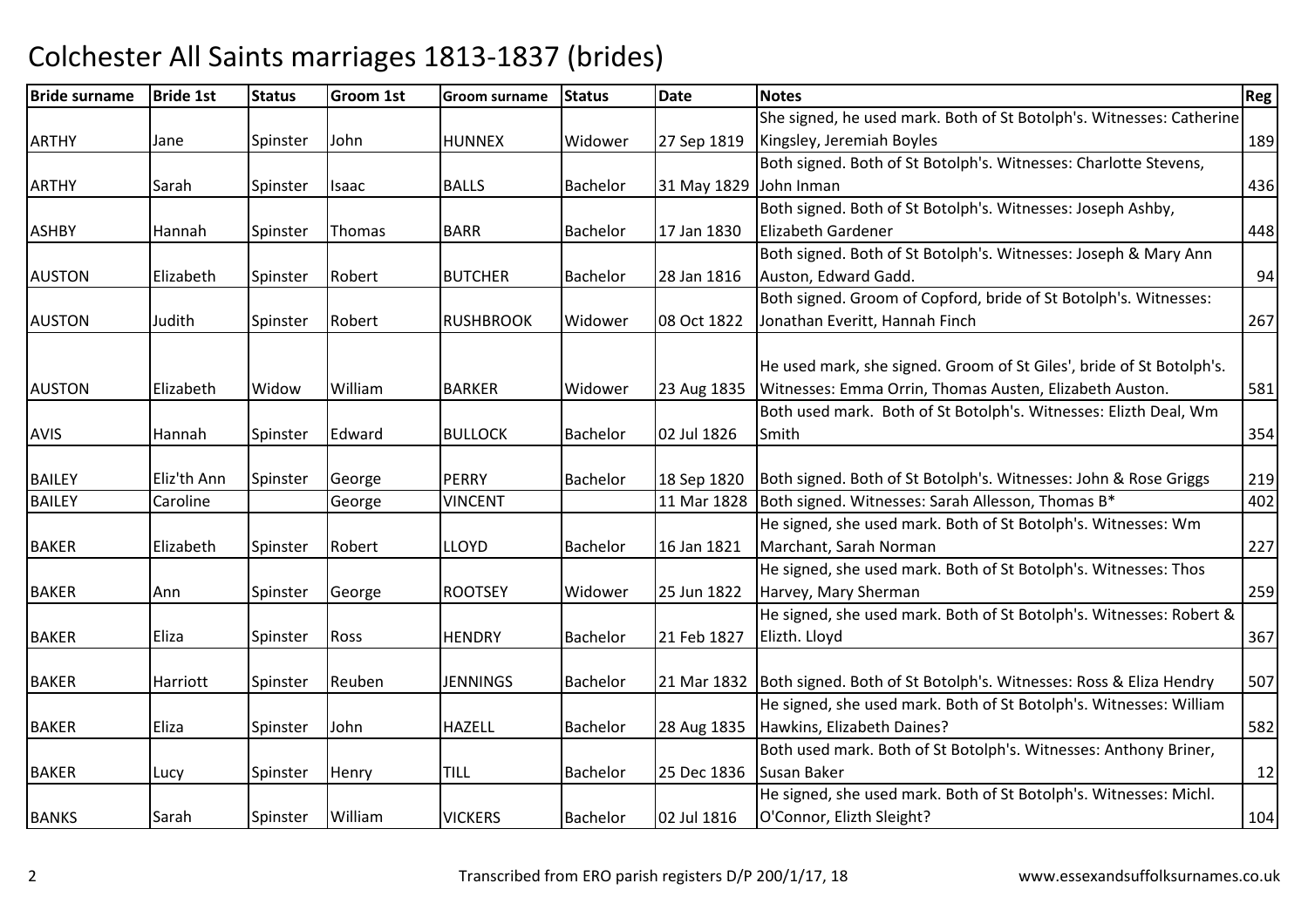| <b>Bride surname</b> | <b>Bride 1st</b> | <b>Status</b> | Groom 1st            | <b>Groom surname</b> | Status          | <b>Date</b> | <b>Notes</b>                                                        | <b>Reg</b> |
|----------------------|------------------|---------------|----------------------|----------------------|-----------------|-------------|---------------------------------------------------------------------|------------|
|                      |                  |               |                      |                      |                 |             | Both signed. Both of St Botolph's. Witnesses: Wm Smith, John        |            |
| <b>BARBER</b>        | Rebeccah         | Spinster      | Samuel               | <b>SEABORN</b>       | <b>Bachelor</b> | 22 Mar 1818 | <b>Turvey</b>                                                       | 151        |
|                      |                  |               |                      |                      |                 |             | Both used mark. Bride of Dedham. Witnesses: John Bridges, Wm        |            |
| <b>BARBER</b>        | Elizabeth        | Spinster      | John                 | WELHAM               | <b>Bachelor</b> | 05 Oct 1818 | Smith                                                               | 167        |
|                      |                  |               |                      |                      |                 |             | Both used mark. Both of St Botolph's. Witnesses: Sarah Hopper,      |            |
| <b>BARDE</b>         | Frances          | Spinster      | John                 | <b>MILLS</b>         | <b>Bachelor</b> | 26 Apr 1813 | James Edwards                                                       | 14         |
|                      |                  |               |                      |                      |                 |             |                                                                     |            |
| <b>BARKER</b>        | Sarah            | Spinster      | Henry                | <b>BRIGHTMAN</b>     | <b>Bachelor</b> | 24 Dec 1826 | Both signed. Both of St Botolph's. Witnesses: John & Mary Martin    | 366        |
|                      |                  |               |                      |                      |                 |             | He signed, she used mark. Groom of Weeley, bride of St Botolph's.   |            |
| <b>BARNARD</b>       | Elizabeth        | Widow         | John                 | <b>WOOD</b>          | <b>Bachelor</b> | 21 Mar 1815 | Witnesses: Robert Offord, Edward Gadd                               | 63         |
|                      |                  |               |                      |                      |                 |             | Both signed. Bride and witness signatures seem transposed. Groom    |            |
|                      |                  |               |                      |                      |                 |             | of St Runwald's, bride of St Botolph's. Witnesses: Robert Barnes, ? |            |
| <b>BARNES</b>        | Harriett         | Spinster      | James                | <b>NASH</b>          | <b>Bachelor</b> | 23 Mar 1830 | <b>Barnes</b>                                                       | 452        |
|                      |                  |               |                      |                      |                 |             | Both signed. Bride signed with Marey or Nancy? Both of St           |            |
| <b>BARNES</b>        | Mary Anne        | Spinster      | <b>Charles</b>       | <b>WIRE</b>          | <b>Bachelor</b> | 26 May 1831 | Botolph's. Witnesses: Rhoda Brundle, James Fenning                  | 483        |
|                      |                  |               |                      |                      |                 |             | Licence. Both signed. Groom of St Peter's. Witnesses: William       |            |
| <b>BARNES</b>        | Catherine        |               | <b>William Henry</b> | PERCIVAL             |                 | 19 Jul 1836 | Barnes, Maria Percival                                              | $1\vert$   |
|                      |                  |               |                      |                      |                 |             | Both signed. Both of St Botolph's. Witnesses: Simon Bedwell,        |            |
| <b>BARRALL</b>       | Mary             | Spinster      | <b>Thomas Henry</b>  | <b>BRETT</b>         | <b>Bachelor</b> | 16 Feb 1818 | Elizabeth Brett, Simon Bruth ? Or Brett ?                           | 146        |
|                      |                  |               |                      |                      |                 |             | Both signed. Both of St Botolph's. Witnesses: John Barrell, Joseph  |            |
| <b>BARRELL</b>       | Mary Ann         | Spinster      | Thomas               | <b>MOORE</b>         | Widower         | 14 Jul 1825 | Herrick                                                             | 331        |
|                      |                  |               |                      |                      |                 |             | Licence. Both signed. Groom of St Dunster in the West, Middlesex.   |            |
|                      |                  |               |                      |                      |                 |             | Witnesses: John Barrell, G Chisholm, Mary Anne Moore,               |            |
| <b>BARRELL</b>       | Charlotte        | Spinster      | William              | <b>MOORE</b>         | <b>Bachelor</b> | 27 Mar 1827 | Wm?Moore.                                                           | 370        |
|                      |                  |               |                      |                      |                 |             | Both signed. Both of St Botolph's. Witnesses: John & Mary Anne      |            |
| <b>BARRETT</b>       | Sarah            |               | Jeffery Byford       | <b>MILLS</b>         |                 | 14 Jul 1828 | <b>Trew</b>                                                         | 412        |
|                      |                  |               |                      |                      |                 |             | He signed, she used mark. Both of St Botolph's. Witnesses:          |            |
| <b>BARRETT</b>       | Mary Anne        | Spinster      | Richard              | <b>GEORGE</b>        | <b>Bachelor</b> | 29 Sep 1834 | Christopher Aylett, Susannah Cockerell                              | 562        |
|                      |                  |               |                      |                      |                 |             | Both used mark. [See Felgate]. Witnesses: Thos. Till, Mary Anne     |            |
| <b>BARRETT</b>       | Hannah           | Widow         | Henry                | <b>FELGET</b>        | Widower         | 09 Mar 1835 | Lloyd                                                               | 571        |
|                      |                  |               |                      |                      |                 |             | She signed, he used mark. Both of St Botolph's. Witnesses: William  |            |
| <b>BARTRAM</b>       | Emily            | Spinster      | Elisha               | <b>WALFORD</b>       | <b>Bachelor</b> | 22 Dec 1819 | Brown, Mary Bartram, Amelia Cole.                                   | 202        |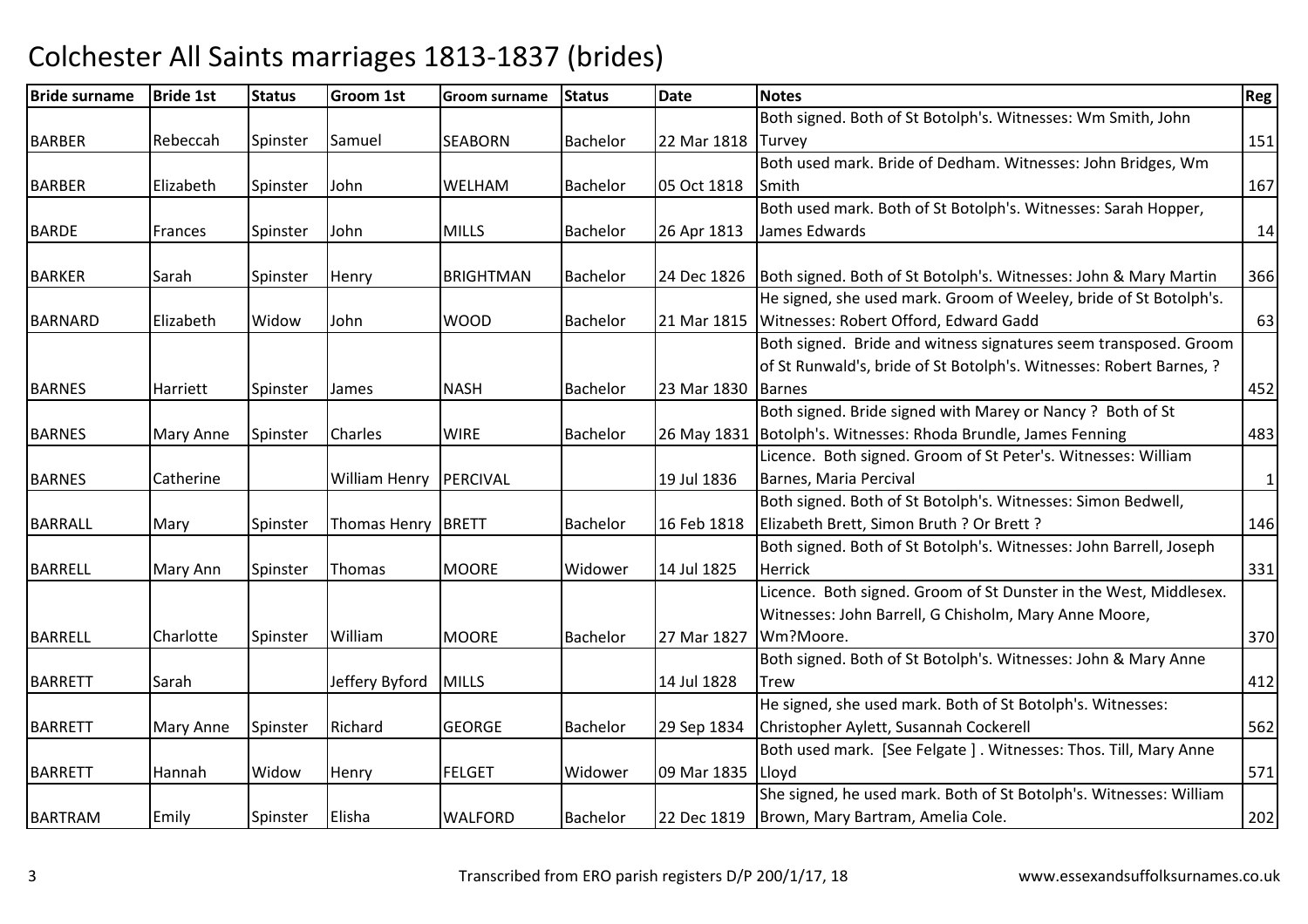| <b>Bride surname</b> | <b>Bride 1st</b> | <b>Status</b> | <b>Groom 1st</b>       | <b>Groom surname</b> | <b>Status</b>   | <b>Date</b> | <b>Notes</b>                                                         | Reg |
|----------------------|------------------|---------------|------------------------|----------------------|-----------------|-------------|----------------------------------------------------------------------|-----|
|                      |                  |               |                        |                      |                 |             | Licence. Both signed. Both of St Botolph's. Witnesses: Mary Anne     |     |
| <b>BASKETT</b>       | Martha Ann       | Spinster      | John Shepherd   POTTER |                      | <b>Bachelor</b> | 14 Jul 1822 | Potter, ? Collett                                                    | 260 |
|                      |                  |               |                        |                      |                 |             | Both used mark. Groom of Lexden, bride of St Botolph's. Witnesses:   |     |
| <b>BATE</b>          | Mary             | Widow         | William                | <b>DIAMOND</b>       | Widower         | 12 Sep 1831 | Thomas & Sarah Filer                                                 | 489 |
|                      |                  |               |                        |                      |                 |             | Licence. Both signed. Both of St Botolph's. Witnesses: John Bawtree, |     |
|                      |                  |               |                        |                      |                 |             | Sarah & Rich'd Turner, Eliz. Jane Adye, Elizabeth S. Adye, Sarah     |     |
| <b>BAWTREE</b>       | Jane             |               | Thomas Joseph TURNER   |                      |                 | 13 Apr 1820 | Pratt?, Maria Coriless?.                                             | 210 |
|                      |                  |               |                        |                      |                 |             | Both signed. Both of St Botolph's. Witnesses: Elizabeth Robinson,    |     |
| <b>BAXTER</b>        | Mary             | Spinster      | Richard                | <b>LEE</b>           | <b>Bachelor</b> | 11 Apr 1813 | Elizabeth Lees?                                                      | 11  |
|                      |                  |               |                        |                      |                 |             | Both used mark. Both of St Botolph's. Witnesses: H Holloway,         |     |
| <b>BEAL</b>          | Anne             |               | Thomas                 | <b>GAGE</b>          |                 | 29 Apr 1828 | Hannah Hinton                                                        | 407 |
|                      |                  |               |                        |                      |                 |             |                                                                      |     |
|                      |                  |               |                        |                      |                 |             | Licence. Both signed. Groom of Ardleigh, bride of St Botolph's.      |     |
| <b>BELL</b>          | Mary Ann         | Spinster      | John                   | SNELL                | <b>Bachelor</b> | 27 Oct 1817 | Witnesses: Phoebe, John Bell (Sen'r or Jun'r, could be either).      | 136 |
|                      |                  |               |                        |                      |                 |             |                                                                      |     |
| <b>BENNELL</b>       | Mary             | Spinster      | James                  | <b>RUSE</b>          | <b>Bachelor</b> | 17 Feb 1822 | Both signed. Both of St Botolph's. Witnesses: Saml & Mary Revell     | 252 |
| <b>BENNELL</b>       | Mary Anne        | Spinster      | Ralph                  | <b>SIMSON</b>        | <b>Bachelor</b> | 06 May 1827 | He signed, she used mark. Witnesses: Elizth. & Jas. Bennell          | 374 |
|                      |                  |               |                        |                      |                 |             | Both signed. Groom of Chelmsford, bride of St Botolph's. Witnesses:  |     |
| <b>BENNELL</b>       | Louisa           | Spinster      | <b>Thomas</b>          | <b>HARBOUR</b>       | <b>Bachelor</b> | 25 Dec 1834 | Daniel & Hannah Cole                                                 | 567 |
|                      |                  |               |                        |                      |                 |             | Licence. He signed, she used mark. Both of St Botolph's. Witnesses:  |     |
| <b>BENNWORTH</b>     | Jane             |               | Joseph                 | <b>GAGE</b>          | Widower         | 16 Nov 1828 | Joseph Francis Gage, Anne Ford                                       | 418 |
|                      |                  |               |                        |                      |                 |             | He signed, she used mark. Both of St Botolph's. Witnesses: Elizth &  |     |
| <b>BENTLEY</b>       | Eleanor          | Spinster      | William                | <b>RAY</b>           | <b>Bachelor</b> | 29 Nov 1819 | Wm Bentley                                                           | 200 |
|                      |                  |               |                        |                      |                 |             | Both signed. Both of St Botolph's. Witnesses: Elizabeth Page, James  |     |
| <b>BERRY</b>         | Hannah           | Spinster      | George                 | <b>GREENLEAF</b>     | <b>Bachelor</b> | 19 Sep 1831 | Fenning                                                              | 490 |
|                      |                  |               | Alexander              |                      |                 |             | Licence. Both signed. Groom of St Nicholas'. Witness: W. & Mary      |     |
| <b>BETTS</b>         | Sarah            |               | Keable                 | <b>GLOVER</b>        | <b>Bachelor</b> | 16 Dec 1817 | <b>Betts</b>                                                         | 141 |
|                      |                  |               |                        |                      |                 |             | Both signed. Groom of Grenstead, Colchester. Witnesses: W. & Ann     |     |
| <b>BETTS</b>         | Mary             | Spinster      | James                  | <b>PARKES</b>        | Bachelor        | 02 Jun 1818 | <b>Betts</b>                                                         | 157 |
|                      |                  |               |                        |                      |                 |             | Both signed. Groom of St Mary at the Walls. Witnesses: Edward        |     |
| <b>BIGGS</b>         | Eliza            | Spinster      | Edward                 | <b>COOK</b>          | <b>Bachelor</b> |             | 27 May 1834   Fairhead, Susanna Cook                                 | 554 |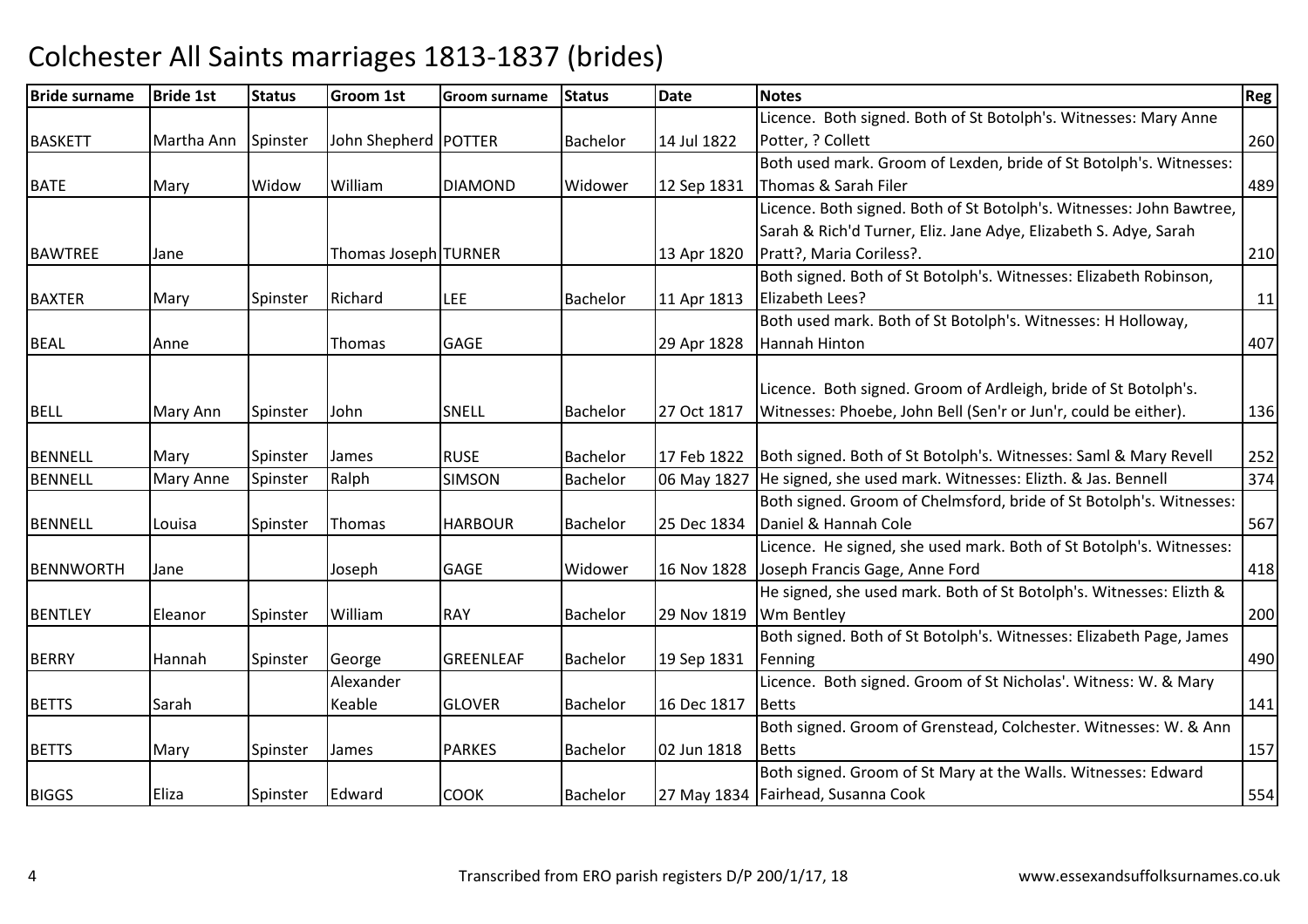| <b>Bride surname</b> | <b>Bride 1st</b> | <b>Status</b> | <b>Groom 1st</b> | <b>Groom surname</b> | <b>Status</b>   | <b>Date</b> | <b>Notes</b>                                                                       | Reg            |
|----------------------|------------------|---------------|------------------|----------------------|-----------------|-------------|------------------------------------------------------------------------------------|----------------|
|                      |                  |               |                  |                      |                 |             | Both used mark. Both of St Botolph's. Witnesses: William Sage,                     |                |
| <b>BINCI</b>         | Sarah            | Widow         | Nathaniel        | SAGE                 | Widower         | 01 Jun 1829 | Sarah Spinks                                                                       | 437            |
|                      |                  |               |                  |                      |                 |             | Both signed. Groom of St Botolph's, bride of Mary le Bone,                         |                |
| <b>BINDER</b>        | Lucy             |               | Robert           | <b>PHILLIPS</b>      | <b>Bachelor</b> | 14 Mar 1820 | Middlesex. Witnesses: Thomas Sims, Wm Smith                                        | 207            |
|                      |                  |               |                  |                      |                 |             | He signed, she used mark. Both of St Botolph's. Witnesses: James &                 |                |
| <b>BIRCHELL</b>      | Elizabeth        | Spinster      | Thomas           | <b>HOLLAND</b>       | <b>Bachelor</b> | 23 Feb 1813 | <b>Charlotte Coker</b>                                                             | $\overline{9}$ |
|                      | Keren            |               |                  |                      |                 |             | Both signed. Both of St Botolph's. Witnesses: Jemima Sparrow,                      |                |
| <b>BLAND</b>         | Happuch          | Spinster      | James            | <b>LYTHGO</b>        | <b>Bachelor</b> | 19 Oct 1830 | Samuel ?                                                                           | 463            |
|                      |                  |               |                  |                      |                 |             | Both signed. Both of St Botolph's. Witnesses: Sarah Blatch, James                  |                |
| <b>BLATCH</b>        | Mary Jane        | Spinster      | Thomas Oliver    | <b>SIMS</b>          | <b>Bachelor</b> | 18 Jan 1830 | Fenning                                                                            | 449            |
|                      |                  |               |                  |                      |                 |             | Both signed. [See Bloys etc]. Both of St Botolph's. Witnesses: John                |                |
| <b>BLOICE</b>        | Susan            | Spinster      | George           | <b>BUCKMAN</b>       | <b>Bachelor</b> | 15 Nov 1830 | James Cutler, Sarah Brown                                                          | 465            |
|                      |                  |               |                  |                      |                 |             | Both signed (groom poorly). Both of St Botolph's. Witnesses: Hannah                |                |
| <b>BLOMFIELD</b>     | Eliza            | Spinster      | Robert           | <b>OAGLES</b>        | <b>Bachelor</b> | 03 Apr 1836 | Bloomfield, John Lingwood                                                          | 593            |
|                      |                  |               |                  |                      |                 |             | Both used mark. Both of St Botolph's. Witnesses: Sarah Byford,                     |                |
| <b>BLOOMFIELD</b>    | Ann              | Spinster      | John             | <b>MATHEWMAN</b>     | <b>Bachelor</b> | 20 Dec 1814 | William Nevill, Edward Gadd.                                                       | 53             |
|                      |                  |               |                  |                      |                 |             | Both signed. Both of St Botolph's. Witnesses: Robert Holmes, Mary                  |                |
| <b>BLOOMFIELD</b>    | Hannah           | Spinster      | John             | <b>LINGWOOD</b>      | <b>Bachelor</b> | 02 Apr 1837 | Ann Bloomfield                                                                     | 18             |
|                      |                  |               |                  |                      |                 |             | Licence. He signed, she used mark. Both of St Botolph's. Witnesses:                |                |
| <b>BLOWERS</b>       | Hannah           | Spinster      | Robert           | <b>GRIMWOOD</b>      | Widower         | 02 Aug 1822 | Thomas & Hannah Offord                                                             | 261            |
|                      |                  |               |                  |                      |                 |             | Both signed. Both of St Botolph's. Witnesses: James Lufkin, Anne                   |                |
| <b>BLOYS</b>         | Martha           | Spinster      | Thomas           | <b>BEARDWELL</b>     | <b>Bachelor</b> | 06 Jul 1830 | <b>Bloys</b>                                                                       | 459            |
|                      |                  |               |                  |                      |                 |             | Licence. He signed, she used mark. Groom of Little Clacton.                        |                |
| <b>BLUNDEN</b>       | Sarah            |               | Edward           | <b>SLOEGROVE</b>     | <b>Bachelor</b> | 23 Feb 1823 | Witnesses: Wm Smith, John Bullimer                                                 | 274            |
|                      |                  |               |                  |                      |                 |             | Licence, bride is a minor, with consent of her mother Phillis Blyth,               |                |
|                      |                  |               |                  |                      |                 |             | widow. Groom of Wivenhoe. Both used mark. WitnesseS:                               |                |
| <b>BLYTH</b>         | Lucy             |               | William          | <b>CLARK</b>         | <b>Bachelor</b> | 22 Nov 1828 | Christopher Harvey, Batholomew Caxon                                               | 421            |
|                      |                  |               |                  |                      |                 |             | Both used mark. Both of St Botolph's. Witnesses: Wm Smith, Robert                  |                |
| <b>BOLTER</b>        | Mary             | Widow         | William          | <b>CATCHPOLE</b>     | Bachelor        | 30 Mar 1819 | Pudney                                                                             | 179            |
|                      |                  |               |                  |                      |                 |             |                                                                                    |                |
| <b>BONE</b>          | Ann              | Spinster      | John             | <b>BENNELL</b>       | Widower         |             | 04 Feb 1822 Both used mark. Both of St Botolph's. Witnesses: John & Mary Crask 251 |                |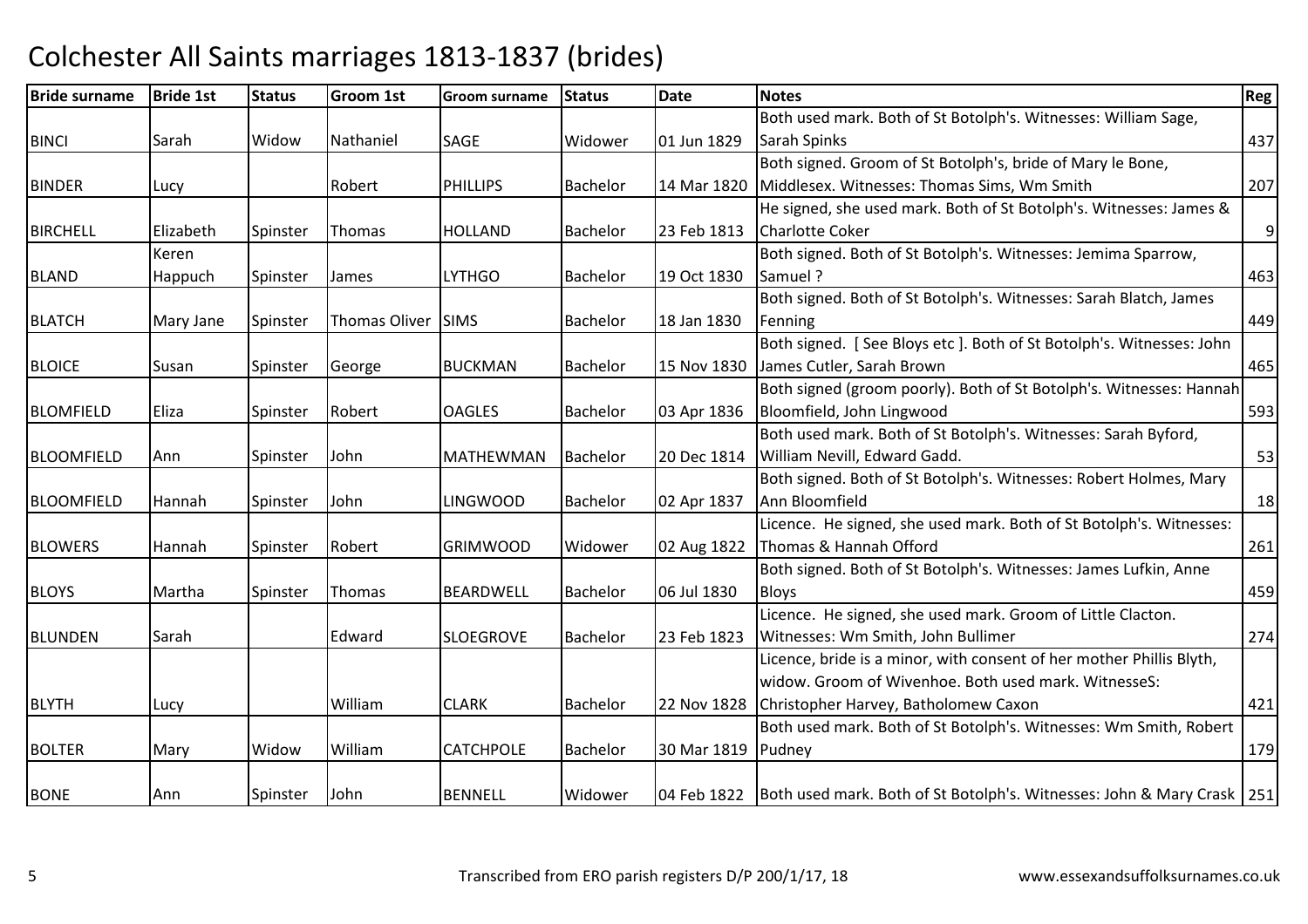| <b>Bride surname</b> | <b>Bride 1st</b> | <b>Status</b> | <b>Groom 1st</b> | <b>Groom surname</b> | <b>Status</b>   | <b>Date</b> | <b>Notes</b>                                                        | Reg            |
|----------------------|------------------|---------------|------------------|----------------------|-----------------|-------------|---------------------------------------------------------------------|----------------|
|                      |                  |               |                  |                      |                 |             | Both signed. Both of St Botolph's. Witnesses: Joseph Pelling, Sarah |                |
| <b>BOOTH</b>         | Sarah            | Spinster      | William          | <b>IVES</b>          | <b>Bachelor</b> | 05 Feb 1821 | Ives Susannah Bloomfield, Jas.Secrett.                              | 229            |
|                      |                  |               |                  |                      |                 |             | He signed, she used mark. Both of St Botolph's. Witnesses: Martha & |                |
| <b>BORRINGER</b>     | Ruth             | Spinster      | John             | <b>BARNET</b>        | <b>Bachelor</b> | 25 Mar 1816 | <b>Henry Gilbert</b>                                                | 97             |
|                      |                  |               |                  |                      |                 |             | Licence. Groom of St Mary Magdalen, Bermondsey, Surrey. Both        |                |
|                      |                  |               |                  |                      |                 |             | signed. Witnesses: Louisa & Thirza Bouttell, Frances Emily Boutell, |                |
| <b>BOUTTELL</b>      | Eliza            | Spinster      | <b>Charles</b>   | <b>HOLMESTED</b>     | <b>Bachelor</b> | 15 Oct 1836 | W.D.Green.                                                          | 8 <sup>1</sup> |
|                      |                  |               |                  |                      |                 |             | Both used mark. Both of St Botolph's. Witnesses: Thos Flewett,      |                |
| <b>BOYCE</b>         | Hannah           | Spinster      | Thomas           | <b>OSBORN</b>        | Widower         | 21 Oct 1821 | Martha Blackwell                                                    | 247            |
|                      |                  |               |                  |                      |                 |             | Both signed. Both of St Botolph's. Witnesses: Mary Martin, Wm       |                |
| <b>BRABEE</b>        | Esther           | Spinster      | <b>James</b>     | <b>RUSE</b>          | Widower         | 06 Aug 1822 | Woods, Dinah? Squirrel.                                             | 262            |
|                      |                  |               |                  |                      |                 |             |                                                                     |                |
|                      |                  |               |                  |                      |                 |             | Licence, consent of parents. Both signed. Groom of St Giles', bride |                |
| <b>BRADDOCK</b>      | Eliza            |               | James            | <b>SLYTHE</b>        |                 | 23 Jun 1832 | of St Botolph's. Witnesses: S Braddock, James Fenning               | 513            |
|                      |                  |               |                  |                      |                 |             | Licence. Both signed. Groom of Dedham, bride of St Botolph's.       |                |
| <b>BRADDOCK</b>      | Sarah            | Spinster      | <b>Thomas</b>    | <b>BRUCE</b>         | <b>Bachelor</b> | 08 Dec 1833 | Witnesses: J Braddock, Susan Barber                                 | 542            |
|                      |                  |               |                  |                      |                 |             | Both used mark. Both of St Botolph's. Witnesses: Sarah Mattacks,    |                |
| <b>BRADDY</b>        | Hannah           | Spinster      | James            | <b>MOLE</b>          | <b>Bachelor</b> | 29 Jul 1819 | Ann Barker, Benj'n Brightan, Daniel Maynard.                        | 186            |
|                      |                  |               |                  |                      |                 |             | He signed, she used mark. Both of St Botolph's. Witnesses: William  |                |
| <b>BRETT</b>         | Mary Ann         | Spinster      | John             | ST[AO]NHOLD          | Bachelor        |             | 21 May 1835 Rowe, Susannah Brooker                                  | 577            |
|                      |                  |               |                  |                      |                 |             | Licence. Both signed. Groom of St Botolph's, bride of St Peter's.   |                |
| <b>BRIDGE</b>        | Alice            | Spinster      | William          | <b>JONES</b>         | Widower         | 23 Jun 1817 | Witnesses: Ann Shave, Luke Shave                                    | 128            |
|                      |                  |               |                  |                      |                 |             | Licence. Both signed. Both of St Botolph's. Witnesses: Lucy         |                |
| <b>BRIDGES</b>       | Ann              | Spinster      | John             | <b>HOOPER</b>        | Bachelor        | 11 Oct 1821 | Hooper?, Joseph Whitaker                                            | 246            |
|                      |                  |               |                  |                      |                 |             | Both used mark. Groom of West Mersea, bride of St Botolph's.        |                |
| <b>BRIGHTMAN</b>     | Emme             | Spinster      | Robert           | <b>DAWSON</b>        | <b>Bachelor</b> | 15 Nov 1821 | Witnesses: Benjn Brightman, Henry Barnard                           | 248            |
|                      |                  |               |                  |                      |                 |             | He signed, she used mark. Both of St Botolph's. Witnesses: Thomas   |                |
| <b>BRIGHTMAN</b>     | Sarah            |               | William          | <b>HAWKINS</b>       |                 | 06 Jul 1828 | Lamb, Sarah Brightman                                               | 411            |
|                      |                  |               |                  |                      |                 |             | Licence. Both signed. Groom of St Botolph's. Witnesses: Elizabeth   |                |
| <b>BRILL</b>         | Hannah           | Spinster      | William          | <b>SAWYER</b>        | <b>Bachelor</b> | 25 Dec 1824 | Brill, Robert May?                                                  | 316            |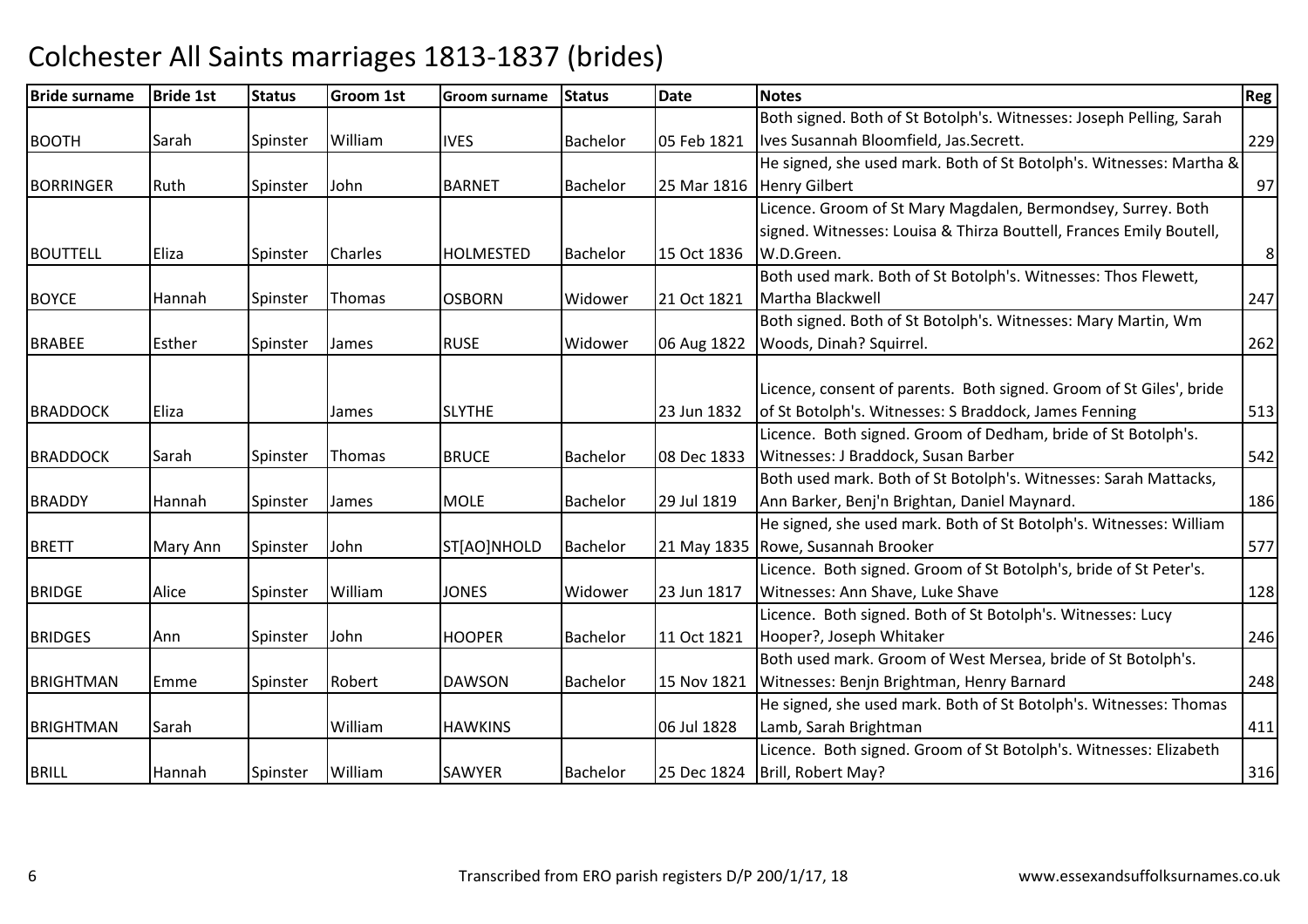| <b>Bride surname</b> | <b>Bride 1st</b>    | <b>Status</b> | <b>Groom 1st</b>     | <b>Groom surname</b> | <b>Status</b>   | <b>Date</b> | <b>Notes</b>                                                         | Reg          |
|----------------------|---------------------|---------------|----------------------|----------------------|-----------------|-------------|----------------------------------------------------------------------|--------------|
|                      |                     |               |                      |                      |                 |             |                                                                      |              |
|                      |                     |               |                      |                      |                 |             | Licence, consent of parents. Both signed. Witnesses: Anne Barton,    |              |
| <b>BROCK</b>         | Mary Mount Spinster |               | <b>Robert Price</b>  | <b>MORRELL</b>       | <b>Bachelor</b> | 29 Jan 1833 | George Brock, Eliza Hance?, Wm.Brock, Sarah Shania? Duke.            | 531          |
|                      |                     |               |                      |                      |                 |             |                                                                      |              |
|                      |                     |               |                      |                      |                 |             | He signed, she used mark. Groom of Fingringhoe, Essex, bride of St   |              |
| <b>BROOKS</b>        | Martha              | Widow         | George               | <b>RUDLAND</b>       | <b>Bachelor</b> | 20 Jan 1818 | Botolph's. Witnesses: Samuel Rudland, Sarah Ranson                   | 144          |
|                      |                     |               |                      |                      |                 |             | He signed, she used mark. Both of St Botolph's. Witnesses: Thos &    |              |
| <b>BROWN</b>         | Hannah              | Spinster      | George               | <b>HAWKINS</b>       | <b>Bachelor</b> | 13 Mar 1814 | <b>Mary Francis</b>                                                  | 33           |
| <b>BROWN</b>         | Ann                 | Spinster      | John                 | <b>TURVEY</b>        | <b>Bachelor</b> | 30 Jan 1815 | Both signed. Witnesses: Ann Nunn, Ann & John Turvey.                 | 58           |
|                      |                     |               |                      |                      |                 |             | He signed, she used mark. Groom of St Runwald's, bride of St         |              |
| <b>BROWN</b>         | Sarah               | Spinster      | William              | <b>GOODING</b>       | <b>Bachelor</b> | 06 May 1817 | Botolph's. Witnesses: Ann Johnson, ? Hazelton                        | 126          |
|                      |                     |               |                      |                      |                 |             | He signed, she used mark. Both of St Botolph's. Witnesses: Mary      |              |
| <b>BROWN</b>         | Eliza               |               | Thomas               | <b>SCOTT</b>         | Bachelor        | 21 Aug 1827 | Anne Haxell, Charles Scott, Robert Cobbs.                            | 380          |
|                      |                     |               |                      |                      |                 |             | He signed, she used mark. Groom of St Martin's, bride of St          |              |
| <b>BROWN</b>         | Sarah               | Spinster      | Robert               | <b>BLATCH</b>        | <b>Bachelor</b> | 04 Oct 1835 | Botolph's. Witnesses: Jno Blatch, C Barker?                          | 585          |
|                      |                     |               |                      |                      |                 |             | He signed, she used mark. Both of St Botolph's. Witnesses: James &   |              |
| <b>BROWNE</b>        | Mary Ann            | Spinster      | <b>Henry William</b> | <b>HIBBLE</b>        | <b>Bachelor</b> | 17 Mar 1834 | <b>Harriett Orrin</b>                                                | 548          |
|                      |                     |               |                      |                      |                 |             | Both used mark. Both of St Botolph's. Witnesses: James Bruce,        |              |
| <b>BRUCE</b>         | Frances             | Spinster      | Charles              | <b>BENNETT</b>       | <b>Bachelor</b> |             | 13 May 1834 Hannah Watson                                            | 552          |
|                      |                     |               |                      |                      |                 |             | Both signed. Both of St Botolph's. Witnesses: Joseph Nott, Elizabeth |              |
| <b>BUCKINGHAM</b>    | Maria               | Spinster      | James                | <b>HARDY</b>         | Bachelor        | 19 Dec 1814 | Buckingham                                                           | 52           |
|                      |                     |               |                      |                      |                 |             | Both used mark. Groom of Wivenhoe, bride of St Botolph's.            |              |
| <b>BUCKINGHAM</b>    | Mary Ann            |               | Joseph               | <b>ELDRIDGE</b>      | <b>Bachelor</b> | 27 Jul 1836 | Witnesses: Sarah Buckingham, William Oliver?                         | $\mathsf{3}$ |
|                      |                     |               |                      |                      |                 |             | Both signed. Groom of St James', bride of St Botolph's. Witnesses:   |              |
| <b>BUCKINGHAM</b>    | Lucy                | Spinster      | <b>Thomas</b>        | <b>OLIVER</b>        | <b>Bachelor</b> | 26 Dec 1836 | William Oliver, Sarah Iden                                           | 14           |
|                      |                     |               |                      |                      |                 |             | Both signed. Both of St Botolph's. Witnesses: Isaac Bugg, Maria      |              |
| <b>BUGG</b>          | Mary Ann            | Spinster      | George               | <b>MASON</b>         | <b>Bachelor</b> | 29 Dec 1818 | Wright                                                               | 173          |
|                      |                     |               |                      |                      |                 |             | Both signed. Both of St Botolph's. Witnesses: Maryann & William      |              |
| <b>BULL</b>          | Maria               | Spinster      | Henry                | <b>BROOM</b>         | <b>Bachelor</b> | 27 Jan 1834 | Rye                                                                  | 544          |
|                      |                     |               |                      |                      |                 |             | Both signed. Groom of St Peter's, bride of St Botolph's. Witnesses:  |              |
| <b>BULLOCK</b>       | Elizabeth           | Spinster      | Joseph               | <b>ROOT</b>          | <b>Bachelor</b> | 18 Oct 1831 | Charles Bullock, Mary Clarke                                         | 492          |
|                      |                     |               |                      |                      |                 |             |                                                                      |              |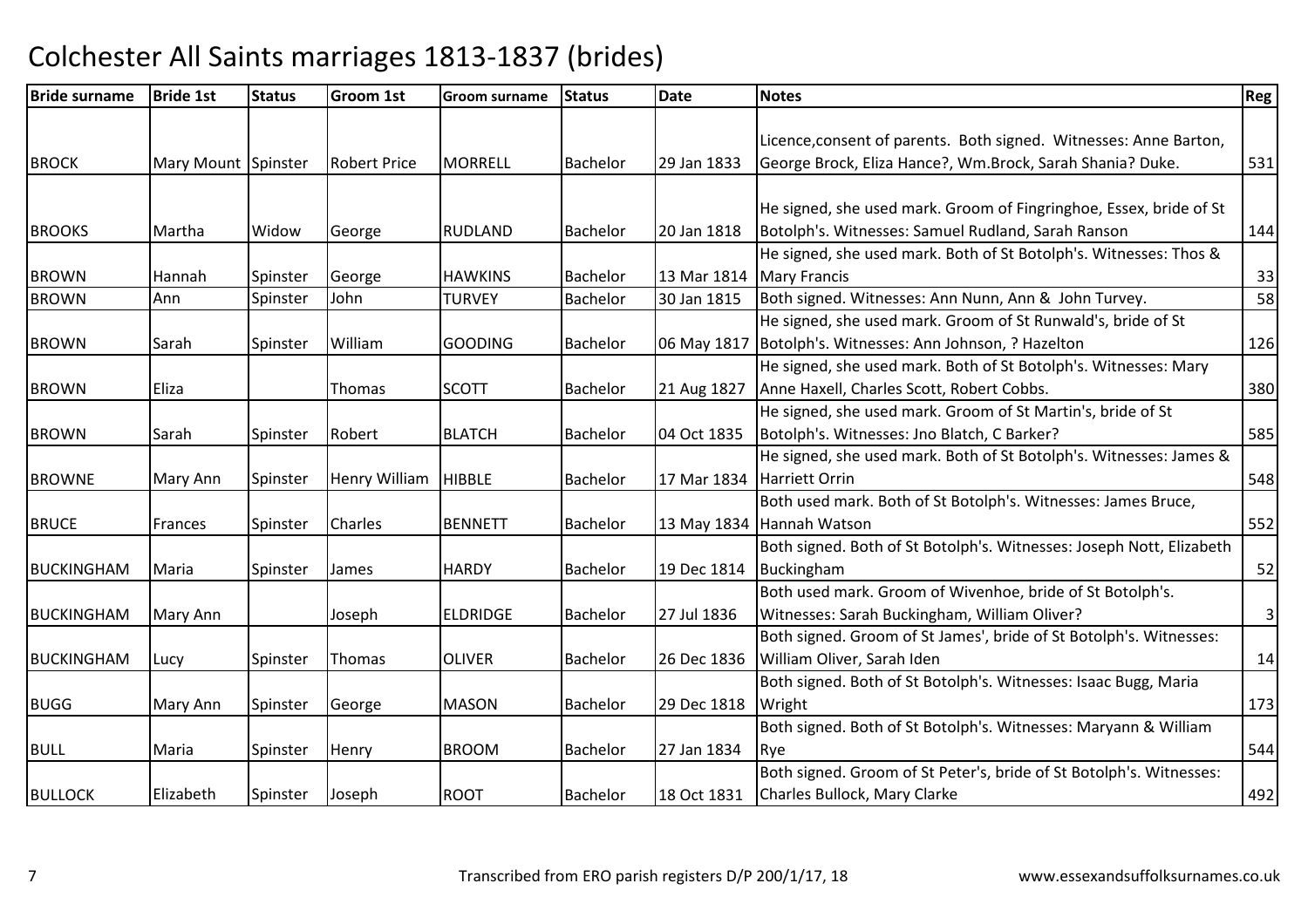| <b>Bride surname</b> | <b>Bride 1st</b> | <b>Status</b> | <b>Groom 1st</b> | <b>Groom surname</b> | <b>Status</b>   | <b>Date</b> | <b>Notes</b>                                                                | <b>Reg</b> |
|----------------------|------------------|---------------|------------------|----------------------|-----------------|-------------|-----------------------------------------------------------------------------|------------|
|                      |                  |               |                  |                      |                 |             | She signed, he used mark. Both of St Botolph's. Witnesses: Timson?          |            |
| <b>BUNNER</b>        | Elizabeth        | Spinster      | Joseph           | LEECH                | Bachelor        | 20 Sep 1814 | & Robert Leech, Eleanor Appleby.                                            | 48         |
|                      |                  |               |                  |                      |                 |             |                                                                             |            |
| <b>BUNTING</b>       | Elizabeth        | Spinster      | George           | <b>SCOTT</b>         | <b>Bachelor</b> | 31 Oct 1833 | Both signed. Both of St Botolph's. Witnesses: William & Julia Bunting   539 |            |
|                      |                  |               |                  |                      |                 |             | Both signed. Groom of St Leonard's, bride of St Botolph's.                  |            |
| <b>BURGES</b>        | Elizabeth        |               | Peter            | <b>HARWOOD</b>       | Bachelor        | 15 Apr 1817 | Witnesses: Wm Potter, Sarah Burges                                          | 124        |
|                      |                  |               |                  |                      |                 |             |                                                                             |            |
|                      |                  |               |                  |                      |                 |             | Both used mark. Both of St Botolph's. Witnesses: John Burgess,              |            |
| <b>BURGESS</b>       | Emma             | Spinster      | William          | <b>DAVEY</b>         | <b>Bachelor</b> | 01 Nov 1813 | Hannah Thorrington, Zachariah Petch, Mary Maynard.                          | 24         |
|                      |                  |               |                  |                      |                 |             | Licence. Both signed. Groom of St Mary at the Walls, bride of St            |            |
| <b>BURNBY</b>        | Eliza Staines    | Spinster      | James            | <b>BOAG</b>          | Bachelor        | 13 Feb 1831 | Botolph's. Witnesses: Sarah Margaret Scott, John Boag                       | 473        |
|                      | Emily            |               |                  |                      |                 |             | Both signed. Both of St Botolph's. Witnesses: James Boag, Mary              |            |
| <b>BURNBY</b>        | Margaret         | Spinster      | James            | <b>DOWSON</b>        | Bachelor        |             | 01 May 1834   Laver? Bland?                                                 | 551        |
|                      |                  |               |                  |                      |                 |             | He signed, she used mark. Both of St Botolph's. Witnesses: James            |            |
|                      |                  |               |                  |                      |                 |             | McCabe, Catherine Kelly, Thomas Allin, Sarah Williams, Mathew               |            |
| <b>BURNS</b>         | Mary             | Widow         | John             | CARMICHAEL           | Bachelor        | 16 Sep 1814 | Mooney, Jane Mooney.                                                        | 47         |
|                      |                  |               |                  |                      |                 |             | Both signed. Both of St Botolph's. Witnesses: Sarah Baker, John             |            |
| <b>BURROWS</b>       | Anne             |               | Josiah           | <b>CUNNINGHAM</b>    |                 | 03 Aug 1828 | Winch                                                                       | 413        |
|                      |                  |               |                  |                      |                 |             | He signed, she used mark. Both of St Botolph's. Witnesses: James            |            |
| <b>BUSH</b>          | Mary             | Widow         | John             | <b>FRANKLIN</b>      | <b>Bachelor</b> | 17 Sep 1818 | Nichalas?, Ann Bromley Shairp                                               | 165        |
|                      |                  |               |                  |                      |                 |             | Both signed. Both of St Botolph's. Witnesses: Elizth Butcher, James         |            |
| <b>BUTCHER</b>       | Susannah         | Spinster      | Robert           | <b>BARTON</b>        | Bachelor        | 30 Sep 1819 | Emery                                                                       | 190        |
|                      |                  |               |                  |                      |                 |             | Both signed. Groom of St Botolph's, bride of St Giles'. Witnesses:          |            |
| <b>BUTCHER</b>       | Lucy             | Spinster      | Charles          | <b>AYLETT</b>        | Bachelor        | 01 Feb 1836 | Richard Coote?, Harriott Butcher                                            | 592        |
|                      |                  |               |                  |                      |                 |             | He signed, she used mark. Both of St Botolph's. Witnesses: Susannah         |            |
| <b>BUTT</b>          | Amelia           | Spinster      | Joshua           | COWELL               | Bachelor        | 31 Oct 1831 | Cockerell, Benjamin William Smith                                           | 496        |
|                      |                  |               |                  |                      |                 |             | Both used mark. Both of St Botolph's. Witnesses: Mary Grey, James           |            |
| <b>BYERS</b>         | Tracy            | Spinster      | Owen             | <b>KENTY</b>         | <b>Bachelor</b> | 22 Nov 1830 | Fenning                                                                     | 466        |
|                      |                  |               |                  |                      |                 |             | He signed, she used mark. Both of St Botolph's. Witnesses: Mary             |            |
| <b>BYERS</b>         | Elizabeth        | Spinster      | John             | <b>EVANS</b>         | <b>Bachelor</b> | 13 Dec 1830 | Grey, James Fenning                                                         | 467        |
|                      |                  |               |                  |                      |                 |             | Both used mark. Both of St Botolph's. Witnesses: Richard Tricker,           |            |
| <b>CALAGAN</b>       | Anne             | Spinster      | Thomas           | <b>TRICKER</b>       | <b>Bachelor</b> | 21 Oct 1831 | Catherine Hunnex                                                            | 494        |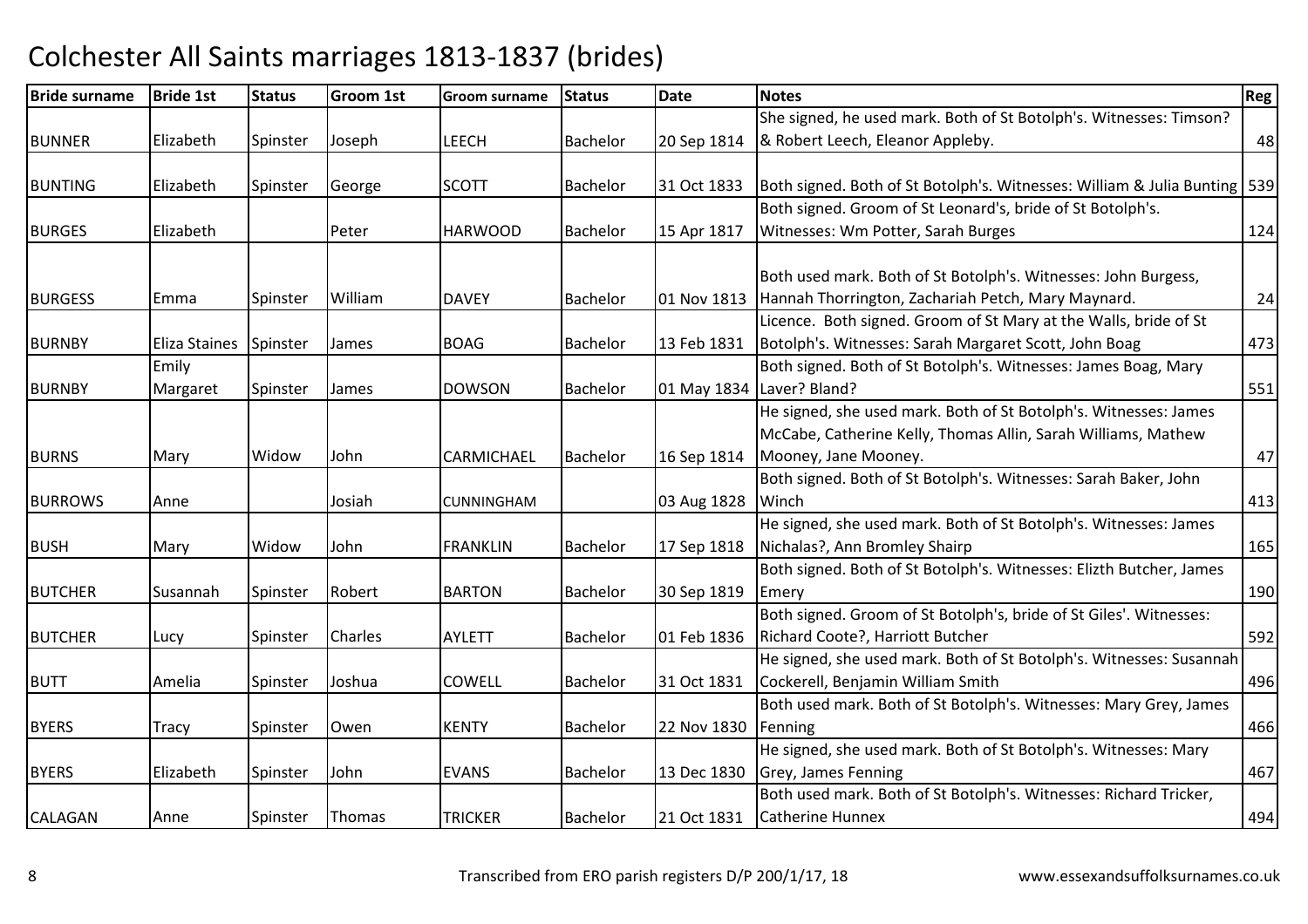| <b>Bride surname</b> | <b>Bride 1st</b>   | <b>Status</b> | <b>Groom 1st</b> | <b>Groom surname</b> | <b>Status</b>   | <b>Date</b> | <b>Notes</b>                                                          | Reg |
|----------------------|--------------------|---------------|------------------|----------------------|-----------------|-------------|-----------------------------------------------------------------------|-----|
|                      |                    |               |                  |                      |                 |             | Both used mark. Both of St Botolph's. Witnesses: Thomas Cranmer,      |     |
| <b>CANDLER</b>       | Sarah              | Widow         | Joseph           | <b>COLLINS</b>       | Widower         |             | 19 May 1813   Mary Edwards                                            | 16  |
|                      |                    |               |                  |                      |                 |             | Both used mark. Both of St Botolph's. Witnesses: William & Sarah      |     |
| <b>CANDLER</b>       | Mary               | Widow         | Daniel           | <b>OATLY</b>         | Widower         | 04 Sep 1821 | Candler                                                               | 243 |
|                      |                    |               |                  |                      |                 |             | She signed, he used mark. Both of St Botolph's. Witnesses: James      |     |
| <b>CANDLER</b>       | Sarah              | Widow         | Joseph           | <b>HARRISON</b>      | Widower         | 01 Apr 1830 | Fenning, ? Hurrell                                                    | 453 |
|                      |                    |               |                  |                      |                 |             | Both signed. Groom of Holy Trinity, bride of St Botolph's. Witnesses: |     |
| <b>CANT</b>          | Sarah              | Spinster      | Robert           | <b>HUNT</b>          | Widower         | 29 Jan 1824 | Hannah Death?, H? Cole                                                | 298 |
|                      |                    |               |                  |                      |                 |             | He signed, she used mark. Both of St Botolph's. Witnesses: Thomas     |     |
| CARR                 | Elizabeth          | Widow         | Daniel           | <b>CHAPMAN</b>       | Widower         | 26 Jan 1835 | Coker, Sarah Chapman                                                  | 569 |
|                      |                    |               |                  |                      |                 |             | She signed (Carrall), he used mark. Both of St Botolph's. Witnesses:  |     |
| CARRAL               | Isabella           | Spinster      | Charles          | <b>SAINTY</b>        | <b>Bachelor</b> | 15 Aug 1831 | Mary Anne Wimble?, James?                                             | 488 |
|                      |                    |               |                  |                      |                 |             | He signed, she used mark. Both of St Botolph's. Witnesses: Joshua &   |     |
| <b>CARTER</b>        | Sarah              | Spinster      | Joseph           | <b>TURNER</b>        | Widower         | 27 Jun 1814 | Matilda Green, Sarah Turner, Elizabeth Carter.                        | 38  |
|                      |                    |               |                  |                      |                 |             | He signed, she used mark. Groom of St Botolph's, bride of St          |     |
| <b>CARTER</b>        | Lucy               | Spinster      | Benjamin         | <b>BRIGHTMAN</b>     | <b>Bachelor</b> | 16 Mar 1824 | Martin's. Witnesses: Henry Brightman, Elizth Springett                | 299 |
|                      |                    |               |                  |                      |                 |             | Licence. He used mark, she signed. Groom of St Nicholas'.             |     |
| <b>CARTER</b>        | Editha Maria Widow |               | Samuel           | PIDGEON              | Widower         | 07 Feb 1826 | Witnesses: Ann & John Hubbard                                         | 345 |
|                      |                    |               |                  |                      |                 |             |                                                                       |     |
| <b>CARTER</b>        | Mary               | Spinster      | Jabez            | <b>SIMMONS</b>       | <b>Bachelor</b> | 07 Jul 1835 | Both signed. Both of St Botolph's. Witnesses: James & H Fenning       | 578 |
|                      |                    |               |                  |                      |                 |             | Both used mark. Both of St Botolph's. Witnesses: Mary & Thomas        |     |
| <b>CASTLE</b>        | Mary Ann           | Spinster      | Thomas           | <b>HOTCHKISS</b>     | <b>Bachelor</b> | 03 Jun 1816 | Bateman                                                               | 100 |
|                      |                    |               |                  |                      |                 |             |                                                                       |     |
|                      |                    |               |                  |                      |                 |             | Both signed. Both of St Botolph's. Witnesses: Ann & John Challis,     |     |
| <b>CHALLIS</b>       | Mary Ann           | Spinster      | Daniel           | <b>CARNEY</b>        | <b>Bachelor</b> | 15 Aug 1826 | G.W. Wade. Groom's surname could be read as Coney.                    | 358 |
|                      |                    |               |                  |                      |                 |             |                                                                       |     |
|                      |                    |               |                  |                      |                 |             | Both signed. Both of St Botolph's. Witnesses: Ann & John Challis,     |     |
| <b>CHALLIS</b>       | Mary Ann           | Spinster      | Daniel           | <b>CONEY</b>         | <b>Bachelor</b> | 15 Aug 1826 | G.W.Wade. Groom's surname can be read as Carney.                      | 358 |
|                      |                    |               |                  |                      |                 |             | Both used mark. Both of St Botolph's. Witnesses: Ruth Halls, Ann      |     |
| CHAMBERLAIN          | Louisa             | Spinster      | John             | <b>WINTERFLOOD</b>   | Bachelor        | 13 Sep 1822 | Mills                                                                 | 266 |
|                      |                    |               |                  |                      |                 |             | Licence. Both used mark. Both of St Botolph's. Witnesses: Norman      |     |
| <b>CHAMBERS</b>      | Sarah              | Widow         | Fulcher          | <b>PAGE</b>          | <b>Bachelor</b> | 08 Sep 1816 | Cooper, Wm Smith                                                      | 110 |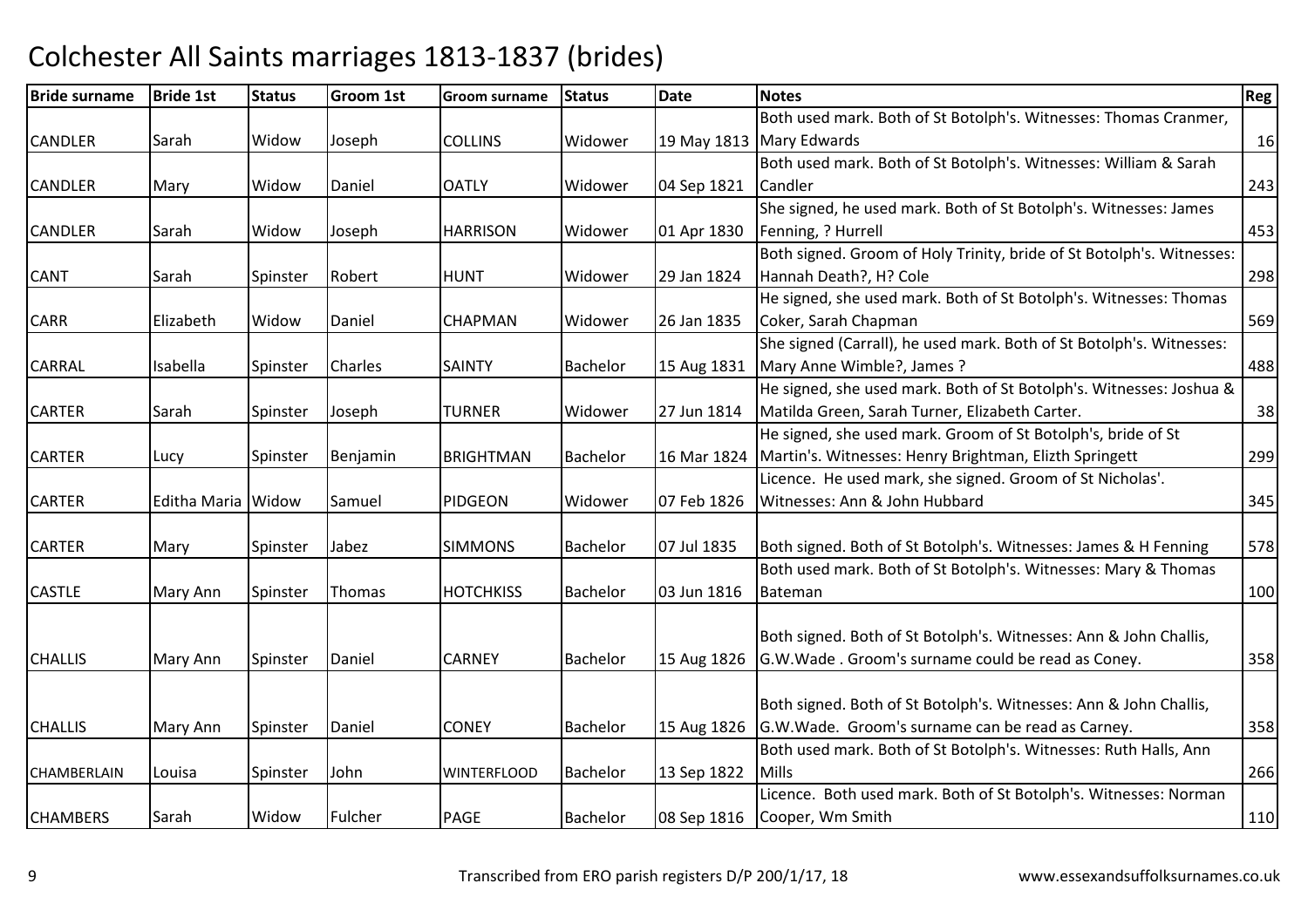| <b>Bride surname</b> | <b>Bride 1st</b> | <b>Status</b> | <b>Groom 1st</b> | <b>Groom surname</b> | <b>Status</b>   | <b>Date</b> | <b>Notes</b>                                                          | Reg |
|----------------------|------------------|---------------|------------------|----------------------|-----------------|-------------|-----------------------------------------------------------------------|-----|
| <b>CHAPMAN</b>       | Eliza            | Spinster      | Henry            | <b>GRINTER</b>       | <b>Bachelor</b> | 25 Dec 1834 | Both signed. Witnesses: Charles Edward & Elizabeth Grinter            | 566 |
|                      |                  |               |                  |                      |                 |             | Both used mark. Both of St Botolph's. Witnesses: Sarah Finchem,       |     |
| <b>CHEEK</b>         | Elizabeth        | Spinster      | James            | <b>FINCHEM</b>       | <b>Bachelor</b> | 13 Oct 1817 | James Henry? Finch                                                    | 135 |
|                      |                  |               |                  |                      |                 |             | He signed, she used mark. Both of St Botolph's. Witnesses: Thomas     |     |
| <b>CHIGNALL</b>      | Susannah         | Spinster      | Ebenezer         | <b>EMERY</b>         | <b>Bachelor</b> | 28 Jun 1824 | & Recca Emery                                                         | 309 |
|                      |                  |               |                  |                      |                 |             |                                                                       |     |
|                      |                  |               |                  |                      |                 |             | Licence. Both signed. Groom of Great Wakering, bride of St            |     |
| <b>CHIGNELL</b>      | Elizabeth        | Spinster      | Samuel           | <b>CLARK</b>         | <b>Bachelor</b> | 16 Apr 1824 | Botolph's. Witnesses: Charles Steggall, Elizabeth & M.A.Chignell.     | 302 |
|                      |                  |               |                  |                      |                 |             | He signed, she used mark. Groom of St Giles', bride of St Botolph's.  |     |
|                      |                  |               |                  |                      |                 |             | Witnesses: James Patterson, Elizabeth Child, Jno & Elinor             |     |
| <b>CHILD</b>         | Rachel           | Spinster      | John             | <b>BUCKINGHAM</b>    | <b>Bachelor</b> | 29 Oct 1827 | Buckingham.                                                           | 388 |
|                      |                  |               |                  |                      |                 |             |                                                                       |     |
|                      |                  |               |                  |                      |                 |             | Licence, consent of her father William Chisolm. Both of St Botolph's. |     |
| <b>CHISOLM</b>       | Elizabeth        | Spinster      | Thomas           | <b>MOORE</b>         | <b>Bachelor</b> | 03 Mar 1818 | Both signed. Witnesses: Sarah Moore, William & Geo. Chisolm.          | 149 |
|                      |                  |               |                  |                      |                 |             | Both used mark. [More usually, Siday / Sidey]. Both of St Botolph's.  |     |
| <b>CIDAY</b>         | Amey             | Spinster      | William          | <b>DAWSON</b>        | <b>Bachelor</b> | 21 Jun 1819 | Witnesses: Martha MacKay, Wm Smith                                    | 182 |
|                      |                  |               |                  |                      |                 |             | Both signed. Both of St Botolph's. Witnesses: John Tracey?, Edward    |     |
| <b>CLARK</b>         | Charlotte        | Spinster      | John             | <b>MALPASS</b>       | <b>Bachelor</b> | 23 Aug 1814 | Gadd                                                                  | 45  |
|                      |                  |               |                  |                      |                 |             | Both used mark. Both of St Botolph's. Witnesses: Sarah Mills,         |     |
| <b>CLARK</b>         | Naomi            | Spinster      | Francis          | <b>MILLS</b>         | <b>Bachelor</b> | 20 Jun 1824 | George Clark                                                          | 308 |
|                      |                  |               |                  |                      |                 |             | Both used mark. Groom of Ardleigh, bride of St Botolph's.             |     |
| <b>CLARK</b>         | Mary             | Spinster      | Henry            | <b>DAY</b>           | <b>Bachelor</b> | 29 Aug 1824 | Witnesses: Sarah Sparrow, John Clarke                                 | 311 |
|                      |                  |               |                  |                      |                 |             | Both used mark. Both of St Botolph's. Witnesses: Henry Clark, Wm      |     |
| <b>CLARK</b>         | Elizabeth        | Spinster      | George           | <b>CRANFIELD</b>     | Bachelor        | 27 Aug 1826 | Smith                                                                 | 359 |
|                      |                  |               |                  |                      |                 |             | He signed, she used mark. Both of St Botolph's. Witnesses: James      |     |
| <b>CLARK</b>         | Mary             | Spinster      | Robert John      | <b>GODFREY</b>       | <b>Bachelor</b> | 16 Nov 1828 | Kettel?, Sarah Kettle,?                                               | 419 |
|                      |                  |               |                  |                      |                 |             | Both signed. Both of St Botolph's. Witnesses: Joshua Last, Mary Ann   |     |
| <b>CLARK</b>         | Mary             | Spinster      | William          | <b>GILBERT</b>       | <b>Bachelor</b> | 26 Sep 1832 | Smith                                                                 | 518 |
|                      |                  |               |                  |                      |                 |             | Both signed. Groom of St Botolph's. Witnesses: John Barber,           |     |
| <b>CLARK</b>         | Mary             | Spinster      | William          | <b>RUSSELL</b>       | <b>Bachelor</b> | 05 Jun 1836 | <b>Elizabeth Clark</b>                                                | 596 |
|                      |                  |               |                  |                      |                 |             | He signed, she used mark. Both of St Botolph's. Witnesses: Eliz. &    |     |
| <b>CLARKE</b>        | Ann              | Spinster      | Thomas           | <b>SMITH</b>         | Bachelor        | 09 Sep 1817 | Robt. Clarke                                                          | 133 |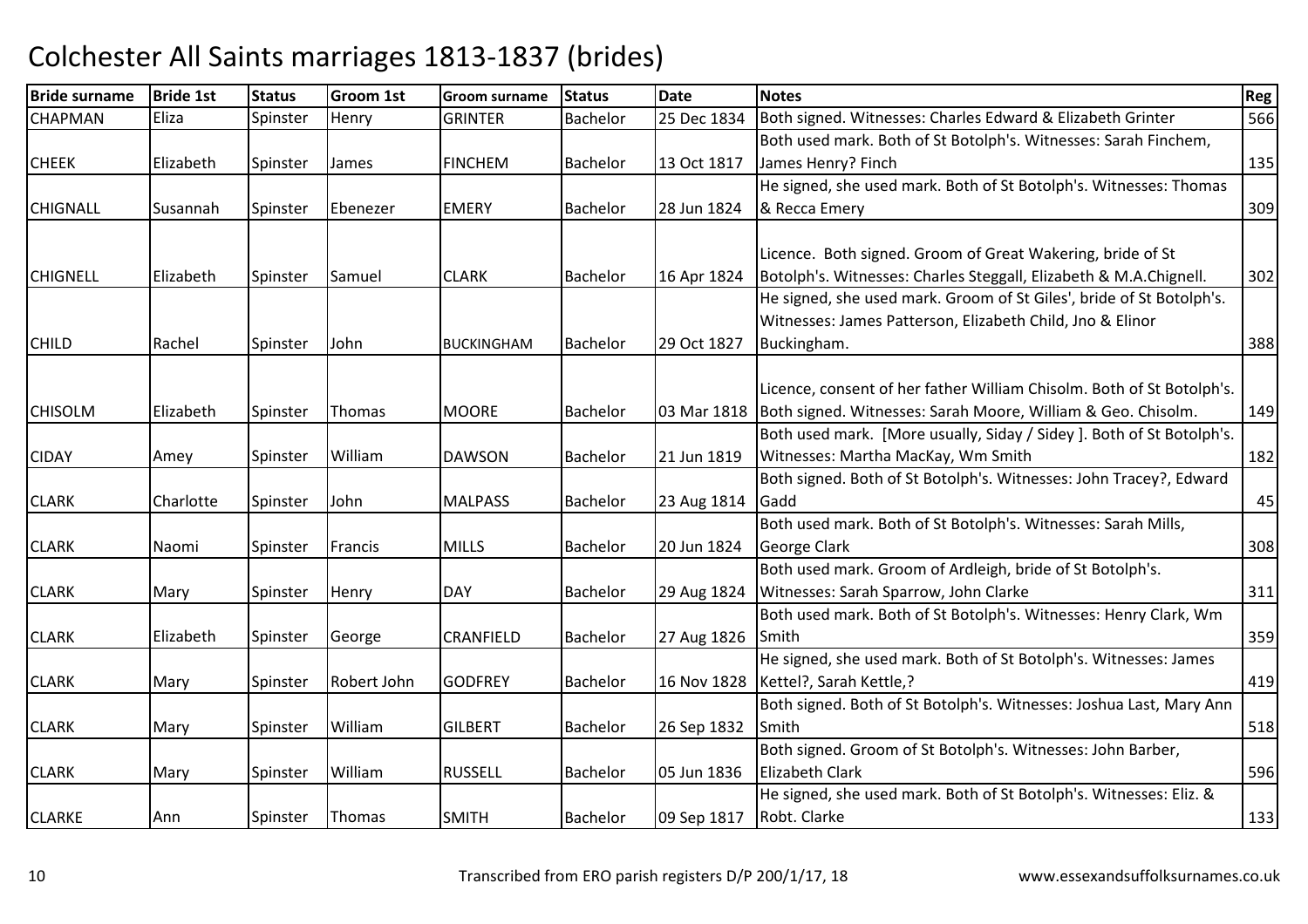| <b>Bride surname</b> | <b>Bride 1st</b> | <b>Status</b> | Groom 1st            | <b>Groom surname</b> | <b>Status</b>   | <b>Date</b>         | <b>Notes</b>                                                         | <b>Reg</b> |
|----------------------|------------------|---------------|----------------------|----------------------|-----------------|---------------------|----------------------------------------------------------------------|------------|
|                      |                  |               |                      |                      |                 |                     | Both used mark. Groom of Stanway, bride of St Botolph's.             |            |
| <b>CLARKE</b>        | Martha           | Spinster      | Joseph               | <b>RADCLIFF</b>      | <b>Bachelor</b> | 16 Jan 1825         | Witnesses: Samuel Clarke, Hannah Radcliff                            | 318        |
|                      |                  |               |                      |                      |                 |                     | He signed, she used mark. Both of St Botolph's. Witnesses: Willm &   |            |
| <b>CLEMENTS</b>      | Jane             | Spinster      | Thomas               | <b>CLAYPOLE</b>      | <b>Bachelor</b> | 12 Mar 1820         | Hannah Norfolk                                                       | 206        |
|                      |                  |               |                      |                      |                 |                     | Both used mark. Both of St Botolph's. Witnesses: John Stebbing,      |            |
| <b>COB</b>           | Elizabeth        | Spinster      | Charles              | <b>JAMES</b>         | <b>Bachelor</b> | 28 Jul 1816         | Jane Clements                                                        | 109        |
|                      |                  |               |                      |                      |                 |                     | Both used mark. Groom of St Botolph's, bride of St Mary Magdalen.    |            |
| <b>COCKER</b>        | Elizabeth        | Spinster      | William              | <b>HUTTON</b>        | <b>Bachelor</b> |                     | 29 May 1836 Witnesses: Sarah & James Cocker                          | 595        |
|                      |                  |               | Marcus               |                      |                 |                     | Both signed. Both of St Botolph's. Witnesses: Sarah & Mary Ann       |            |
| <b>COCKRELL</b>      | Mary Ann         | Spinster      | Burtrom              | <b>FREURE</b>        | Bachelor        | 04 Feb 1821         | Harwood, William Cockrell, Austin Read, Sarah Read.                  | 228        |
|                      |                  |               |                      |                      |                 |                     | Both signed. Both of St Botolph's. Witnesses: Richard & Jonah Cole,  |            |
| <b>COLE</b>          | Rebecca          | Spinster      | James                | <b>PETTITT</b>       | <b>Bachelor</b> | 23 Aug 1815         | Susan Simpson.                                                       | 79         |
|                      |                  |               |                      |                      |                 |                     | Both used mark. Both of St Botolph's. Witnesses: Charlotte Hawkins,  |            |
| <b>COLE</b>          | <b>Bridget</b>   | Spinster      | Joseph Peter         | <b>JOHNSON</b>       | <b>Bachelor</b> | 17 Feb 1817         | <b>Thos Page</b>                                                     | 122        |
|                      |                  |               |                      |                      |                 |                     | Both signed. Both of St Botolph's. Witnesses: R? Cole, C Sandle,     |            |
| <b>COLE</b>          | Ann              | Spinster      | John                 | SANDLE               | <b>Bachelor</b> | 03 Aug 1820         | Thos.Marsdan, E.Torkan?                                              | 216        |
|                      |                  |               |                      |                      |                 |                     | Both used mark. Both of St Botolph's. Witnesses: Sarah Harrison,     |            |
| <b>COLE</b>          | Sarah Ann        | Spinster      | Joseph               | <b>CROOKS</b>        | <b>Bachelor</b> | 08 Aug 1823         | <b>Thomas Fisher</b>                                                 | 287        |
|                      |                  |               |                      |                      |                 |                     | Bride a minor. With consent of her father Richard Coleman. Groom     |            |
|                      |                  |               |                      |                      |                 |                     | of St Botolph's. Both signed. Witnesses: Richard, Charlotte and      |            |
| <b>COLEMAN</b>       | Eliza            |               | James                | <b>PRIMROSE</b>      | <b>Bachelor</b> | 07 Nov 1815         | James Coleman, Thomas McTarmid?                                      | 87         |
|                      |                  |               |                      |                      |                 |                     | Licence. Both signed. Groom of St James'. Witnesses: Richard &       |            |
| <b>COLEMAN</b>       | Jane             | Spinster      | <b>Charles Henry</b> | FARREN               | <b>Bachelor</b> | 07 Nov 1815         | Charlotte Coleman, Eliza Primrose, J.Primrose.                       | 88         |
|                      |                  |               |                      |                      |                 |                     | Licence. Both signed. Groom of Holy Trinity. Witnesses: Jane Farren, |            |
| <b>COLEMAN</b>       | Charlotte        | Spinster      | George               | <b>DENNIS</b>        | <b>Bachelor</b> | 03 Jun 1824         | Susan & H.S.Coleman, C.Coleman, R.Coleman.                           | 306        |
|                      |                  |               |                      |                      |                 |                     |                                                                      |            |
|                      |                  |               |                      |                      |                 |                     | Licence. Groom of Witham, Essex, bride of St Botolph's. She signed,  |            |
| <b>CONEY</b>         | Jane             | Spinster      | Henry                | <b>STIBBARD</b>      | <b>Bachelor</b> | 10 Jul 1815         | he used mark. Witnesses: John & Hannah Brand, Ann Mott.              | 76         |
|                      |                  |               |                      |                      |                 |                     | Licence. Both signed. Groom of Harwich, bride of St Botolph's.       |            |
| <b>COOK</b>          | Joice            |               | John                 | <b>GEE</b>           |                 | 16 Dec 1813         | Witnesses: Mary Cook, Edward Gadd                                    | 25         |
|                      |                  |               |                      |                      |                 |                     | Both used mark. Both of St Botolph's. Witnesses: John Cook, Elizth   |            |
| <b>COOK</b>          | Mary Ann         | Spinster      | John                 | <b>ACKLETT</b>       | <b>Bachelor</b> | 14 Nov 1819 Acklett |                                                                      | 199        |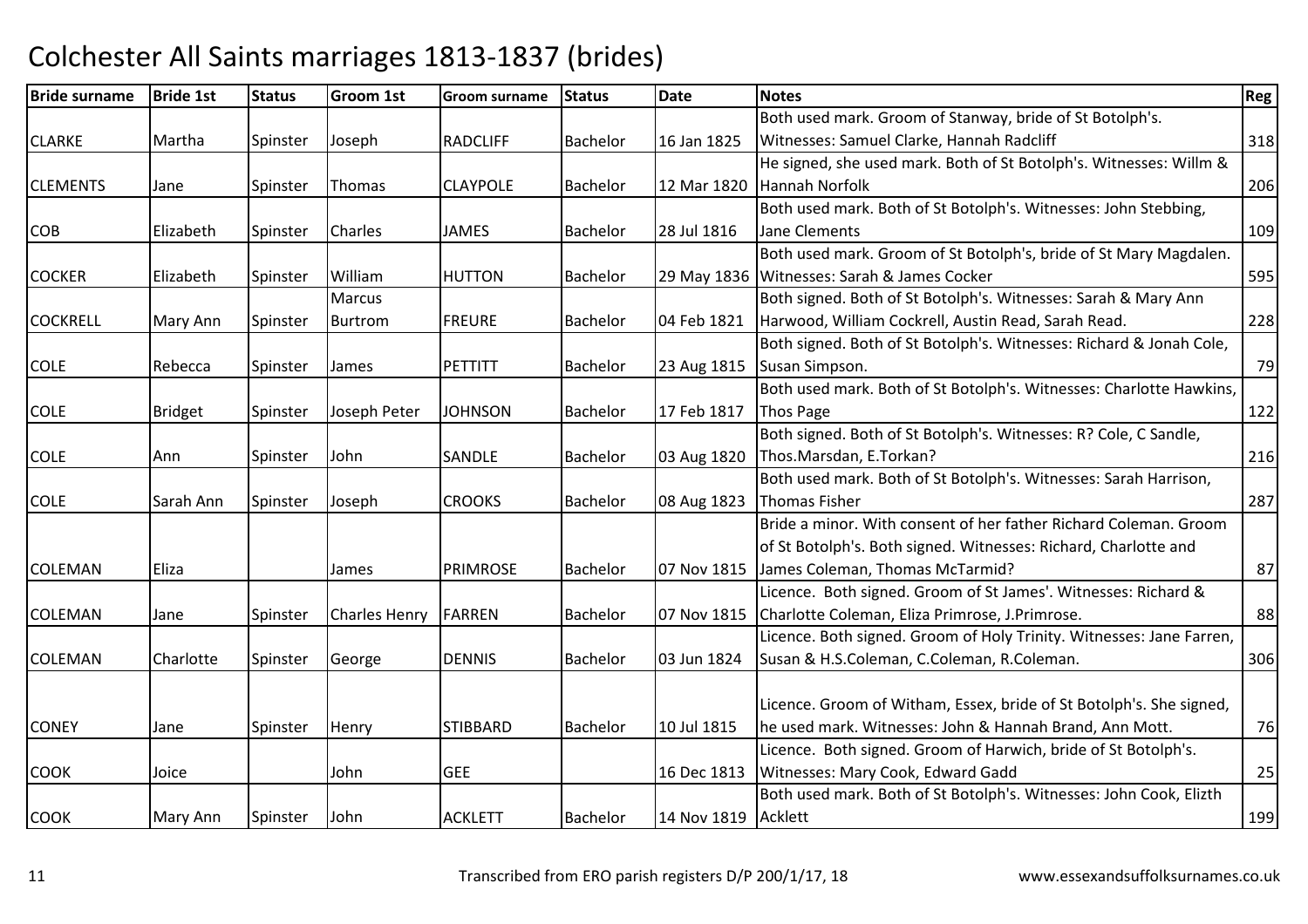| <b>Bride surname</b> | <b>Bride 1st</b> | <b>Status</b> | <b>Groom 1st</b> | <b>Groom surname</b> | <b>Status</b>   | <b>Date</b> | <b>Notes</b>                                                       | Reg      |
|----------------------|------------------|---------------|------------------|----------------------|-----------------|-------------|--------------------------------------------------------------------|----------|
|                      |                  |               |                  |                      |                 |             | Both used mark. Both of St Botolph's. Witnesses: Saml & Mary       |          |
| <b>COOK</b>          | Ann              | Spinster      | Isaac            | <b>LEMMON</b>        | <b>Bachelor</b> | 18 Apr 1821 | Lemmon                                                             | 233      |
|                      |                  |               |                  |                      |                 |             | He signed, she used mark. Groom of St Giles'. Witnesses: Catherine |          |
| <b>COOK</b>          | Mary             | Spinster      | <b>Thomas</b>    | <b>SMITH</b>         | <b>Bachelor</b> | 22 Jul 1823 | Smith, James Flack?                                                | 286      |
|                      |                  |               |                  |                      |                 |             |                                                                    |          |
|                      |                  |               |                  |                      |                 |             | Both signed. Groom of Gt Coggeshall, bride of St Botolph's.        |          |
| <b>COOK</b>          | Frances          | Spinster      | <b>Charles</b>   | <b>PAGE</b>          | <b>Bachelor</b> | 08 Sep 1836 | Witnesses: Isaac & Thos Cook, John Cox, Mary T?Cook, H.?Barnes.    | $6 \mid$ |
|                      |                  |               |                  |                      |                 |             | He signed, she used mark. Both of St Botolph's. Witnesses: Abraham |          |
| <b>CORTMAN</b>       | Ann              |               | William          | <b>BERRINGER</b>     | Bachelor        | 19 Aug 1821 | & Mary Sansom                                                      | 242      |
|                      |                  |               |                  |                      |                 |             | Both used mark. Both of St Botolph's. Witnesses: Dyer Sansom,      |          |
| <b>COURTMAN</b>      | Mary             | Spinster      | Abraham          | SANSOM               | Bachelor        | 25 Dec 1814 | Pleasant Sansom                                                    | 55       |
|                      |                  |               |                  |                      |                 |             | He signed, she used mark. Both of St Botolph's. Witnesses: Wm &    |          |
| COWELL               | Rebeccah         | Spinster      | William          | <b>AKERS</b>         | <b>Bachelor</b> | 17 Sep 1816 | Mary Williamson, Mary Ann Cowell.                                  | 111      |
|                      |                  |               |                  |                      |                 |             | He signed, she used mark. Both of St Botolph's. Witnesses: Mary    |          |
| <b>CRANE</b>         | Sarah            | Widow         | Joseph           | <b>TURNER</b>        | Widower         | 04 Jan 1829 | Dennis, Wm Flinn?                                                  | 427      |
|                      |                  |               |                  |                      |                 |             | Both used mark. Both of St Botolph's. Witnesses: Elizabeth Pepper, |          |
| <b>CROOKS</b>        | Amoretta         | Spinster      | Harvey           | <b>MANN</b>          | <b>Bachelor</b> | 17 Sep 1815 | <b>William Smith</b>                                               | 82       |
|                      |                  |               |                  |                      |                 |             | Both used mark. Groom of St Botolph's, bride of Holy Trinity.      |          |
| <b>CROOKS</b>        | Elizabeth        |               | Michael          | <b>CAMPBELL</b>      | <b>Bachelor</b> | 04 Mar 1818 | Witnesses: Edward Lee, Hannah Candler                              | 150      |
|                      |                  |               |                  |                      |                 |             | He signed, she used mark. Both of St Botolph's. Witnesses: Elizth. |          |
| <b>CROSBY</b>        | Susan            | Spinster      | Hezekiah         | <b>CHAPMAN</b>       | <b>Bachelor</b> | 18 May 1823 | Sadler, James Desant                                               | 283      |
|                      |                  |               |                  |                      |                 |             | Both signed. Both of St Botolph's. Witnesses: George Talbot,       |          |
| <b>CROSS</b>         | Susannah         | Spinster      | John             | <b>CUTLER</b>        | Bachelor        | 22 Feb 1829 | <b>Elizabeth Cross</b>                                             | 431      |
|                      |                  |               |                  |                      |                 |             |                                                                    |          |
|                      |                  |               |                  |                      |                 |             | Licence, consent of Mary Cant and William Cant. Groom is a minor,  |          |
|                      |                  |               |                  |                      |                 |             | of St Mary at the Walls. Both signed. Witnesses: Thos & Edward     |          |
| <b>CROSS</b>         | Eliza            | Spinster      | William          | <b>CANT</b>          | <b>Bachelor</b> | 20 Sep 1836 | Cross, two women both called Mary Ann Cross.                       | 7        |
|                      |                  |               |                  |                      |                 |             | Both used mark. Bride of West Mersea. Witnesses: Wm Smith,         |          |
| <b>CUDMORE</b>       | Judith           | Widow         | John             | <b>BONHAM</b>        | Widower         | 02 Aug 1830 | Simon Nason?                                                       | 461      |
|                      |                  |               |                  |                      |                 |             | Both signed. Groom of St Botolph's, bride of St Mary Magdalen.     |          |
| <b>CULLEN</b>        | Agness           |               | John             | ILLINGWORTH          | Bachelor        | 20 Mar 1815 | Witnesses: Ann Martin, Jas Cullen                                  | 62       |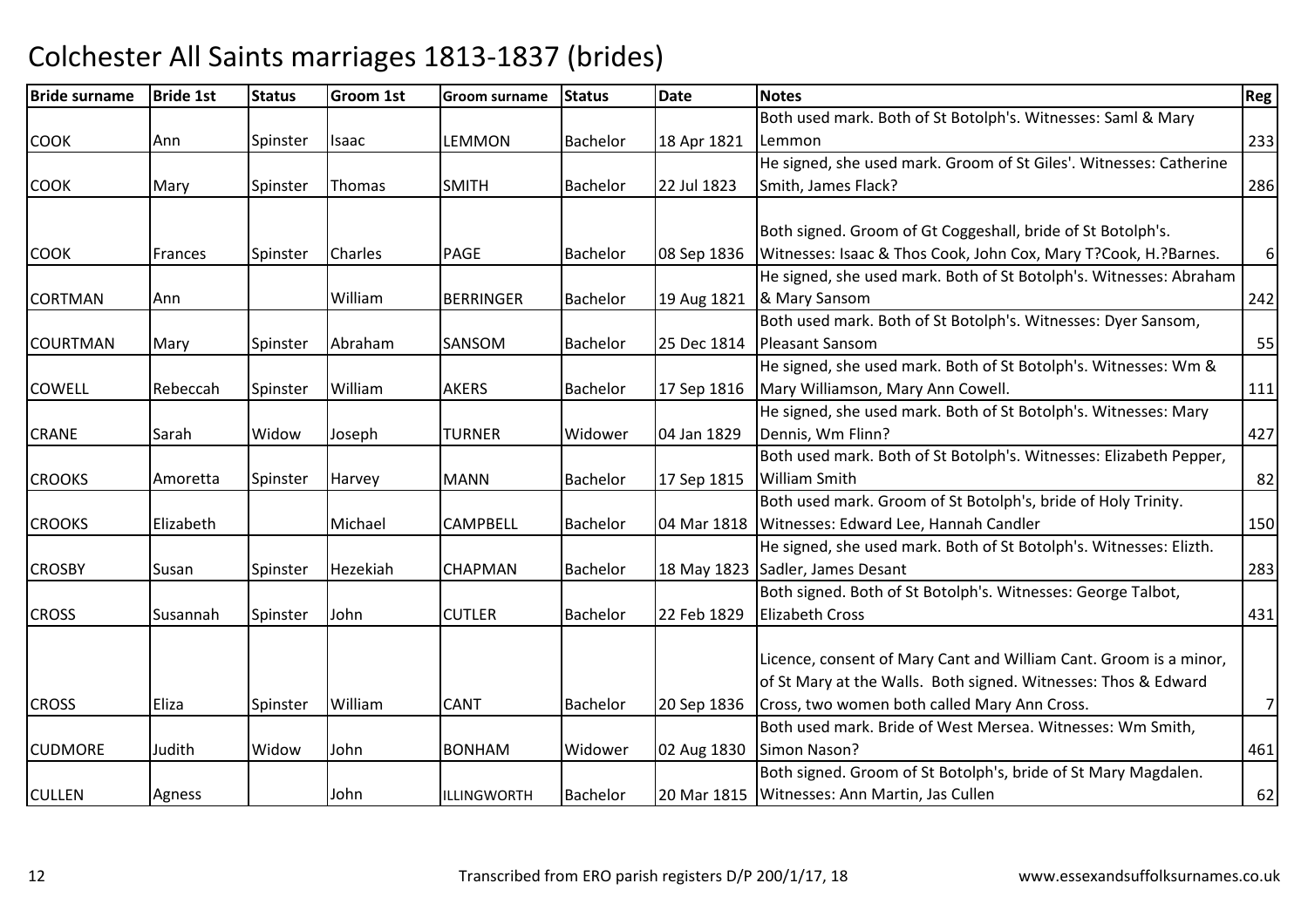| <b>Bride surname</b> | <b>Bride 1st</b> | <b>Status</b> | <b>Groom 1st</b> | <b>Groom surname</b> | <b>Status</b>   | <b>Date</b> | <b>Notes</b>                                                        | Reg |
|----------------------|------------------|---------------|------------------|----------------------|-----------------|-------------|---------------------------------------------------------------------|-----|
|                      |                  |               |                  |                      |                 |             |                                                                     |     |
|                      |                  |               |                  |                      |                 |             | Licence, bride a minor, with consent of her father John Cutler.     |     |
|                      |                  |               |                  |                      |                 |             | Groom of St Nicholas, Ipswich, bride of St Botolph's. Both signed.  |     |
| <b>CUTLER</b>        | Eliza            | Spinster      | James            | MACLACHLAN           | <b>Bachelor</b> | 22 Aug 1822 | Witnesses: Elizabeth, Willm & Harriet Cutler, Eliz'h Cannon?        | 264 |
|                      |                  |               |                  |                      |                 |             | Both used mark. Both of St Botolph's. Witnesses: William Cutler,    |     |
| <b>CUTLER</b>        | Elizabeth        | Spinster      | John             | <b>PETTICAN</b>      | <b>Bachelor</b> | 02 Nov 1823 | <b>Rebeccah Pettican</b>                                            | 294 |
| <b>CUTLER</b>        | Sarah            | Spinster      | William          | <b>DAVIS</b>         | <b>Bachelor</b> | 22 Jul 1827 | Both signed. Witnesses: Thomas, Ann & Charlotte Cutler.             | 378 |
|                      |                  |               |                  |                      |                 |             | He signed, she used mark. Both of St Botolph's. Witnesses: John     |     |
| <b>CUTLER</b>        | Harriet          |               | George           | <b>TALBOT</b>        |                 | 13 Apr 1828 | Cutler, Susanah Cross                                               | 405 |
|                      |                  |               | Samuel           |                      |                 |             | Both signed. Both of St Botolph's. Witnesses: Ann Collins, Jonathan |     |
| D[EI]APER            | Sarah            | Widow         | William          | <b>BOND</b>          | <b>Bachelor</b> | 04 Oct 1825 | Bull                                                                | 338 |
|                      |                  |               |                  |                      |                 |             | Licence. He signed, she used mark. Groom of Manningtree, bride of   |     |
| <b>DALE</b>          | Sarah            | Spinster      | Jonathan         | <b>CARTER</b>        | <b>Bachelor</b> | 20 Jul 1818 | St Botolph's. Witnesses: Joseph Ward, Wm Smith                      | 160 |
|                      |                  |               |                  |                      |                 |             | He signed, she used mark. Both of St Botolph's. Witnesses: John &   |     |
| <b>DARCY</b>         | Elizabeth        | Spinster      | George           | <b>BACON</b>         | Widower         | 17 Oct 1819 | Martha Greenwood                                                    | 194 |
|                      |                  |               |                  |                      |                 |             | He signed, she used mark. Both of St Botolph's. Witnesses: Ann      |     |
| <b>DAVEY</b>         | Ann              | Spinster      | James            | <b>DAVIS</b>         | <b>Bachelor</b> | 01 Nov 1819 | McQuillen, John Biggs, Elizabeth Davis.                             | 197 |
|                      |                  |               |                  |                      |                 |             | Both signed. Both of St Leonard's. Witnesses: W Baalham, James      |     |
| <b>DAY</b>           | Mary             | Spinster      | Joseph           | <b>MORDEN</b>        | <b>Bachelor</b> | 28 Jun 1815 | Morden, Peggy Day. St Leonards was under repair.                    | 73  |
|                      |                  |               |                  |                      |                 |             | Both signed (his as Dulap). Both of St Botolph's. Witnesses: George |     |
| <b>DE HAILES</b>     | Susannah         | Spinster      | William          | <b>DUNLAP</b>        | <b>Bachelor</b> | 11 Apr 1830 | Johnson, Mary A Clark                                               | 455 |
|                      |                  |               |                  |                      |                 |             | Both signed. Both of St Botolph's. Witnesses: George Presland,      |     |
| <b>DE HAILS</b>      | Sarah            | Spinster      | William          | <b>HUNT</b>          | <b>Bachelor</b> | 06 Nov 1814 | James Simper?                                                       | 50  |
|                      |                  |               |                  |                      |                 |             | Both signed. Groom of St Botolph's, bride of St Mary at the Walls.  |     |
| <b>DEAN</b>          | Diana            | Spinster      | William          | <b>FINCH</b>         | <b>Bachelor</b> | 30 Dec 1828 | Witnesses: William Woodhouse, Mary Dean                             | 426 |
|                      |                  |               |                  |                      |                 |             | Both signed. Groom of St Clement's, Ipswich, bride of St Botolph's. |     |
| <b>DEARN</b>         | <b>Frances</b>   |               | John             | <b>DEARN</b>         | Bachelor        | 17 Jul 1820 | Witnesses: Elizabeth Ann Bailey, Wm Dearn                           | 215 |
|                      |                  |               |                  |                      |                 |             | Both signed. Both of St Botolph's. Witnesses: Henry Smith, Mary     |     |
| <b>DEEKS</b>         | Sophia           | Spinster      | Henry            | <b>JAMES</b>         | <b>Bachelor</b> | 22 Aug 1825 | Johnson                                                             | 333 |
|                      |                  |               |                  |                      |                 |             | He signed, she used mark. Both of St Botolph's. Witnesses: Sarah    |     |
| <b>DEEKS</b>         | Sarah            |               | James            | <b>ANDREWS</b>       |                 | 10 Dec 1827 | Candler, Wm Smith                                                   | 391 |
|                      |                  |               |                  |                      |                 |             |                                                                     |     |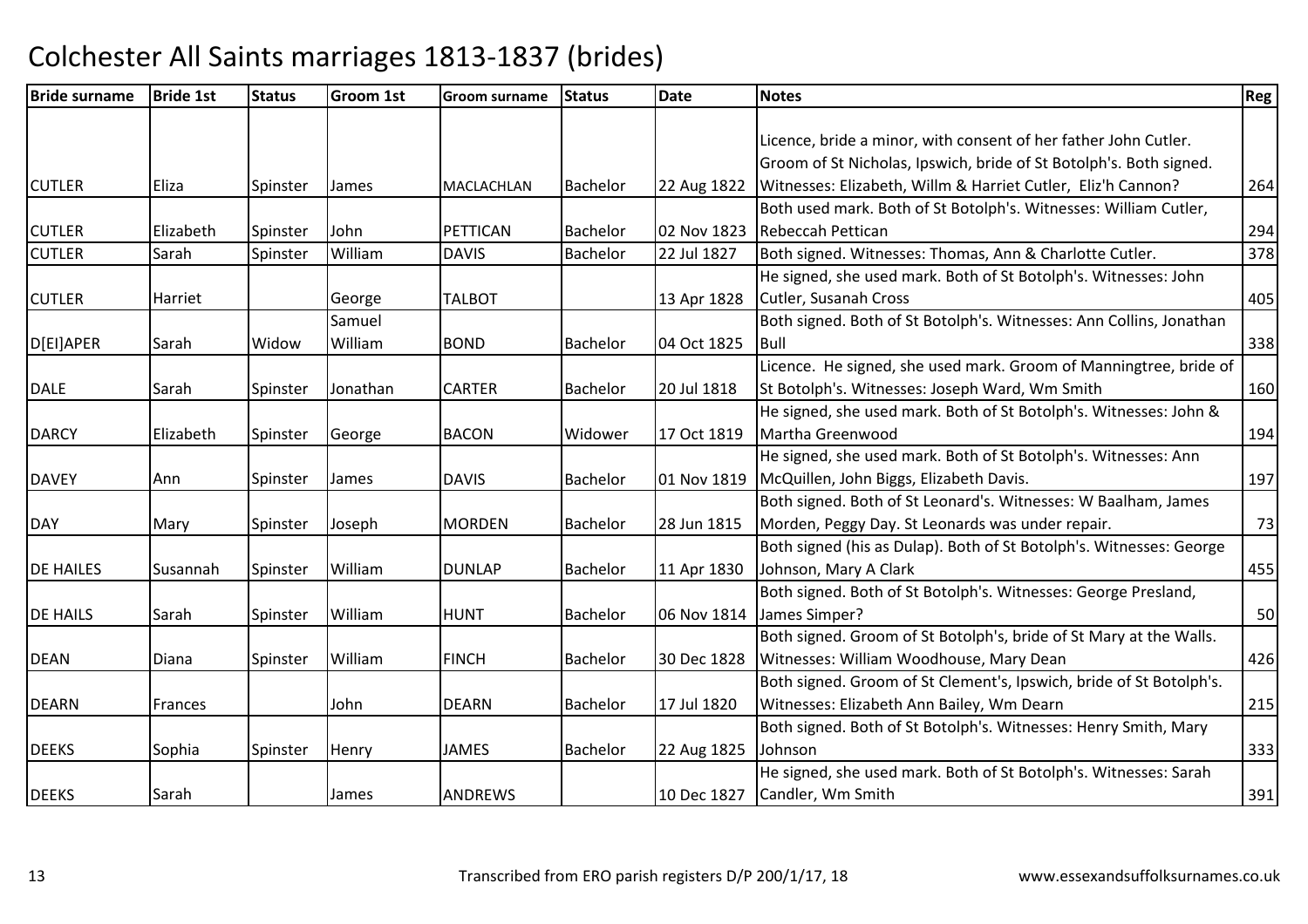| <b>Bride surname</b> | <b>Bride 1st</b> | <b>Status</b> | <b>Groom 1st</b>     | <b>Groom surname</b> | <b>Status</b>   | <b>Date</b> | <b>Notes</b>                                                          | Reg |
|----------------------|------------------|---------------|----------------------|----------------------|-----------------|-------------|-----------------------------------------------------------------------|-----|
|                      |                  |               |                      |                      |                 |             | Both signed. Both of St Botolph's. Witnesses: William Delap, John     |     |
| <b>DELAP</b>         | Sarah            | Spinster      | Charles              | <b>BARNES</b>        | Bachelor        | 13 Jul 1829 | Watts                                                                 | 440 |
|                      |                  |               |                      |                      |                 |             | Both used mark. Groom of St Peter's, bride of St Botolph's.           |     |
|                      |                  |               |                      |                      |                 |             | Witnesses: Mary Ann Mourning, Susan Smith, Thomas Farrow,             |     |
| <b>DENNY</b>         | Hannah           | Spinster      | Thomas               | <b>BISCOE</b>        | <b>Bachelor</b> | 18 Oct 1825 | James Cutler.                                                         | 341 |
|                      |                  |               |                      |                      |                 |             | He signed, she used mark. Both of St Botolph's. Witnesses: Elizabeth  |     |
| <b>DENT</b>          | Hannah           | Spinster      | John                 | <b>LADBROOK</b>      | Bachelor        | 21 Sep 1823 | Heston?, E Gadd                                                       | 290 |
|                      |                  |               |                      |                      |                 |             | Both signed. Both of St Botolph's. Witnesses: James Bateman,          |     |
| <b>DEWHURST</b>      | Elizabeth        | Widow         | <b>Elias</b>         | <b>RAYNER</b>        | <b>Bachelor</b> | 06 Dec 1818 | Samuel Rayner, Mary Ann Bateman.                                      | 170 |
|                      |                  |               |                      |                      |                 |             | Both used mark. Groom of Nayland, bride of St Botolph's.              |     |
| <b>DINES</b>         | Mary             |               | Samuel               | <b>THURSTON</b>      | Bachelor        | 20 Aug 1815 | Witnesses: James Thurston, Mary Ward                                  | 78  |
|                      |                  |               |                      |                      |                 |             | Both used mark. Both of St Botolph's. Witnesses: Sarah Webber?,       |     |
| <b>DOUBLE</b>        | Mary             | Spinster      | John                 | <b>DAVEY</b>         | <b>Bachelor</b> | 18 Oct 1816 | Emma Davey                                                            | 114 |
|                      |                  |               |                      |                      |                 |             | He signed, she used mark. Both of St Botolph's. Witnesses: Wm         |     |
| <b>DOWNES</b>        | Harriott         | Spinster      | Richard              | <b>WOODTHORPE</b>    | Bachelor        | 26 Dec 1831 | Bullock, Sarah Woodthorpe                                             | 500 |
|                      |                  |               |                      |                      |                 |             | He signed, she used mark. Both of St Botolph's. Witnesses: William    |     |
| <b>DRAIN</b>         | Judith           | Spinster      | John                 | WARREN               | Bachelor        | 31 Aug 1828 | Baker, Ann Wells                                                      | 414 |
|                      |                  |               |                      |                      |                 |             | Both signed. Both of St Botolph's. Witnesses: Elizth. Bromley,        |     |
| <b>DRIVER</b>        | Hannah           | Spinster      | Thomas               | <b>MAHON</b>         | Bachelor        | 12 Dec 1814 | <b>Edward Gadd</b>                                                    | 51  |
|                      |                  |               |                      |                      |                 |             | Both signed. Both of St Botolph's. Witnesses: Frances Sheacraft, Wm   |     |
| <b>DURRANT</b>       | Sarah            | Spinster      | <b>Charles</b>       | <b>NOON</b>          | Widower         | 21 Dec 1826 | Smith                                                                 | 365 |
|                      |                  |               |                      |                      |                 |             |                                                                       |     |
| <b>EAVERY</b>        | Mary             | Spinster      | <b>William Finch</b> | <b>MADDER</b>        | <b>Bachelor</b> | 07 Feb 1819 | Both signed. Both of St Botolph's. Witnesses: Richd & Sarah Smith     | 176 |
|                      |                  |               |                      |                      |                 |             | Both signed ( he with Pettitt). Both of St Botolph's. Witnesses: Hugh |     |
| <b>EDWARDS</b>       | Martha           | Spinster      | Peter                | <b>PETTIT</b>        | <b>Bachelor</b> | 05 Apr 1830 | & Mary Pettitt                                                        | 454 |
|                      |                  |               |                      |                      |                 |             | He signed, she used mark. Both of St Botolph's. Witnesses: Charles &  |     |
| EL[ES]Y              | Martha           | Spinster      | George               | <b>SMITH</b>         | Widower         | 24 Jul 1829 | Maryanne Goddard                                                      | 442 |
|                      |                  |               |                      |                      |                 |             |                                                                       |     |
| <b>ELLIOTT</b>       | Hannah Ann       | Spinster      | William              | <b>BUNYAN</b>        | Widower         | 15 Aug 1826 | Both signed. Both of St Botolph's. Witnesses: Eliza & Wm Gregory      | 357 |
|                      |                  |               |                      |                      |                 |             | Licence. Both signed. Groom of Danbury, Essex, bride of St            |     |
|                      |                  |               |                      |                      |                 |             | Botolph's. Witnesses: John Chambers, Harriet Ellis, Phoebe Page,      |     |
| <b>ELLIS</b>         | Maria            | Spinster      | William              | <b>ELLIS</b>         | <b>Bachelor</b> | 05 Oct 1819 | Charlotte Upcher.                                                     | 192 |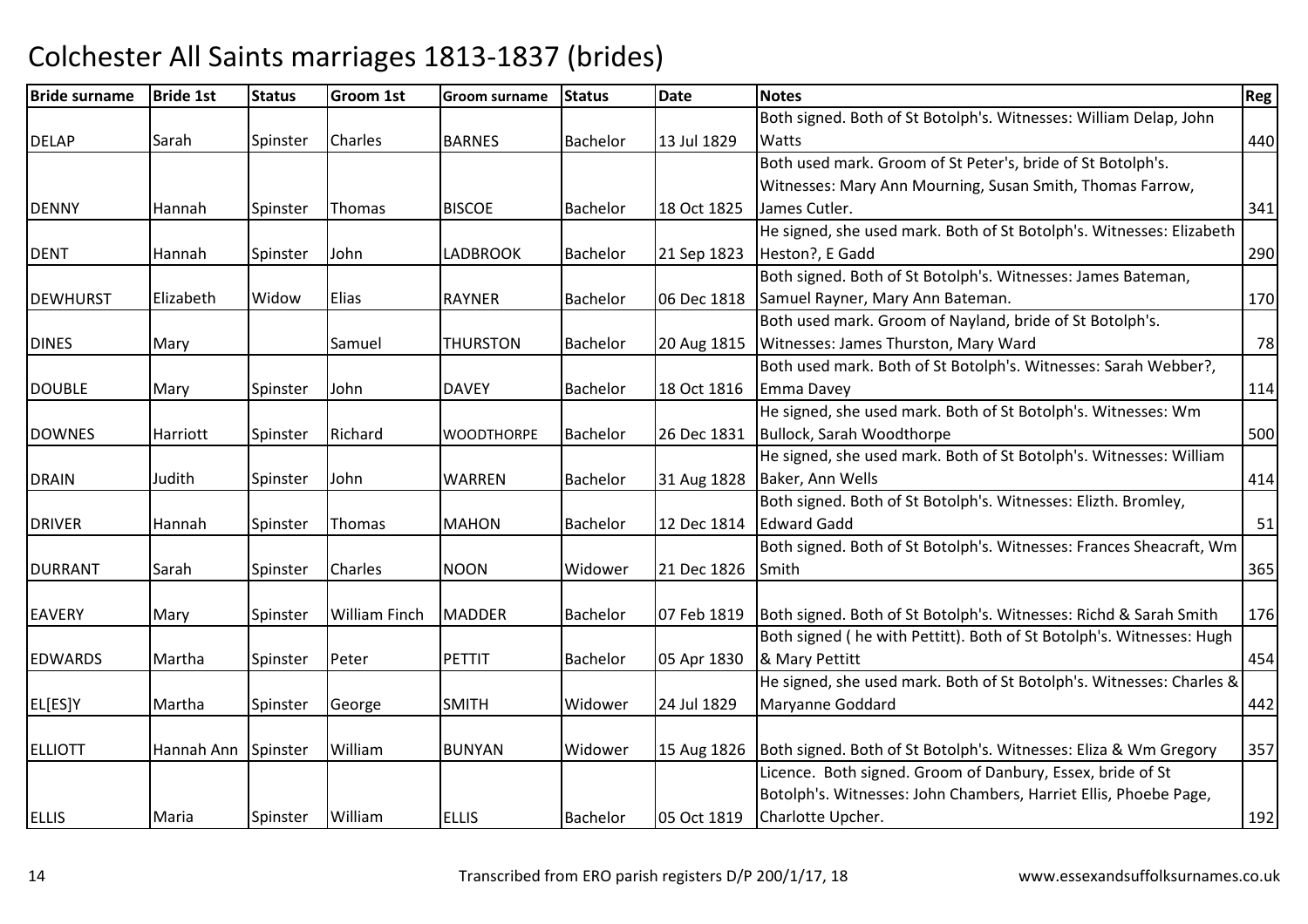| <b>Bride surname</b> | <b>Bride 1st</b> | <b>Status</b> | <b>Groom 1st</b>     | <b>Groom surname</b> | <b>Status</b>   | <b>Date</b> | <b>Notes</b>                                                        | Reg |
|----------------------|------------------|---------------|----------------------|----------------------|-----------------|-------------|---------------------------------------------------------------------|-----|
|                      |                  |               |                      |                      |                 |             | Licence. Both signed. Both of St Botolph's. Witnesses: William &    |     |
| <b>ELLIS</b>         | Harriet          | Spinster      | John                 | <b>CHAMBERS</b>      | <b>Bachelor</b> | 05 Oct 1819 | Thos Ellis, Phoebe Page, Charlotte Upcher.                          | 193 |
|                      |                  |               |                      |                      |                 |             | Licence. Both signed. Bride of St Botolph's. Witnesses: George      |     |
| <b>ELLIS</b>         | Mittey           | Spinster      | John                 | <b>JOHNSON</b>       | <b>Bachelor</b> | 06 Mar 1827 | Balley Ward, Mary & Sarah Ellis. Curate has Mitty.                  | 369 |
|                      |                  |               |                      |                      |                 |             |                                                                     |     |
|                      |                  |               |                      |                      |                 |             | Licence. Both signed. Groom of St Luke's, Chelsea, Middlesex.       |     |
| <b>ELLIS</b>         | Sarah            | Spinster      | John                 | <b>SMITH</b>         | <b>Bachelor</b> | 14 Aug 1827 | Witnesses: George B Ward, Mary Ellis, John Johnson, Sarah Ward.     | 379 |
|                      |                  |               |                      |                      |                 |             | She signed, he used mark. Both of St Botolph's. Witnesses: Thomas   |     |
| <b>EMERY</b>         | Mary             | Spinster      | William              | <b>WHITEON</b>       | <b>Bachelor</b> | 17 Oct 1815 | Simpson, Lydia Whiteon                                              | 84  |
|                      |                  |               |                      |                      |                 |             | Licence. Both signed. Groom of St Runwald's, bride of St Botolph's. |     |
| <b>EMERY</b>         | Mary             |               | Joseph               | <b>MITCHELL</b>      | Widower         | 05 May 1831 | Witnesses: Sophia Mitchell, Francis Bridge                          | 480 |
|                      |                  |               |                      |                      |                 |             | He signed, she used mark. Both of St Botolph's. Witnesses: Mary     |     |
| EVERETT              | Mary Ann         | Spinster      | John                 | <b>BIRCH</b>         | Bachelor        | 11 Sep 1818 | Harland, Wm Smith                                                   | 164 |
|                      |                  |               | William              |                      |                 |             | Both signed. Groom of St Leonard's. Witnesses: Henry Lufkin,        |     |
| <b>EVERETT</b>       | Sarah            |               | Westaby              | <b>STUTTLE</b>       |                 | 28 Nov 1827 | Elizabeth & George Everitt.                                         | 390 |
|                      |                  |               |                      |                      |                 |             | Both signed. Groom of St Botolph's. Witnesses: Robert M Everitt,    |     |
| <b>EVERITT</b>       | Anne             | Spinster      | Henry                | <b>LUFKIN</b>        | <b>Bachelor</b> |             | 29 May 1823 Esther Lufkin                                           | 284 |
|                      |                  |               |                      |                      |                 |             | Both signed. Groom of St Matthew, Bethnal Green, Middlesex.         |     |
| <b>EVERITT</b>       | Mary             | Spinster      | <b>William Lloyd</b> | LEWIS                |                 | 29 May 1823 | Witnesses: Saml & Sarah Everitt                                     | 285 |
|                      |                  |               |                      |                      |                 |             | He signed, she used mark. Both of St Botolph's. Witnesses: Susannah |     |
| <b>EVERSON</b>       | Mary             | Spinster      | John                 | <b>STUCK</b>         | Bachelor        | 06 Aug 1814 | Stuck, William Simpson                                              | 42  |
|                      |                  |               |                      |                      |                 |             | Licence. Both signed. Groom of Walworth, Surrey, bride of St        |     |
| <b>EVERSON</b>       | Elizabeth        | Spinster      | Edward               | <b>CAMPION</b>       | <b>Bachelor</b> | 18 Jan 1818 | Botolph's. Witnesses: Mary Stuck, John Stuck                        | 143 |
|                      |                  |               |                      |                      |                 |             | Both signed. Both of St Botolph's. Witnesses: James Eustace, Mary   |     |
| <b>FARLEY</b>        | Mary Anne        | Spinster      | Henry                | <b>RUMSEY</b>        | <b>Bachelor</b> | 02 Mar 1830 | Handley                                                             | 450 |
|                      |                  |               |                      |                      |                 |             | Both used mark. Both of St Botolph's. Witnesses: Susan Fenner,      |     |
| FENNER               | Mary Ann         | Spinster      | John                 | <b>STUBS</b>         | <b>Bachelor</b> | 26 Dec 1825 | <b>Edward Ladbrook</b>                                              | 342 |
|                      |                  |               |                      |                      |                 |             | Both signed. Groom of St Mary at the Walls, bride of St Botolphs.   |     |
|                      |                  |               |                      |                      |                 |             | Witnesses: Roger Nunn, Edward Lynn, Harriett Mason, Walter          |     |
|                      |                  |               |                      |                      |                 |             | Johnson, Sophia Palmer, Ann Fenning, Roger Staley Nunn, Maurice     |     |
| FENNING              | Sarah            | Spinster      | Ephraim              | <b>WATSON</b>        | Widower         | 18 Apr 1827 | Mason.                                                              | 372 |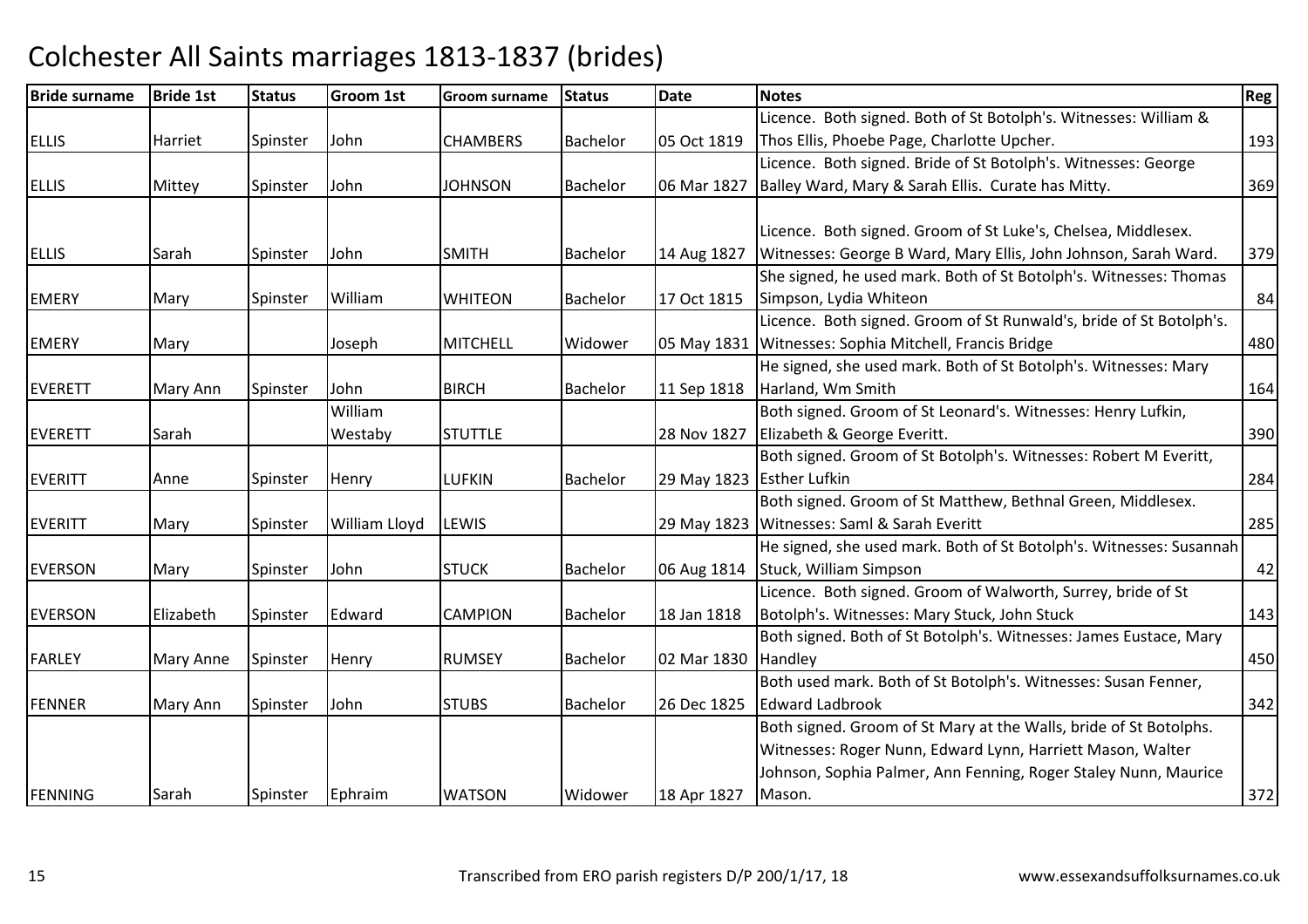| <b>Bride surname</b> | <b>Bride 1st</b> | <b>Status</b> | <b>Groom 1st</b> | Groom surname   | <b>Status</b>   | <b>Date</b> | <b>Notes</b>                                                            | Reg |
|----------------------|------------------|---------------|------------------|-----------------|-----------------|-------------|-------------------------------------------------------------------------|-----|
|                      |                  |               |                  |                 |                 |             | Both signed. Groom of St Martin's, bride of St Botolph's. Witnesses:    |     |
|                      |                  |               |                  |                 |                 |             | Charlotte Walter, D & J.Fenning, Sophia Palmer, Harriet Nunn,           |     |
| <b>FENNING</b>       | Anne             |               | James Martin     | <b>WALTER</b>   |                 | 17 Apr 1828 | Edward L*                                                               | 406 |
|                      |                  |               |                  |                 |                 |             | He signed, she used mark. Both of St Botolph's. Witnesses: Frances      |     |
| <b>FENTON</b>        | Mary Ann         | Spinster      | John             | <b>GARLAND</b>  | <b>Bachelor</b> | 24 Jul 1826 | Becraft, Wm Smith                                                       | 356 |
| <b>FIELD</b>         | Phoebe           | Spinster      | John             | <b>WENT</b>     | <b>Bachelor</b> | 30 Sep 1832 | He signed, she used mark. Witnesses: John Field, Hannah Ennicombe   520 |     |
|                      |                  |               |                  |                 |                 |             | Both signed. Both of St Botolph's. Witnesses: Joseph Knight, William    |     |
| <b>FIELDER</b>       | Mary             | Spinster      | Frederick        | <b>KNIGHT</b>   | <b>Bachelor</b> | 03 Sep 1834 | Chitham                                                                 | 560 |
|                      |                  |               |                  |                 |                 |             | Both used mark. Both of St Botolph's. Witnesses: Ann Pyke, Peter        |     |
| <b>FINCH</b>         | Mary Ann         | Spinster      | William          | <b>NEWTON</b>   | <b>Bachelor</b> | 03 Nov 1817 | Ladbrooke                                                               | 137 |
|                      |                  |               |                  |                 |                 |             | Both used mark. Both of St Botolph's. Witnesses: Bridget Johnson,       |     |
| <b>FINCH</b>         | Mary             | Spinster      | William          | <b>KNIGHT</b>   | <b>Bachelor</b> | 18 Sep 1825 | Joseph Peter Johnson                                                    | 336 |
|                      |                  |               |                  |                 |                 |             | Licence. Both signed. Groom of Wivenhoe. Witnesses: Saml & Betsy        |     |
| <b>FINCH</b>         | Hannah           | Spinster      | John             | <b>KIDBY</b>    | Widower         | 08 May 1837 | Lissimore                                                               | 20  |
|                      |                  |               |                  |                 |                 |             | Both used mark. Both of St Botolph's. Witnesses: William Doe, Aron?     |     |
| <b>FINCHAM</b>       | Elizabeth        | Spinster      | Joseph           | <b>DOE</b>      | <b>Bachelor</b> | 18 Dec 1822 | Tatum                                                                   | 272 |
|                      |                  |               |                  |                 |                 |             | He signed, she used mark. Both of St Botolph's. Witnesses: William      |     |
| <b>FINCHAM</b>       | Hannah           | Spinster      | James            | <b>CHIGNELL</b> | <b>Bachelor</b> | 20 Jul 1834 | Fincham, Mary Ann Pollard                                               | 557 |
|                      |                  |               |                  |                 |                 |             | Both used mark. Both of St Botolph's. Witnesses: Mary Fincham,          |     |
| <b>FINCHAM</b>       | Elizabeth        | Widow         | John             | <b>BASHAM</b>   | Widower         | 14 Nov 1836 | <b>William Game</b>                                                     | 11  |
|                      |                  |               |                  |                 |                 |             | Both signed. Both of St Botolph's. Witnesses: Sarah Plum, Richd         |     |
| <b>FINCHEM</b>       | Mary             | Widow         | William          | <b>SCUTCHEY</b> | Widower         | 25 Jul 1816 | Smith                                                                   | 108 |
|                      |                  |               |                  |                 |                 |             |                                                                         |     |
| <b>FISHER</b>        | Catherine        | Spinster      | George           | <b>READING</b>  | <b>Bachelor</b> | 30 Aug 1825 | Both signed. Both of St Botolph's. Witnesses: John & Susan Nason        | 335 |
|                      |                  |               |                  |                 |                 |             | Both signed. Both of St Botolph's. Witnesses: Robart Rice, Eleanor      |     |
| <b>FISHER</b>        | Sarah            | Spinster      | John             | <b>WARD</b>     | Bachelor        | 25 Dec 1831 | Jane Ward                                                               | 499 |
|                      |                  |               |                  |                 |                 |             | Both used mark. Groom of Gt Horkesley, bride of St Botolph's.           |     |
| <b>FISHER</b>        | Mary Ann         | Spinster      | Samuel           | <b>TITSHALL</b> | <b>Bachelor</b> | 13 Feb 1834 | Witnesses: Charles Cavill, Hannah Fincham                               | 546 |
|                      |                  |               |                  |                 |                 |             | He signed, she used mark. Both of St Botolph's. Witnesses: John         |     |
| <b>FISHER</b>        | Maria            | Spinster      | Thomas           | <b>PRESNY</b>   | <b>Bachelor</b> |             | 17 May 1835 Presny, Charlotte Prestney                                  | 574 |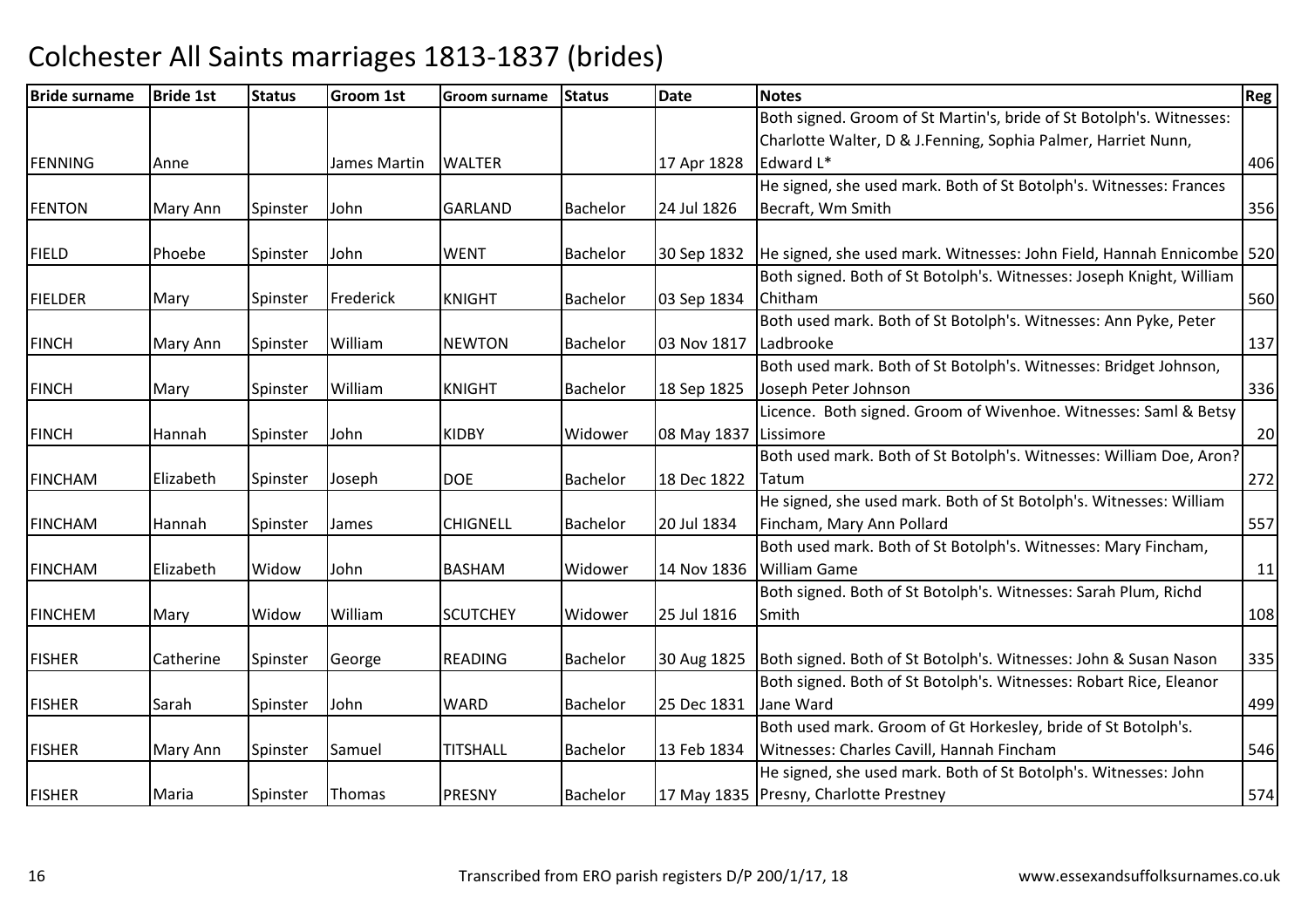| <b>Bride surname</b> | <b>Bride 1st</b> | <b>Status</b> | <b>Groom 1st</b>    | Groom surname   | <b>Status</b>   | <b>Date</b> | <b>Notes</b>                                                         | Reg |
|----------------------|------------------|---------------|---------------------|-----------------|-----------------|-------------|----------------------------------------------------------------------|-----|
|                      |                  |               |                     |                 |                 |             | He signed, she used mark. Both of St Botolph's. Witnesses: Sarah     |     |
| <b>FITCH</b>         | Sarah            | Spinster      | William             | <b>BROOKER</b>  | <b>Bachelor</b> | 01 Jan 1818 | Halls, Joseph Brooker                                                | 142 |
|                      |                  |               |                     |                 |                 |             | She signed, he used mark. Both of St Botolph's. Witnesses: John      |     |
| <b>FOOKES</b>        | Hannah           | Spinster      | John                | <b>HAZLETON</b> | <b>Bachelor</b> | 13 Aug 1821 | Keable, Sarah Fookes                                                 | 241 |
|                      |                  |               |                     |                 |                 |             | He signed, she used mark. Both of St Botolph's. Witnesses: Louisa    |     |
| <b>FOOKES</b>        | Mary             | Spinster      | Richard             | <b>NORMAN</b>   | <b>Bachelor</b> | 12 Jan 1835 | Halls, Phillip Mortlock                                              | 568 |
|                      |                  |               |                     |                 |                 |             | He signed, she used mark. Both of St Botolph's. Witnesses: John &    |     |
| <b>FORD</b>          | Sarah            | Widow         | Samuel              | <b>TYLER</b>    | Widower         | 09 Apr 1820 | Elizth Brundle                                                       | 209 |
|                      |                  |               |                     |                 |                 |             | He signed, she used mark. Both of St Botolph's. Witnesses: Elizabeth |     |
| <b>FORD</b>          | Anne             | Spinster      | Joseph Francis      | <b>GAGE</b>     | <b>Bachelor</b> | 25 Dec 1829 | & Isaac Cranfield                                                    | 447 |
|                      |                  |               |                     |                 |                 |             | He signed, she used mark. Groom of St Botolph's. Witnesses: Wm       |     |
| <b>FORD</b>          | Eliza            | Spinster      | Thomas              | <b>BARBER</b>   | <b>Bachelor</b> | 26 Nov 1833 | Mason, Rebecca Pettican                                              | 541 |
|                      |                  |               |                     |                 |                 |             | She signed, he used mark. Rector had Forster. Both of St Botolph's.  |     |
| <b>FOSTER</b>        | Mary Anne        | Spinster      | William             | PENN[IO]CK      | <b>Bachelor</b> | 19 Jun 1831 | Witnesses: James Fenning, W Tucker                                   | 485 |
|                      |                  |               |                     |                 |                 |             | Licence, consent Thos.Fowler, her father. Groom of Goldhanger,       |     |
|                      |                  |               |                     |                 |                 |             | Essex, bride of St Botolph's. She signed, he used mark. Witnesses:   |     |
| <b>FOWLER</b>        | Hannah           |               | John                | <b>FALE</b>     | <b>Bachelor</b> | 20 Oct 1816 | Thos Fowler, Susan Hockley                                           | 115 |
|                      |                  |               |                     |                 |                 |             | He signed, she used mark. Both of St Botolph's. Witnesses: James     |     |
| <b>FRANCIS</b>       | Mary Anne        | Spinster      | William             | <b>ALLEN</b>    | <b>Bachelor</b> | 09 Jul 1815 | Burt, Ann Wayland                                                    | 75  |
|                      |                  |               |                     |                 |                 |             | Both signed. Groom of Fordham, Essex. Witnesses: Samuel & Sarah      |     |
| <b>FRANCIS</b>       | Mary Ann         | Spinster      | Richard             | <b>DEAN</b>     | <b>Bachelor</b> | 11 May 1824 | Francis                                                              | 304 |
| <b>FRENCH</b>        | Thamar           | Spinster      | Joseph              | <b>NORFOLK</b>  | <b>Bachelor</b> | 20 Jun 1826 | Both signed. Witnesses: Smith? Webb, Wm? Hanington                   | 353 |
|                      |                  |               |                     |                 |                 |             | He signed, she used mark. Both of St Botolph's. Witnesses: Jno       |     |
| <b>FROST</b>         | Susan            | Spinster      | William             | LEMMON          | <b>Bachelor</b> | 13 Jun 1814 | Vandergard Cowley, Rebeckah Oakley                                   | 36  |
|                      |                  |               |                     |                 |                 |             | Both signed. Groom of St Botolph's. Witnesses: William James,        |     |
| <b>FURMAGE</b>       | Lydia            | Spinster      | Charles             | <b>CHIGNALL</b> | <b>Bachelor</b> | 15 Jul 1827 | Alethea Furmage                                                      | 377 |
| <b>FURMAGE</b>       | Alethea          |               | Stephen             | SEAGRAVE        |                 | 15 Jun 1828 | Both signed. Witnesses: Lydia & Charles Chignall                     | 408 |
|                      |                  |               |                     |                 |                 |             | Both signed. Both of St Botolph's. Witnesses: Charlotte Furman,      |     |
| <b>FURMAN</b>        | Patience         | Spinster      | William             | <b>BASKETT</b>  | <b>Bachelor</b> | 07 Oct 1832 | John Horne?                                                          | 523 |
|                      |                  |               |                     |                 |                 |             | Both used mark. Both of St Botolph's. Witnesses: Elizabeth           |     |
| GAGE                 | Hannah           | Widow         | <b>Peter Purkes</b> | <b>LANGLEY</b>  | Widower         |             | 25 May 1818 Richardson, Wm Smith                                     | 156 |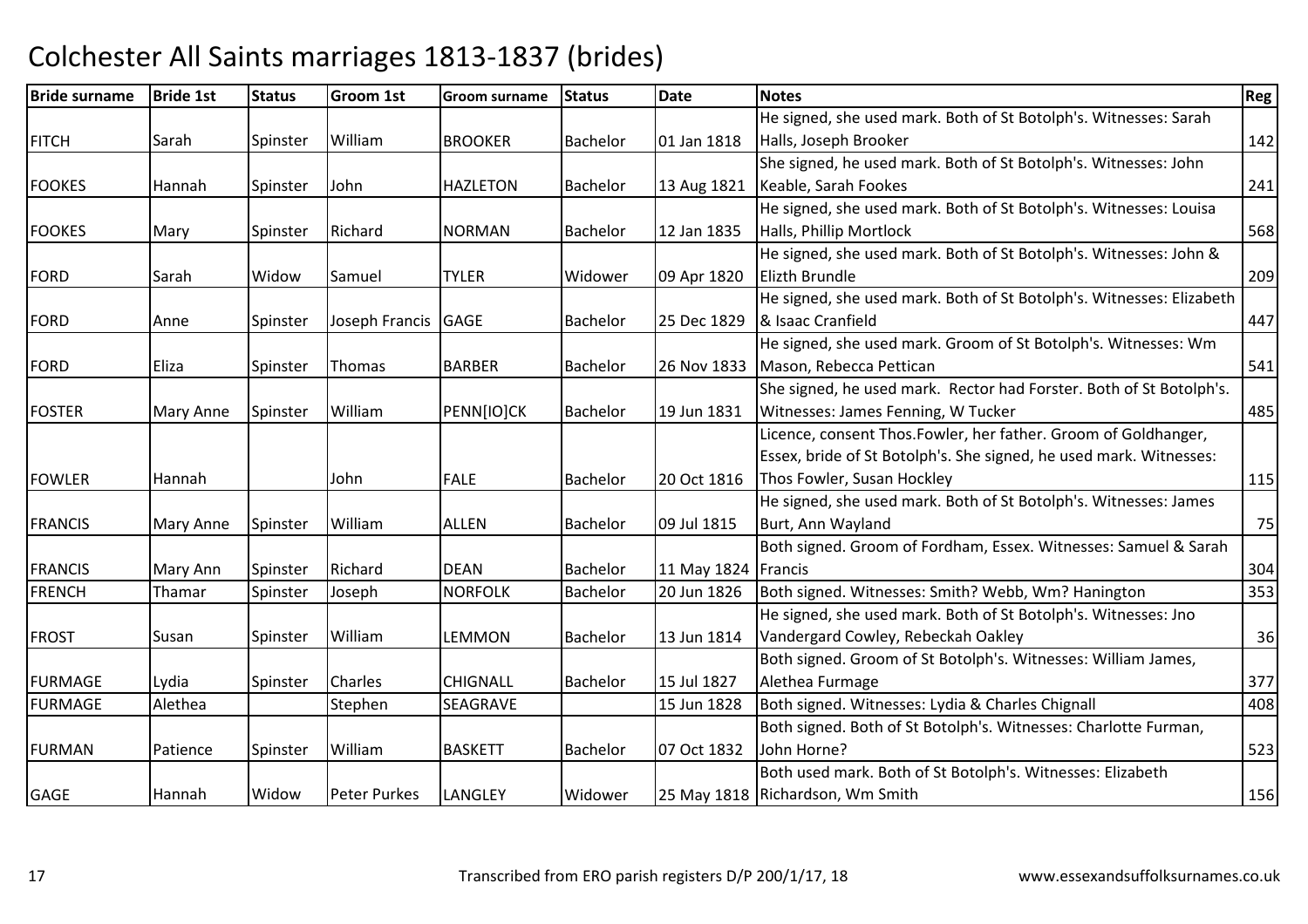| He signed, she used mark. Both of St Botolphs'. Witnesses: William<br>William<br>Chater, Phillis Maynard<br>Sarah<br><b>PLAMPIN</b><br>Widower<br><b>GAGE</b><br>Spinster<br>10 Nov 1823<br>Both signed. Groom of St Leonard's. Witnesses: John & Eliz. Wright<br>GALES?<br><b>POOLEY</b><br>Bachelor<br>04 Oct 1821<br>Susannah<br>Isaac<br>Both signed. Both of St Botolph's. Witnesses: Henry Aylett, Emma<br><b>GARDNER</b><br><b>AYLETT</b><br>Bachelor<br>Martin<br>Sarah<br>Samuel<br>25 Dec 1833<br>Spinster | 295 |
|----------------------------------------------------------------------------------------------------------------------------------------------------------------------------------------------------------------------------------------------------------------------------------------------------------------------------------------------------------------------------------------------------------------------------------------------------------------------------------------------------------------------|-----|
|                                                                                                                                                                                                                                                                                                                                                                                                                                                                                                                      |     |
|                                                                                                                                                                                                                                                                                                                                                                                                                                                                                                                      |     |
|                                                                                                                                                                                                                                                                                                                                                                                                                                                                                                                      |     |
|                                                                                                                                                                                                                                                                                                                                                                                                                                                                                                                      | 244 |
|                                                                                                                                                                                                                                                                                                                                                                                                                                                                                                                      |     |
|                                                                                                                                                                                                                                                                                                                                                                                                                                                                                                                      | 543 |
| Both signed. Both of St Botolph's. Witnesses: Sarah Garland, Charles                                                                                                                                                                                                                                                                                                                                                                                                                                                 |     |
| John<br><b>WENT</b><br><b>Bachelor</b><br>01 Jan 1820<br>Went<br><b>GARLAND</b><br>Mary<br>Spinster                                                                                                                                                                                                                                                                                                                                                                                                                  | 204 |
| Both used mark. Both of St Botolph's. Witnesses: John & Elizabeth                                                                                                                                                                                                                                                                                                                                                                                                                                                    |     |
| <b>GARLAND</b><br>Joseph<br><b>BROWN</b><br><b>Bachelor</b><br>17 May 1820<br>Dodd<br>Sarah<br>Spinster                                                                                                                                                                                                                                                                                                                                                                                                              | 212 |
| Both signed. Groom of St Martin's, bride of St Botolph's. Witnesses:                                                                                                                                                                                                                                                                                                                                                                                                                                                 |     |
| <b>CONEY</b><br>Wm & Hannah Fincham<br><b>GARLAND</b><br>Sarah<br>Joseph<br>Widower<br>05 Mar 1826<br>Spinster                                                                                                                                                                                                                                                                                                                                                                                                       | 349 |
| She signed, he used mark. Both of St Botolph's. Witnesses: William                                                                                                                                                                                                                                                                                                                                                                                                                                                   |     |
| & Susan Gibling, Peter Mortlock.<br><b>GIBLING</b><br><b>SHEPHERD</b><br>09 Nov 1817<br>Sarah<br>Moses<br>Bachelor<br>Spinster                                                                                                                                                                                                                                                                                                                                                                                       | 138 |
| Both signed. Both of St Botolph's. Witnesses: William Cutler, Mary                                                                                                                                                                                                                                                                                                                                                                                                                                                   |     |
| <b>GILES</b><br><b>HEWITT</b><br><b>Bachelor</b><br>11 Nov 1836<br>Spinster<br>George<br><b>IGiles</b><br>Jane                                                                                                                                                                                                                                                                                                                                                                                                       | 10  |
| Both used mark. Both of St Botolph's. Witnesses: John Kelly?, Maria                                                                                                                                                                                                                                                                                                                                                                                                                                                  |     |
| <b>GODFREY</b><br><b>CROOKS</b><br>John<br>Bachelor<br>18 Oct 1815<br>Montague<br>Spinster<br>Ann                                                                                                                                                                                                                                                                                                                                                                                                                    | 85  |
| He signed, she used mark. Both of St Botolph's. Witnesses: Mary &                                                                                                                                                                                                                                                                                                                                                                                                                                                    |     |
| Jas Golding, Susan Norman.<br><b>FISHER</b><br><b>Bachelor</b><br>18 Jun 1816<br><b>GOLDING</b><br>Hannah<br>Spinster<br>Thomas                                                                                                                                                                                                                                                                                                                                                                                      | 101 |
|                                                                                                                                                                                                                                                                                                                                                                                                                                                                                                                      |     |
| Both signed. Both of St Botolph's. Witnesses: Jane Montagu, Wm                                                                                                                                                                                                                                                                                                                                                                                                                                                       |     |
| 07 May 1820 Smith. Bride's signature could be Gonner, but could also be Gomer.<br>GONER?<br><b>Bachelor</b><br><b>WAIGHT</b><br>Ann<br>Spinster<br><b>James</b>                                                                                                                                                                                                                                                                                                                                                      | 211 |
| Both used mark. Both of St Botolph's. Witnesses: Jonathan Mason,                                                                                                                                                                                                                                                                                                                                                                                                                                                     |     |
| <b>GOODWIN</b><br>Widower<br>27 Jun 1814<br>Sarah Garrad, Mira Greenleaf.<br><b>BAMMEN?</b><br>Susan<br>Widow<br>George                                                                                                                                                                                                                                                                                                                                                                                              | 37  |
|                                                                                                                                                                                                                                                                                                                                                                                                                                                                                                                      |     |
| Licence. Both used mark. Groom of St Botolph's, bride of East                                                                                                                                                                                                                                                                                                                                                                                                                                                        |     |
| Hanningfield, Essex. Witnesses: William Barnard, Jno Edwards<br>Elizabeth<br><b>GOSLING</b><br><b>Bachelor</b><br>Spinster<br>Thomas<br><b>AUDLEY</b><br>27 Mar 1815                                                                                                                                                                                                                                                                                                                                                 | 64  |
| Both used mark. Both of St Botolph's. Witnesses: J. Blyth, Sarah                                                                                                                                                                                                                                                                                                                                                                                                                                                     |     |
| <b>GOTTS</b><br>Philip<br>Widower<br>Hardy<br>Rebecca<br>Widow<br><b>WINTERFLOOD</b><br>15 Aug 1814                                                                                                                                                                                                                                                                                                                                                                                                                  | 44  |
| Both signed. Groom of Mark Tey. Witnesses: Charlotte Brown, John                                                                                                                                                                                                                                                                                                                                                                                                                                                     |     |
| <b>GOWAN</b><br>James Spooner DIXEY<br><b>Bachelor</b><br>12 Sep 1826<br>Sarah<br>Spinster<br><b>Dixey</b>                                                                                                                                                                                                                                                                                                                                                                                                           | 360 |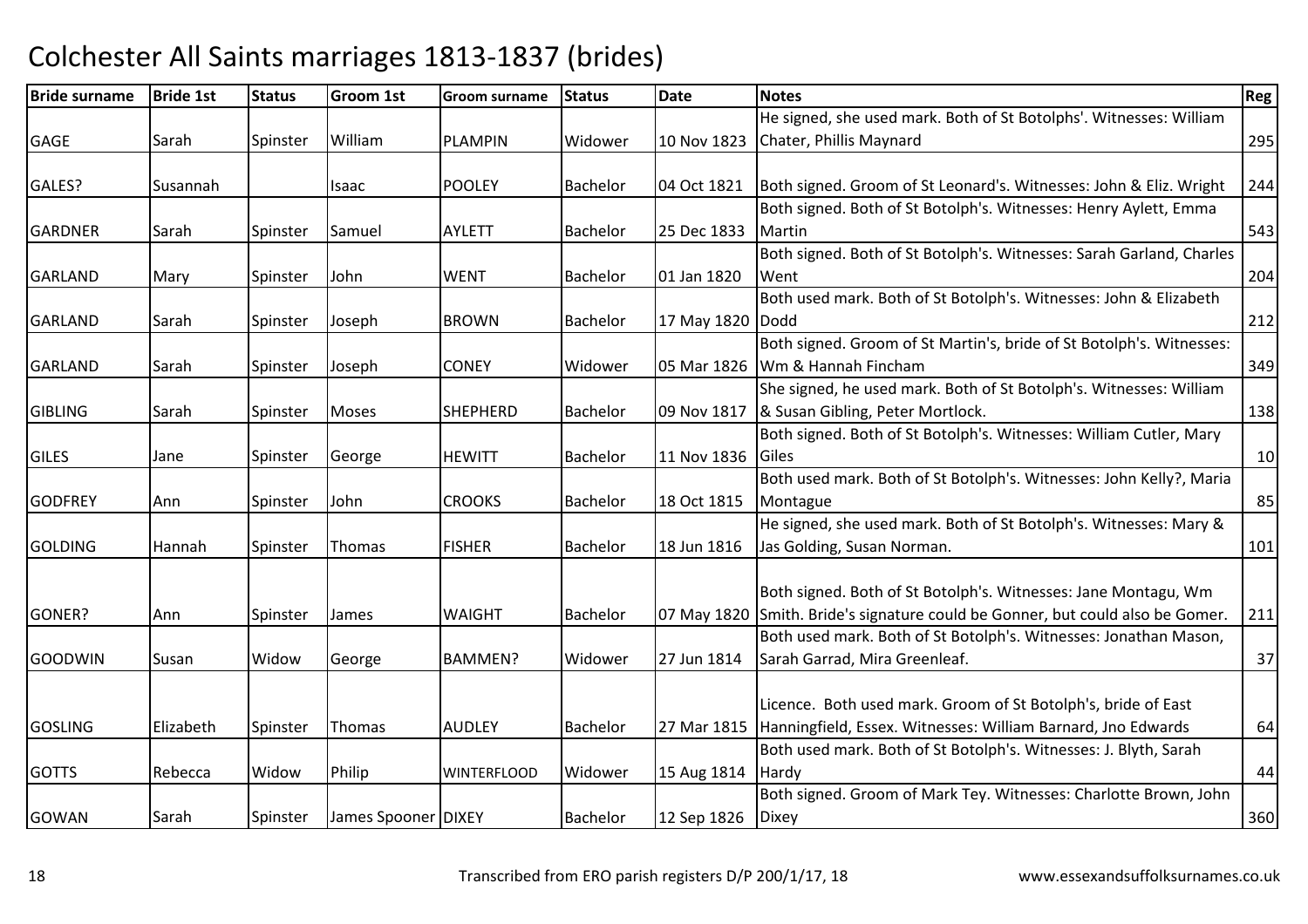| <b>Bride surname</b> | <b>Bride 1st</b> | <b>Status</b> | <b>Groom 1st</b>    | <b>Groom surname</b> | <b>Status</b>   | <b>Date</b> | <b>Notes</b>                                                           | Reg              |
|----------------------|------------------|---------------|---------------------|----------------------|-----------------|-------------|------------------------------------------------------------------------|------------------|
|                      |                  |               |                     |                      |                 |             | He signed, she used mark. Both of St Botolph's. Witnesses: Joseph M    |                  |
| <b>GRAHAM</b>        | Jane             | Widow         | Robert              | <b>BREAKENRIDGE</b>  | Bachelor        | 02 Jun 1817 | Green, Jane Watson, Margaret Boysdell?                                 | 127              |
|                      |                  |               |                     |                      |                 |             | He signed, she used mark. Both of St Botolph's. Witnesses: Henry &     |                  |
| <b>GRALEY</b>        | Ganner           | Spinster      | William             | <b>WOOTTON</b>       | Widower         | 04 Aug 1814 | Elizth Hyland, Edward Gadd.                                            | 41               |
|                      |                  |               |                     |                      |                 |             | Both signed. Both of St Botolph's. Witnesses: Ann Bridges, Samuel      |                  |
| <b>GRAYSTONE</b>     | Anna Maria       | Spinster      | Benjamin            | <b>HAKEN</b>         | <b>Bachelor</b> | 26 Jan 1813 | <b>Burgess</b>                                                         | $\boldsymbol{4}$ |
|                      |                  |               |                     |                      |                 |             | He signed, she used mark. Both of St Botolph's. Witnesses: William     |                  |
| <b>GREEN</b>         | Lydia            | Spinster      | Joshua              | <b>MORLHAM</b>       | Bachelor        | 30 Nov 1819 | Dains, Sarah Adams                                                     | 201              |
|                      |                  |               |                     |                      |                 |             | Both signed. Groom of St Botolph's, bride of Hadleigh, Suffolk.        |                  |
| <b>GREEN</b>         | Mary             | Widow         | George Welton GOWER |                      | <b>Bachelor</b> | 27 Jan 1824 | Witnesses: Susanna Bateman, James Cook                                 | 297              |
|                      |                  |               |                     |                      |                 |             | She signed, he used mark. [For Stebbings?]. Both of St Botolph's.      |                  |
| <b>GREEN</b>         | Ann              | Widow         | James               | <b>STEBANS</b>       | <b>Bachelor</b> | 29 Oct 1824 | Witnesses: Hebe Tye, Wm Smith                                          | 314              |
| <b>GREEN</b>         | Emma             | Spinster      | Frederick           | OSBORNE?             | Bachelor        | 08 Aug 1836 | Both signed. Witnesses: George Sergant, Charlotte Folker               | $\vert$          |
|                      |                  |               |                     |                      |                 |             |                                                                        |                  |
|                      |                  |               |                     |                      |                 |             | Licence. He signed, she used mark. Groom of Halstead, Essex, bride     |                  |
| <b>GREENING</b>      | Sarah            | Widow         | John                | <b>MARRIAGE</b>      | Widower         | 01 Oct 1816 | of St Botolph's. Witnesses: Mary, John & Susannah Barton.              | 112              |
|                      |                  |               |                     |                      |                 |             | Both used mark. Groom of Abberton. Witnesses: Sarah Johnson,           |                  |
| GREENLEAF            | Elizabeth        | Widow         | Joseph              | <b>MUDD</b>          | Widower         | 13 Jun 1815 | <b>Edward Gadd</b>                                                     | 72               |
|                      |                  |               |                     |                      |                 |             | Both used mark. Both of St Botolph's. Witnesses: Samuel Hales, Wm      |                  |
| <b>GRICE</b>         | Hannah           | Spinster      | James               | <b>BASSAM</b>        | <b>Bachelor</b> | 28 Jun 1819 | Smith                                                                  | 183              |
|                      |                  |               |                     |                      |                 |             | Both signed. Groom of St Botolph's, bride of St Peter's. Witnesses:    |                  |
| <b>GRIDLEY</b>       | Harriet          | Spinster      | Edward              | <b>NEVILL</b>        | <b>Bachelor</b> | 25 Jul 1814 | Anne Rumney, Robt Butcher                                              | 40               |
|                      |                  |               |                     |                      |                 |             |                                                                        |                  |
| <b>GRIGGS</b>        | Mary             | Spinster      | Daniel              | <b>ELMER</b>         | Widower         | 30 Nov 1823 | Both signed. Both of St Botolph's. Witnesses: Saml & Mary Ann Bond 296 |                  |
|                      |                  |               |                     |                      |                 |             | Both signed. Both of St Botolph's. Witnesses: Henry? Scale?, Sarah     |                  |
| <b>GRIGGS</b>        | Mary             |               | William             | <b>DAY</b>           |                 | 11 Mar 1828 | <b>Rand</b>                                                            | 401              |
|                      |                  |               |                     |                      |                 |             |                                                                        |                  |
|                      |                  |               |                     |                      |                 |             | Both signed. Both of St Botolph's. Could be read as Greenwood.         |                  |
| <b>GRIMWOOD</b>      | Amy              | Spinster      | William             | <b>CLARK</b>         | <b>Bachelor</b> | 14 Sep 1820 | Witnesses: Saml Grimwood, Benjamin Turpin, Susan Lee*ve?               | 218              |
|                      |                  |               |                     |                      |                 |             | Both used mark. Both of St Botolph's. Witnesses: James Fenning,        |                  |
| <b>GRIMWOOD</b>      | Elizabeth        | Widow         | William             | DE LACY              | Widower         | 24 Dec 1828 | Michl. P. A*gan                                                        | 424              |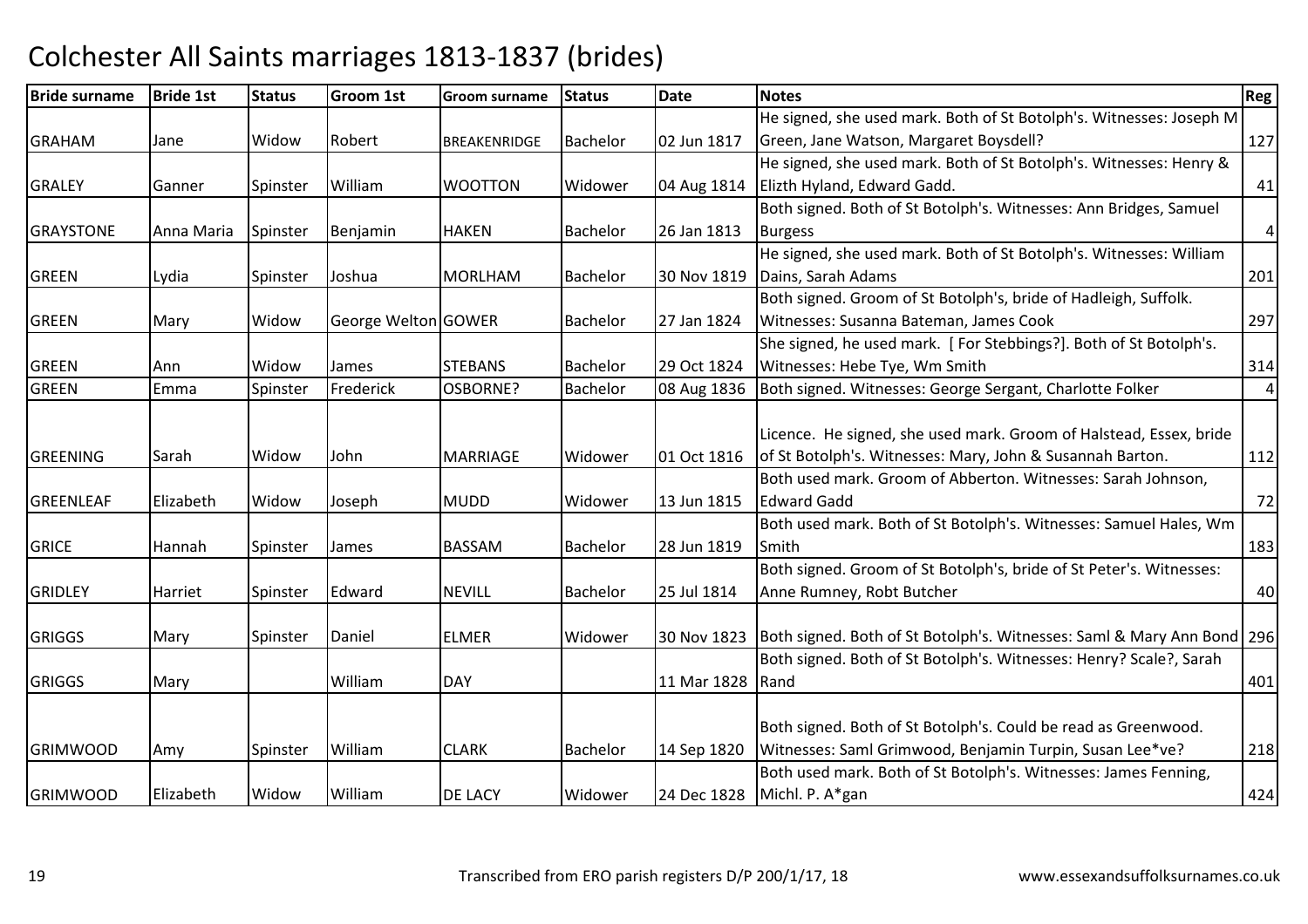| <b>Bride surname</b> | <b>Bride 1st</b> | <b>Status</b> | <b>Groom 1st</b> | <b>Groom surname</b> | <b>Status</b>   | <b>Date</b> | <b>Notes</b>                                                          | Reg      |
|----------------------|------------------|---------------|------------------|----------------------|-----------------|-------------|-----------------------------------------------------------------------|----------|
|                      |                  |               | Henry            |                      |                 |             | Licence. Both signed. Witnesses: Sarah Blyth, Thamar French,          |          |
| <b>GROOM</b>         | Sarah            | Spinster      | Strowger         | <b>FRIEND</b>        | <b>Bachelor</b> | 29 Jul 1819 | Joseph Norfolk.                                                       | 185      |
|                      |                  |               |                  |                      |                 |             | He signed, she used mark. Both of St Botolph's. Witnesses: Rd. &      |          |
| <b>GUNNER</b>        | Mary             | Spinster      | Edward           | <b>HARPER</b>        | <b>Bachelor</b> | 24 Nov 1822 | Jamaima Gunner                                                        | 270      |
|                      |                  |               |                  |                      |                 |             | Both signed. Both of St Botolph's. Witnesses: Elizabeth Charlten,     |          |
| <b>GURNEY</b>        | Mary             | Spinster      | Daniel           | <b>HUMM</b>          | <b>Bachelor</b> | 02 Jan 1816 | Elizabeth Humm, Sarah Ford, Wm.Nason.                                 | 93       |
|                      |                  |               |                  |                      |                 |             |                                                                       |          |
|                      |                  |               |                  |                      |                 |             | Licence. Both signed. Groom was Jun'r. Groom of Gt Horkesley,         |          |
| <b>GURNEY</b>        | Esther           | Spinster      | John             | <b>GREEN</b>         | <b>Bachelor</b> | 12 Oct 1825 | bride of St Botolph's. Witnesses: Charles Hall, Mary Ann Rayner       | 340      |
|                      |                  |               |                  |                      |                 |             | He signed, she used mark. Witnesses: Cornelius Gurney, Sarah          |          |
| <b>GURNEY</b>        | Eliza            | Spinster      | Timothy          | <b>FARREN</b>        | <b>Bachelor</b> | 12 Apr 1830 | Farren                                                                | 456      |
|                      |                  |               |                  |                      |                 |             | Both signed. Groom of St Peter's, bride of St Botolph's. Witnesses:   |          |
| H[EO]FFER            | Elizabeth        | Spinster      | Thomas           | <b>WARREN</b>        | Widower         | 17 Apr 1836 | Hannah Simpson, John Biggs, Mary Ann White.                           | 594      |
|                      |                  |               |                  |                      |                 |             | Both used mark. Both of St Botolph's. Witnesses: John Marriage,       |          |
| <b>HALE</b>          | Elizabeth        | Spinster      | Richard          | <b>MARRIAGE</b>      | <b>Bachelor</b> | 03 Oct 1813 | Amelia Simmons                                                        | 23       |
|                      |                  |               |                  |                      |                 |             | He signed, she used mark. Both of St Botolph's. Witnesses: Susannah   |          |
| <b>HALE</b>          | Rachel           | Spinster      | Thomas           | <b>HAWKSLEY</b>      | Widower         | 09 Dec 1813 | Neen, Edward Gadd                                                     | $6 \mid$ |
|                      |                  |               |                  |                      |                 |             |                                                                       |          |
|                      |                  |               |                  |                      |                 |             | Both used mark. Both of St Botolph's. Witnesses: Wm [LY]ay, Elizth    |          |
| <b>HALENSON</b>      | Sarah            | Spinster      | Nathaniel        | GAGE                 | Widower         | 14 Feb 1826 | Oakes, Wm.Smith. [Error for Allinson or similar?].                    | 346      |
|                      |                  |               |                  |                      |                 |             | Both signed. Both of St Botolph's. Witnesses: John Hall, Elizabeth    |          |
| <b>HALL</b>          | Mary             | Spinster      | John             | <b>MURRELL</b>       | Widower         | 25 Apr 1827 | <b>Baker</b>                                                          | 373      |
|                      |                  |               |                  |                      |                 |             | Both signed. Groom of Camberwell, Surrey. Witnesses: J H Theobald,    |          |
| <b>HALL</b>          | Harriett         |               | John             | <b>HUGHES</b>        | <b>Bachelor</b> | 30 Apr 1834 | Lydia Cole                                                            | 550      |
|                      |                  |               |                  |                      |                 |             |                                                                       |          |
|                      |                  |               |                  |                      |                 |             | Licence. He signed, she used mark. Groom of St Matthew, Ipswich,      |          |
| <b>HALLS</b>         | Sarah            |               | Benjamin         | <b>WALKER</b>        | <b>Bachelor</b> | 18 Dec 1815 | bride of St Botolph's. Witnesses: Mary Halls, Phoebe Davis            | 91       |
|                      |                  |               |                  |                      |                 |             | He signed, she used mark. Groom of St Peter's, bride of St Botolph's. |          |
| <b>HALLS</b>         | Sarah            | Widow         | Thomas           | <b>SAUNDERS</b>      | Widower         | 07 May 1821 | Witnesses: Mary & Christr. Nickels                                    | 234      |
|                      |                  |               |                  |                      |                 |             | Both used mark. Both of St Botolph's. Witnesses: Amoretta &           |          |
| <b>HANSELL</b>       | Charlotte        | Spinster      | Allen            | <b>PEARSON</b>       | <b>Bachelor</b> | 13 Jan 1816 | <b>Harvey Mann</b>                                                    | 113      |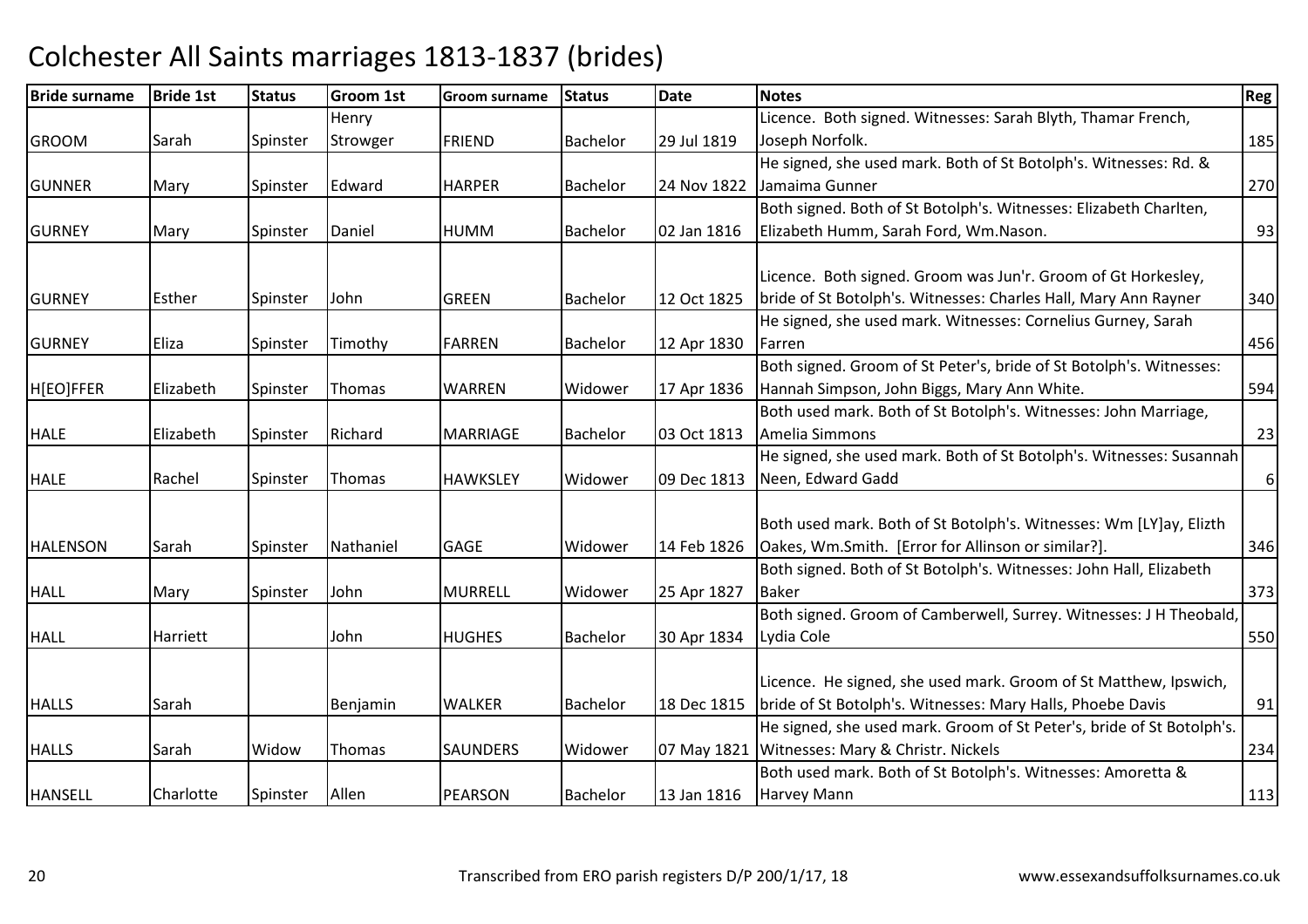| <b>Bride surname</b> | <b>Bride 1st</b> | <b>Status</b> | <b>Groom 1st</b> | <b>Groom surname</b> | Status          | Date                   | <b>Notes</b>                                                         | <b>Reg</b>     |
|----------------------|------------------|---------------|------------------|----------------------|-----------------|------------------------|----------------------------------------------------------------------|----------------|
|                      |                  |               |                  |                      |                 |                        | He signed, she used mark. Both of St Botolph's. Witnesses: John      |                |
| <b>HARDLEY</b>       | Elizabeth        | Widow         | John             | <b>CLARK</b>         | <b>Bachelor</b> | 20 Feb 1819            | Fennor, Wm Smith                                                     | 177            |
|                      |                  |               |                  |                      |                 |                        | He signed, she used mark. Both of St Botolph's. Witnesses: H.        |                |
| <b>HARLAND</b>       | Mary             | Spinster      | Joseph           | <b>TURNER</b>        | <b>Bachelor</b> |                        | 11 May 1823 Laurence, S Turner                                       | 282            |
|                      |                  |               |                  |                      |                 |                        | Both used mark. Both of St Botolph's. Witnesses: Charles Haxell, Ann |                |
| <b>HARRISON</b>      | Sarah            | Spinster      | John             | <b>WEBB</b>          | <b>Bachelor</b> | 23 Oct 1827            | Moore                                                                | 387            |
|                      | Elizabeth        |               |                  |                      |                 |                        | Both signed. Both of St Botolph's. Witnesses: James Garwood,         |                |
| <b>HARRISON</b>      | Anne             | Spinster      | Robert           | <b>MUNSON</b>        | <b>Bachelor</b> | 19 Dec 1830            | Emma Beck                                                            | 468            |
|                      |                  |               |                  |                      |                 |                        | Both signed. Both of St Botolph's. Witnesses: Ephraim Leggett,       |                |
| <b>HARROLD</b>       | Eliza            | Spinster      | William          | <b>PAYNE</b>         | <b>Bachelor</b> | 22 Sep 1833            | James Fenning                                                        | 537            |
|                      |                  |               |                  |                      |                 |                        | He used mark, she signed. Both of St Botolph's. Witnesses: Isabela   |                |
| <b>HART</b>          | Sarah            | Widow         | Richard          | <b>CROSBY</b>        | <b>Bachelor</b> | 30 Jan 1813            | Jones, Edward Gadd                                                   | 5 <sup>1</sup> |
|                      |                  |               |                  |                      |                 |                        | He signed, she used mark. Both of St Botolph's. Witnesses: John      |                |
| <b>HARVEY</b>        | Mary             | Widow         | Isaac            | <b>SHEAD</b>         | Widower         | 23 Aug 1825            | Thurston, Jemima & Andrew Atterton.                                  | 334            |
|                      |                  |               |                  |                      |                 |                        | Both signed. Both of St Botolph's. Witnesses: Joseph & Ann Bennell,  |                |
| <b>HARWOOD</b>       | Susannah         | Spinster      | Thomas           | <b>BENNELL</b>       | <b>Bachelor</b> | 22 Mar 1819            | Thomas Bolten, Emma Bate*.                                           | 178            |
|                      |                  |               |                  |                      |                 |                        | Licence. Both signed. Groom of Lambeth, Surrey, bride of St          |                |
|                      |                  |               |                  |                      |                 |                        | Botolph's. Witnesses: William & Mary ann Hawkins, Jno. &             |                |
| <b>HAWKINS</b>       | Sarah            | Spinster      | William          | <b>HARRIS</b>        | <b>Bachelor</b> | 25 Apr 1815            | Wm.Alfred Warwick.                                                   | 67             |
|                      |                  |               |                  |                      |                 |                        | Both signed. Groom of St Mary at the Walls, bride of St Botolph's.   |                |
| <b>HAWKINS</b>       | Charlotte        | Spinster      | John             | <b>HALLOWS</b>       | <b>Bachelor</b> | 17 Oct 1820            | Witnesses: Thos & Phoebe Page                                        | 221            |
|                      |                  |               |                  |                      |                 |                        | He signed, she used mark. Both of St Botolph's. Witnesses: Elizabeth |                |
| <b>HAWS</b>          | Mary             | Spinster      | John             | <b>BUNNER</b>        | Widower         | 25 Dec 1831            | Crussle, William Watts                                               | 498            |
|                      |                  |               |                  |                      |                 |                        | Both used mark. Groom of St Nicholas', bride of St Botolph's.        |                |
| <b>HAXELL</b>        | Lucy             | Spinster      | William          | <b>COPPIN</b>        |                 | 25 Dec 1830            | Witnesses: Sarah Jane Eaton, Jas Haxell                              | 469            |
|                      |                  |               |                  |                      |                 |                        | Both used mark. Both of St Botolph's. Witnesses: Anne Ashby, James   |                |
| <b>HAYDON</b>        | Eleanor          | Widow         | Charles          | <b>PALMER</b>        | <b>Bachelor</b> | 25 Dec 1835            | Fenning                                                              | 591            |
|                      |                  |               |                  |                      |                 |                        | He signed, she used mark. Both of St Botolph's. Witnesses: Wm &      |                |
| <b>HAYWARD</b>       | Rebeccah         | Spinster      | Joseph           | <b>IMPEY</b>         | <b>Bachelor</b> | 17 May 1819 Mary Smith |                                                                      | 181            |
|                      |                  |               |                  |                      |                 |                        |                                                                      |                |
|                      |                  |               |                  |                      |                 |                        | He signed, she used mark. Groom of St Mary's at the Walls, bride of  |                |
| <b>HAYWOOD</b>       | Sarah            | Spinster      | David            | <b>COLLINS</b>       | Widower         | 09 Oct 1823            | St Botolph's. Witnesses: Susannah Haywood, Joseph Frost              | 291            |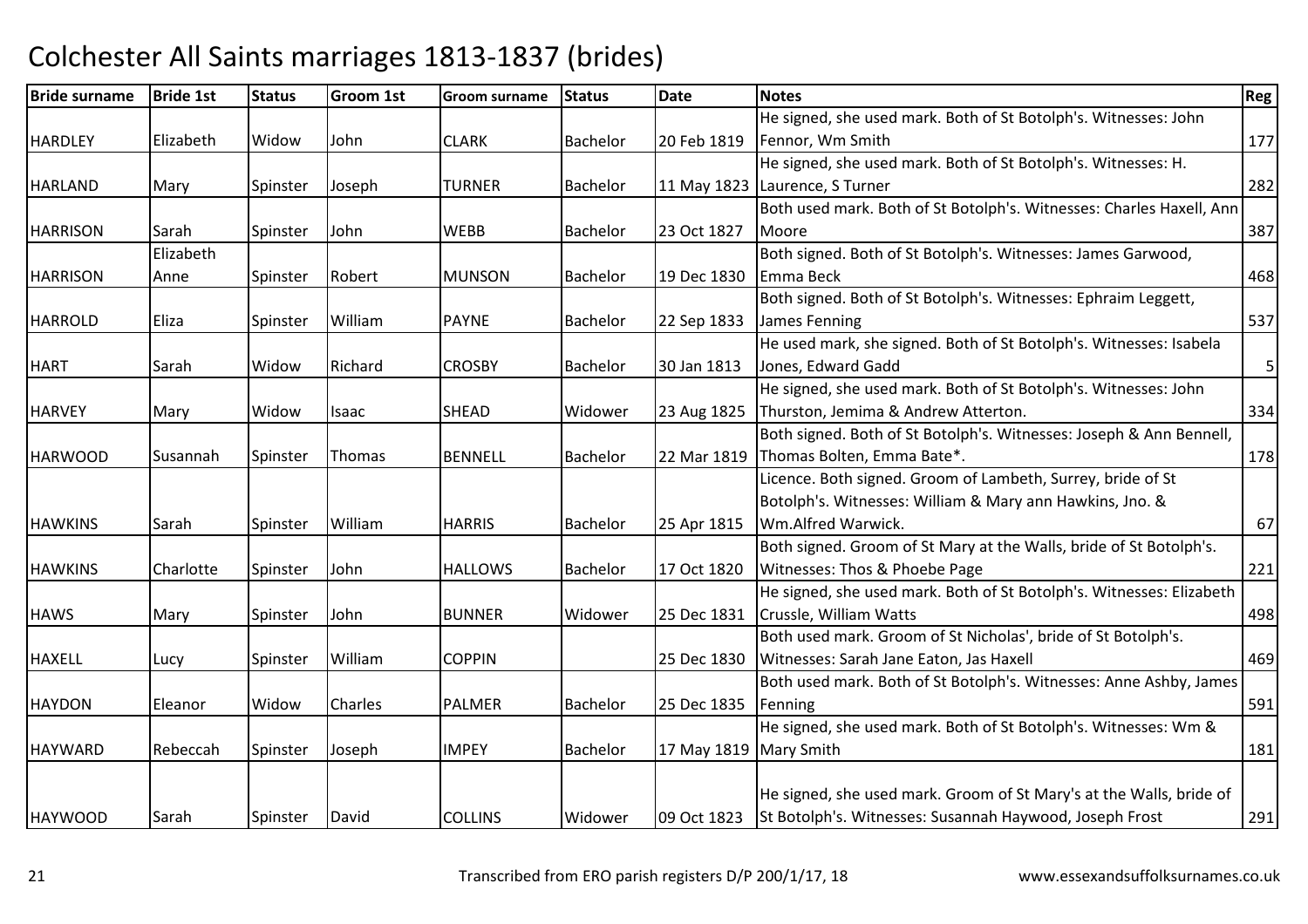| <b>Bride surname</b> | <b>Bride 1st</b>      | <b>Status</b> | <b>Groom 1st</b>            | <b>Groom surname</b> | <b>Status</b>   | <b>Date</b> | <b>Notes</b>                                                         | <b>Reg</b> |
|----------------------|-----------------------|---------------|-----------------------------|----------------------|-----------------|-------------|----------------------------------------------------------------------|------------|
|                      |                       |               |                             |                      |                 |             | Both used mark. Both of St Botolph's. Witnesses: Edward Howlet?,     |            |
| <b>HAYWOOD</b>       | Sarah                 | Spinster      | John                        | <b>DANIELS</b>       | Widower         |             | 02 May 1832 Elizh. Osborne                                           | 510        |
|                      |                       |               |                             |                      |                 |             | He signed, she used mark. Both of St Botolph's. Witnesses: Dorothy   |            |
| <b>HEAD</b>          | Ann                   | Spinster      | Robert                      | <b>WILLIAMS</b>      | <b>Bachelor</b> | 11 Feb 1814 | Wakefield, George Dawson                                             | 31         |
|                      |                       |               |                             |                      |                 |             | Both signed. Both of St Botolph's. Witnesses: Henry Gibling, Sarah   |            |
| <b>HECKFORD</b>      | <b>Sarah</b>          | Spinster      | Benjamin                    | <b>STOW</b>          | <b>Bachelor</b> | 18 Apr 1831 | <b>Stow</b>                                                          | 476        |
|                      |                       |               |                             |                      |                 |             | Both used mark. Both of St Botolph's. Witnesses: Abraham Rudling,    |            |
| <b>HEDINGHAM</b>     | Hannah                | Spinster      | William                     | <b>GOODEN</b>        | Bachelor        | 30 Nov 1834 | <b>Phoebe Simmons</b>                                                | 565        |
|                      |                       |               |                             |                      |                 |             |                                                                      |            |
| <b>HELLEN</b>        | Susan                 | Spinster      | John                        | <b>KING</b>          | <b>Bachelor</b> | 31 Jul 1825 | Both used mark. Witnesses: Martha Robinson, Richard Hellen           | 332        |
|                      |                       |               |                             |                      |                 |             | Both signed. Both of St Botolph's. Witnesses: Epm. Watson, Mary      |            |
| <b>HIBBLE</b>        | Anne Amelia           |               | <b>Edward Martin WATSON</b> |                      |                 | 04 Mar 1828 | Ann Squirrell                                                        | 399        |
| <b>HINDWOOD</b>      | Mary Anne             | Spinster      | Henry                       | <b>BONIVELL</b>      | Bachelor        | 31 May 1829 | Both signed. Witnesses: Henry Ward, Sarah Hendy?                     | 435        |
|                      |                       |               |                             |                      |                 |             | Both signed (groom poorly). Groom of St Botolph's, bride of          |            |
| <b>HITCHCOCK</b>     | Sarah                 |               | John                        | <b>DYER</b>          |                 | 01 Jan 1828 | Dedham. Witnesses: E S Hitchcock, John King                          | 393        |
|                      |                       |               |                             |                      |                 |             | Licence. Groom of St George's, Southwark, Surrey. Both signed.       |            |
|                      |                       |               |                             |                      |                 |             | Witnesses: Susannah Sergant, Charlotte Courtney Sargent, Sam'l or    |            |
| <b>HODGES</b>        | Sarah Tucker Spinster |               | Thomas                      | <b>FITCH</b>         | <b>Bachelor</b> | 28 Feb 1821 | Jam's Girling.                                                       | 230        |
|                      |                       |               |                             |                      |                 |             | Both signed. Groom of Grinstead, bride of St Botolph's. Witnesses:   |            |
|                      |                       |               |                             |                      |                 |             | Ann & William Holman, Abraham Glass, Mary Webber. [For               |            |
| <b>HOLMAN</b>        | Mary Ann              | Spinster      | Enoch                       | <b>BYHAM</b>         | <b>Bachelor</b> | 28 Oct 1819 | Greenstead?].                                                        | 196        |
|                      |                       |               |                             |                      |                 |             | She signed, he used mark. Groom of St Nicholas', bride of St         |            |
| <b>HOLMAN</b>        | Ann                   | Widow         | James                       | <b>WATLING</b>       | Bachelor        | 27 Dec 1825 | Botolph's. Witnesses: Susan Canham, Samule Smith                     | 343        |
|                      |                       |               |                             |                      |                 |             | He signed, she used mark. Both of St Botolph's. Witnesses: Elizabeth |            |
| <b>HOWARD</b>        | Eliza                 | Spinster      | William                     | <b>GODFREY</b>       | <b>Bachelor</b> | 22 Nov 1829 | Ward?, James Barnes                                                  | 444        |
|                      |                       |               |                             |                      |                 |             | Both signed. Groom of St Botolph's. Witnesses: Ann Howell, James     |            |
| <b>HOWLETT</b>       | Mary                  | Spinster      | Thomas                      | <b>QUILTER</b>       | Widower         | 09 Feb 1835 | Fenning                                                              | 570        |
|                      |                       |               |                             |                      |                 |             | He signed, she used mark. [For Hubbard ?]. Both of St Botolph's.     |            |
| HUBBAH?              | Ann                   | Spinster      | James                       | <b>PALMER</b>        | <b>Bachelor</b> | 01 Aug 1815 | Witnesses: J Holmes, Elizabeth McKinlay                              | 77         |
|                      |                       |               |                             |                      |                 |             | Both used mark. [For Rogers ?]. Both of St Botolph's. Witnesses:     |            |
| <b>HUBBARD</b>       | Susannah              | Widow         | William                     | <b>RODGES</b>        | <b>Bachelor</b> |             | 02 Nov 1818 James Draper, Wm Smith                                   | 168        |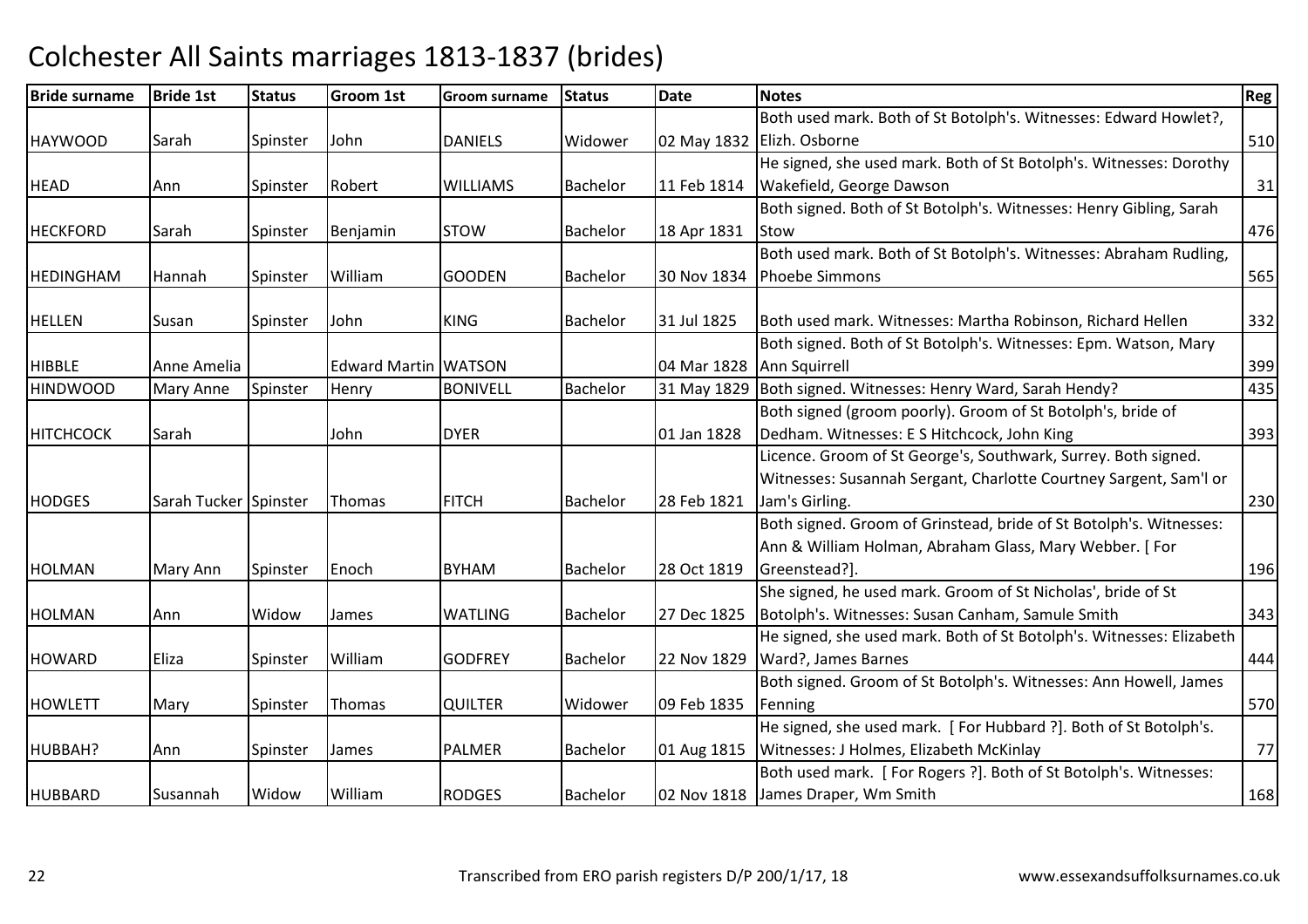| Both used mark. Rector used Mary when he did the marks. Both of<br>St Botolph's. Witnesses: Benjmin S Pleasace, Elizabeth Barritt?<br><b>HUGGINS</b><br>Martha<br>Samuel<br><b>SMITH</b><br>Widower<br>22 Apr 1829<br>Spinster<br>Both signed. Witnesses: Harriett Matilda Humphrey, Jonathan<br>Henrietta<br>William<br><b>HUMPHREY</b><br>Spinster<br><b>EVERITT</b><br><b>Bachelor</b><br>10 May 1814 Everitt<br>Mary<br><b>MILLS</b><br>Both used mark. Both of St Botolph's. Witnesses: Robt. & Ann Hall<br><b>HUMPHREY</b><br>Spinster<br>Joseph<br>Widower<br>26 Mar 1837<br>Sarah<br>Both used mark. [Probably Hunnex though unclear, (for Hunnicks)]<br>Both of St Botolph's. Witnesses: William Hutton, Elizabeth Cocker<br>HUNNE*<br>21 Sep 1835<br>Catherine<br><b>TRICKER</b><br>Widower<br>Spinster<br>Thomas | 433<br>34<br>17 |
|-----------------------------------------------------------------------------------------------------------------------------------------------------------------------------------------------------------------------------------------------------------------------------------------------------------------------------------------------------------------------------------------------------------------------------------------------------------------------------------------------------------------------------------------------------------------------------------------------------------------------------------------------------------------------------------------------------------------------------------------------------------------------------------------------------------------------------|-----------------|
|                                                                                                                                                                                                                                                                                                                                                                                                                                                                                                                                                                                                                                                                                                                                                                                                                             |                 |
|                                                                                                                                                                                                                                                                                                                                                                                                                                                                                                                                                                                                                                                                                                                                                                                                                             |                 |
|                                                                                                                                                                                                                                                                                                                                                                                                                                                                                                                                                                                                                                                                                                                                                                                                                             |                 |
|                                                                                                                                                                                                                                                                                                                                                                                                                                                                                                                                                                                                                                                                                                                                                                                                                             |                 |
|                                                                                                                                                                                                                                                                                                                                                                                                                                                                                                                                                                                                                                                                                                                                                                                                                             |                 |
|                                                                                                                                                                                                                                                                                                                                                                                                                                                                                                                                                                                                                                                                                                                                                                                                                             |                 |
|                                                                                                                                                                                                                                                                                                                                                                                                                                                                                                                                                                                                                                                                                                                                                                                                                             |                 |
|                                                                                                                                                                                                                                                                                                                                                                                                                                                                                                                                                                                                                                                                                                                                                                                                                             | 583             |
| He signed, she used mark. Bride of St Botolph's. Witnesses: William                                                                                                                                                                                                                                                                                                                                                                                                                                                                                                                                                                                                                                                                                                                                                         |                 |
| <b>SPINKS</b><br><b>Bachelor</b><br>17 Aug 1834<br><b>HUNT</b><br>Eliza<br>Digby, Mary Ann Ransome<br>Spinster<br>Thomas                                                                                                                                                                                                                                                                                                                                                                                                                                                                                                                                                                                                                                                                                                    | 559             |
| He signed, she used mark. Groom of Lexden. Witnesses: Lucy                                                                                                                                                                                                                                                                                                                                                                                                                                                                                                                                                                                                                                                                                                                                                                  |                 |
| HURRELL<br>William<br><b>WARREN</b><br>Bachelor<br>03 Apr 1822<br>Bawtree, Sarah Butcher, James Hurrell.<br>Spinster<br>Hannah                                                                                                                                                                                                                                                                                                                                                                                                                                                                                                                                                                                                                                                                                              | 253             |
| Both used mark. Groom of St Botolph's, bride of St Peter's,                                                                                                                                                                                                                                                                                                                                                                                                                                                                                                                                                                                                                                                                                                                                                                 |                 |
| Liverpool. Witnesses: W Cornish?, Wm Raine<br>Elizabeth<br>John<br><b>HUTCHINSON</b><br><b>SAYER</b><br><b>Bachelor</b><br>23 Feb 1813<br>Spinster                                                                                                                                                                                                                                                                                                                                                                                                                                                                                                                                                                                                                                                                          | $\bf 8$         |
| She signed, he used mark. Groom of St Michael, Mile End.                                                                                                                                                                                                                                                                                                                                                                                                                                                                                                                                                                                                                                                                                                                                                                    |                 |
| <b>INSTANCE</b><br>03 Sep 1818<br>Witnesses: Phoebe Instance, Lydia Barral, John Austin.<br>Elizabeth<br>Thomas<br><b>ALLSTON</b><br>Bachelor<br>Spinster                                                                                                                                                                                                                                                                                                                                                                                                                                                                                                                                                                                                                                                                   | 163             |
| Both signed. Both of St Botolph's. Witnesses: Sarah Booth, Wm &                                                                                                                                                                                                                                                                                                                                                                                                                                                                                                                                                                                                                                                                                                                                                             |                 |
| <b>IVES</b><br>Joseph<br><b>PEELING</b><br><b>Bachelor</b><br>02 Nov 1819<br>Jas. Ives.<br>Sarah<br>Spinster                                                                                                                                                                                                                                                                                                                                                                                                                                                                                                                                                                                                                                                                                                                | 198             |
| Both signed. Groom of Halesworth, Suffolk. Witnesses: Susan & Saml                                                                                                                                                                                                                                                                                                                                                                                                                                                                                                                                                                                                                                                                                                                                                          |                 |
| Girling, Sarah Cullingford.<br><b>JACOBS</b><br>Eliza Hannah Widow<br>14 Feb 1825<br>Widower<br>James<br><b>CULLINGFORD</b>                                                                                                                                                                                                                                                                                                                                                                                                                                                                                                                                                                                                                                                                                                 | 321             |
| Both used mark. Both of St Botolph's. Witnesses: John Sicamore,                                                                                                                                                                                                                                                                                                                                                                                                                                                                                                                                                                                                                                                                                                                                                             |                 |
| William<br>Susan James, Eliza Smith.<br><b>JAMES</b><br><b>RAYNER</b><br><b>Bachelor</b><br>22 Mar 1824<br>Spinster<br>Lucy                                                                                                                                                                                                                                                                                                                                                                                                                                                                                                                                                                                                                                                                                                 | 300             |
| Both signed. Both of St Botolph's. Witnesses: Mary Ann Webber,                                                                                                                                                                                                                                                                                                                                                                                                                                                                                                                                                                                                                                                                                                                                                              |                 |
| <b>JAMES</b><br><b>ROSS</b><br>07 Mar 1831<br>John<br><b>Bachelor</b><br>James Fenning<br>Susannah<br>Spinster                                                                                                                                                                                                                                                                                                                                                                                                                                                                                                                                                                                                                                                                                                              | 474             |
| Both used mark. Both of St Botolph's. Witnesses: Richard & Mary                                                                                                                                                                                                                                                                                                                                                                                                                                                                                                                                                                                                                                                                                                                                                             |                 |
| Elizabeth<br>David<br><b>BATEMAN</b><br>07 Dec 1835<br><b>JAMES</b><br>Spinster<br><b>Bachelor</b><br>Norman                                                                                                                                                                                                                                                                                                                                                                                                                                                                                                                                                                                                                                                                                                                | 590             |
| He signed, she used mark. Both of St Botolph's. Witnesses: John                                                                                                                                                                                                                                                                                                                                                                                                                                                                                                                                                                                                                                                                                                                                                             |                 |
| Moore, Susan Pierrepoint<br><b>JENNER</b><br>Spinster<br>Robert<br><b>LAZONBY</b><br>09 Mar 1813<br><b>Bridget</b><br><b>Bachelor</b>                                                                                                                                                                                                                                                                                                                                                                                                                                                                                                                                                                                                                                                                                       | 10              |
| He signed, she used mark. Both of St Botolph's. Witnesses: Pleasant                                                                                                                                                                                                                                                                                                                                                                                                                                                                                                                                                                                                                                                                                                                                                         |                 |
| <b>JOHNSON</b><br>Dawson, Edward Gadd<br><b>HAWARD</b><br><b>Bachelor</b><br>14 Jan 1814<br>Hannah<br>Spinster<br>James                                                                                                                                                                                                                                                                                                                                                                                                                                                                                                                                                                                                                                                                                                     | 28              |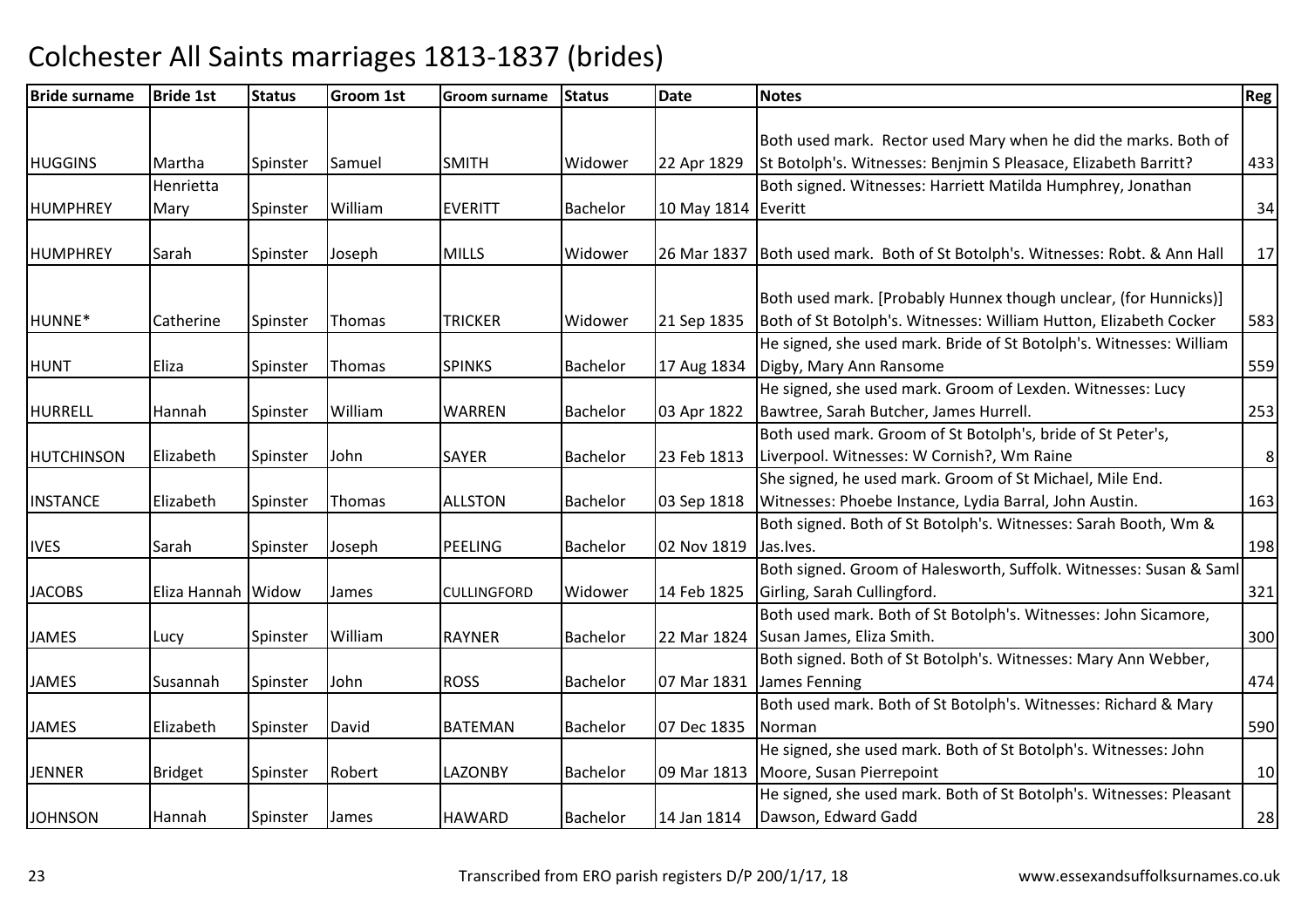| <b>Bride surname</b> | <b>Bride 1st</b> | <b>Status</b> | Groom 1st               | <b>Groom surname</b> | <b>Status</b>   | <b>Date</b> | <b>Notes</b>                                                          | Reg |
|----------------------|------------------|---------------|-------------------------|----------------------|-----------------|-------------|-----------------------------------------------------------------------|-----|
| <b>JOHNSON</b>       | Ann              | Spinster      | William                 | <b>DINES</b>         | <b>Bachelor</b> | 28 Aug 1822 | Both signed. Witnesses: James Dines, Hannah Denney                    | 265 |
|                      |                  |               |                         |                      |                 |             | Both signed. Both of St Botolph's. Witnesses: George & Elizh.         |     |
| <b>JOHNSON</b>       | Sarah            | Spinster      | William                 | LAWRENCE             | <b>Bachelor</b> | 06 Feb 1825 | Johnson                                                               | 319 |
| <b>JONES</b>         | Mary Ann         | Widow         | Timothy                 | <b>PRIOR</b>         | Widower         | 03 Jun 1822 | Both signed. Witnesses: Esther Gurney, Samuel Pigeon                  | 257 |
|                      |                  |               |                         |                      |                 |             |                                                                       |     |
|                      |                  |               |                         |                      |                 |             | Licence. He used mark, she signed. Groom of St Botolph's, bride of    |     |
| <b>JOSLIN</b>        | Mary Anne        | Spinster      | Daniel                  | <b>JOSLIN</b>        | <b>Bachelor</b> | 25 Dec 1836 | St James'. Witnesses: Dale Double, Elizabeth Edwards                  | 13  |
|                      |                  |               |                         |                      |                 |             | Licence. Both signed. Bride of Croydon, Surrey. Witnesses: Mary       |     |
| <b>JOSSELYN</b>      | Harriet          |               | William                 | WAYLEN               | <b>Bachelor</b> | 03 Jul 1827 | Ann Waylen, ? Perkins?                                                | 376 |
|                      |                  |               |                         |                      |                 |             |                                                                       |     |
| <b>JOWERS</b>        | Sophia           | Widow         | Clement                 | <b>SPURGEON</b>      | <b>Bachelor</b> | 12 Mar 1829 | Both signed. Both of St Botolph's. Witnesses: Mary Anne & ? Moore     | 432 |
|                      |                  |               |                         |                      |                 |             | He signed, she used mark. Both of St Botolph's. Witnesses:            |     |
| <b>KELYARD</b>       | Margaret         |               | William                 | <b>BARKER</b>        | <b>Bachelor</b> | 06 Jul 1821 | Christopher Kelyard, Wm Smith                                         | 237 |
|                      |                  |               |                         |                      |                 |             | Licence. Both signed. Groom of St Botolph's, bride of Alresford.      |     |
| <b>KEMP</b>          | Charlotte        | Spinster      | William                 | <b>DORRELL</b>       | Widower         | 26 Dec 1816 | Witnesses: George Day, Jane Elizabeth Kemp                            | 118 |
|                      |                  |               |                         |                      |                 |             | Both signed. Both of St Botolph's. Witnesses: Elizabeth Kempster,     |     |
| <b>KEMPSTER</b>      | Lucy             | Spinster      | William                 | <b>TUNGATT</b>       | <b>Bachelor</b> | 03 Dec 1822 | <b>Simon Frost</b>                                                    | 271 |
|                      |                  |               |                         |                      |                 |             | Licence. Both signed. Both of St Botolph's. Witnesses: Mary Ann       |     |
| <b>KENDALL</b>       | Susan            | Spinster      | Angus                   | <b>MCLEOD</b>        | <b>Bachelor</b> | 24 Apr 1818 | Watts, Edwd Miles, H?Young?                                           | 153 |
|                      |                  |               |                         |                      |                 |             |                                                                       |     |
|                      |                  | Single        |                         |                      |                 |             | Licence. Groom of Great Saint Mary, Cambridge, bride of St            |     |
| <b>KENT</b>          | Mary Anne        | woman         | Daniell William HUBBARD |                      | Single man      | 03 Jul 1834 | Botolph's. Both signed. Witnesses: W & C? Griffin, A.Steggall.        | 555 |
|                      |                  |               |                         |                      |                 |             | He used mark, she signed. Both of St Botolph's. Witnesses: Joseph     |     |
| <b>KERRY</b>         | Anne             | Spinster      | William                 | <b>DINES</b>         | <b>Bachelor</b> | 24 Nov 1835 | Dines, Betsy Kerry                                                    | 588 |
|                      |                  |               |                         |                      |                 |             | Both signed (poorly). Both of St Botolph's. Witnesses: Harriet Mills, |     |
| <b>KETTLE</b>        | Anne             | Spinster      | James Blake             | <b>BENNETT</b>       | <b>Bachelor</b> | 29 Oct 1834 | <b>William Rowe</b>                                                   | 564 |
|                      |                  |               |                         |                      |                 |             | He signed, she used mark. Both of St Botolph's. Witnesses: Hannah     |     |
| <b>KEYS</b>          | Susan            | Widow         | William                 | <b>BAKER</b>         | Widower         | 09 Mar 1823 | & Edward Gadd                                                         | 275 |
|                      |                  |               |                         |                      |                 |             | Both signed. Both of St Botolph's. Witnesses: Mary & John             |     |
| <b>KIDBY</b>         | Sarah Ann        | Spinster      | James                   | <b>FRANCIS</b>       | <b>Bachelor</b> | 30 Jul 1813 | Shepherd, Susannah Auston.                                            | 20  |
|                      |                  |               |                         |                      |                 |             | Both used mark. Both of St Botolph's. Witnesses: Robert Tracker,      |     |
| <b>KING</b>          | Elizabeth        | Spinster      | William                 | <b>CLEAR</b>         | <b>Bachelor</b> | 30 Nov 1815 | Mary Clayfield                                                        | 90  |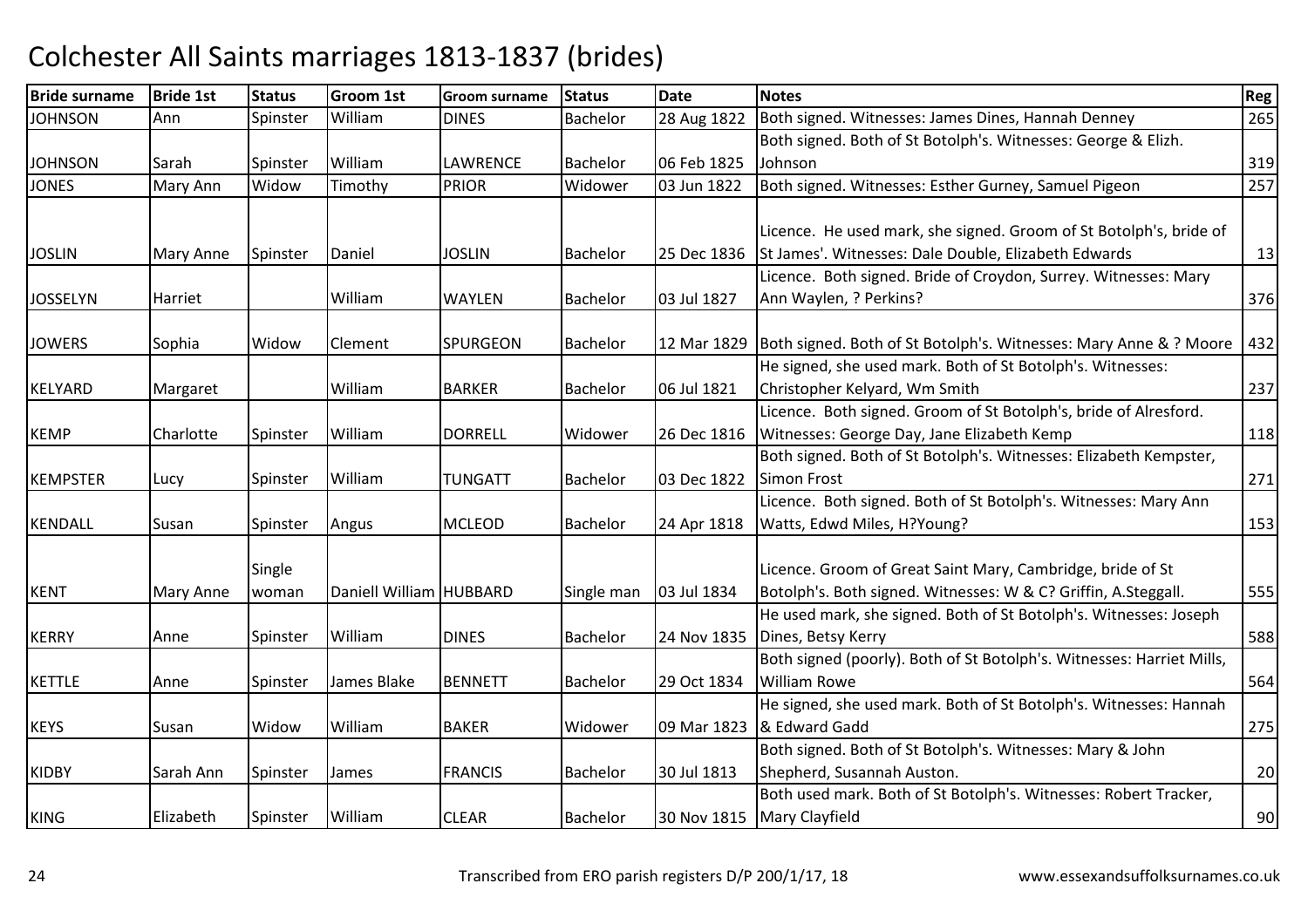| <b>Bride surname</b> | <b>Bride 1st</b> | <b>Status</b> | <b>Groom 1st</b> | <b>Groom surname</b> | <b>Status</b>   | <b>Date</b>       | <b>Notes</b>                                                         | Reg |
|----------------------|------------------|---------------|------------------|----------------------|-----------------|-------------------|----------------------------------------------------------------------|-----|
| <b>KING</b>          | Sarah            | Spinster      | James            | <b>WINDELL</b>       | <b>Bachelor</b> | 11 Aug 1822       | Both signed. Witnesses: Elizabeth Jackson, John Neavard?             | 263 |
|                      |                  |               |                  |                      |                 |                   | Licence. Both signed. Both of St Botolph's. Witnesses: Joseph        |     |
| <b>KING</b>          | Mary             | Widow         | William          | <b>CHISOLM</b>       | Widower         | 14 Jul 1825       | Herrick, Jno. Barrell                                                | 330 |
|                      |                  |               |                  |                      |                 |                   | Both signed. Groom of St Botolph's. Witnesses: Martha Woodard,       |     |
| <b>KING</b>          | Anne             | Spinster      | John             | <b>FOWLER</b>        | <b>Bachelor</b> | 03 Nov 1830       | Fanny Smyth James Fenning.                                           | 464 |
| <b>KING</b>          | Anne             | Spinster      | Carrington       | <b>CULF</b>          | Bachelor        | 26 Sep 1831       | He signed, she used mark. Witnesses: Eli* & John Shepherd            | 491 |
|                      |                  |               | Thomas           |                      |                 |                   | He signed, she used mark. Both of St Botolph's. Witnesses: Joseph    |     |
| <b>KIRK</b>          | Ellen            | Spinster      | William          | <b>DUELL</b>         | <b>Bachelor</b> | 19 Apr 1831       | Kirk, Matilda Watts                                                  | 477 |
|                      |                  |               |                  |                      |                 |                   | Both used mark. Both of St Botolph's. Witnesses: James Barrell, Wm   |     |
| <b>KNIGHTS</b>       | Sarah            | Spinster      | Thomas           | <b>FRENCH</b>        | Bachelor        | 19 Nov 1820       | Smith                                                                | 223 |
|                      |                  |               |                  |                      |                 |                   | He signed, she used mark. Both of St Botolph's. Witnesses: H. &      |     |
| <b>LACY</b>          | Susannah         | Spinster      | Joshua           | <b>WHITAKER</b>      | <b>Bachelor</b> | 26 Mar 1837       | James Fenning                                                        | 16  |
|                      |                  |               |                  |                      |                 |                   | Both signed. Both of St Botolph's. Witnesses: Elizth Ladbrook,       |     |
| <b>LADBROOKE</b>     | Charlotte        | Spinster      | William          | <b>BAILEY</b>        | <b>Bachelor</b> | 18 Jul 1830       | Thomas Timble?                                                       | 460 |
|                      |                  |               |                  |                      |                 |                   | He signed, she used mark. Both of St Botolph's. Witnesses: Lionel    |     |
| <b>LANGLEY</b>       | Hannah           | Widow         | John             | <b>FROST</b>         | Widower         | 22 Sep 1828       | Atkinson, Sarah Theobald                                             | 415 |
|                      |                  |               |                  |                      |                 |                   | She signed, he used mark. Both of St Botolph's. Witnesses: James     |     |
| <b>LAWRANCE</b>      | Elizabeth        | Spinster      | James            | <b>SQUIRES</b>       | Bachelor        | 30 Apr 1816       | Watts, Mary Reardon                                                  | 98  |
|                      |                  |               |                  |                      |                 |                   | She signed, he used mark. Both of St Botolph's. Witnesses: Tabor     |     |
| <b>LAWRENCE</b>      | Mary Ann         | Spinster      | James            | TURNER               | <b>Bachelor</b> | 25 Dec 1819       | Halls, Sarah Ann Ford, John Turner.                                  | 203 |
|                      |                  |               |                  |                      |                 |                   | Both signed. Both of St Botolph's. Witnesses: Thos Webber, Sarah     |     |
| <b>LAWRENCE</b>      | Ann              | Spinster      | William          | <b>EMMON</b>         | <b>Bachelor</b> | 21 Jun 1825       | Norman                                                               | 329 |
|                      |                  |               |                  |                      |                 |                   | Licence. He used mark, she signed (looks more like Laurell). Both of |     |
| <b>LAWRENCE</b>      | Mary             | Widow         | Richard          | <b>BLACKWELL</b>     | Widower         | 14 Sep 1826       | St Botolph's. Witnesses: Louisa Boyden, ? Dawson                     | 361 |
|                      |                  |               | Thomas           |                      |                 |                   | Both signed. Both of St Botolph's. Witnesses: Mark Oliver, Phoebe    |     |
| <b>LAYZELL</b>       | Mary             | Spinster      | Handle           | <b>WHITTINGHAM</b>   | Bachelor        | 19 Oct 1829       | <b>Simmons</b>                                                       | 443 |
|                      |                  |               |                  |                      |                 |                   | Both signed. Groom of St Botolph's, bride of St Giles'. Witnesses:   |     |
| LE NEVE              | Agnes            |               | Daniel           | <b>HOLT</b>          | Widower         | 02 Oct 1832       | Rachel Godfrey, ? Sarjent                                            | 521 |
|                      |                  |               |                  |                      |                 |                   | Both signed. Both of St Botolph's. Witnesses: Robt Hatfield, Ann     |     |
| <b>LEACH</b>         | Elizabeth        |               | John             | <b>BOX</b>           | <b>Bachelor</b> | 07 May 1815 Leach |                                                                      | 69  |
|                      |                  |               |                  |                      |                 |                   | He signed, she used mark. Both of St Botolph's. Witnesses: Sarah     |     |
| <b>LEE</b>           | Eleanor          | Spinster      | Peter            | LANGLEY              | <b>Bachelor</b> |                   | 10 May 1818 Osmond, Thomas Sansom                                    | 155 |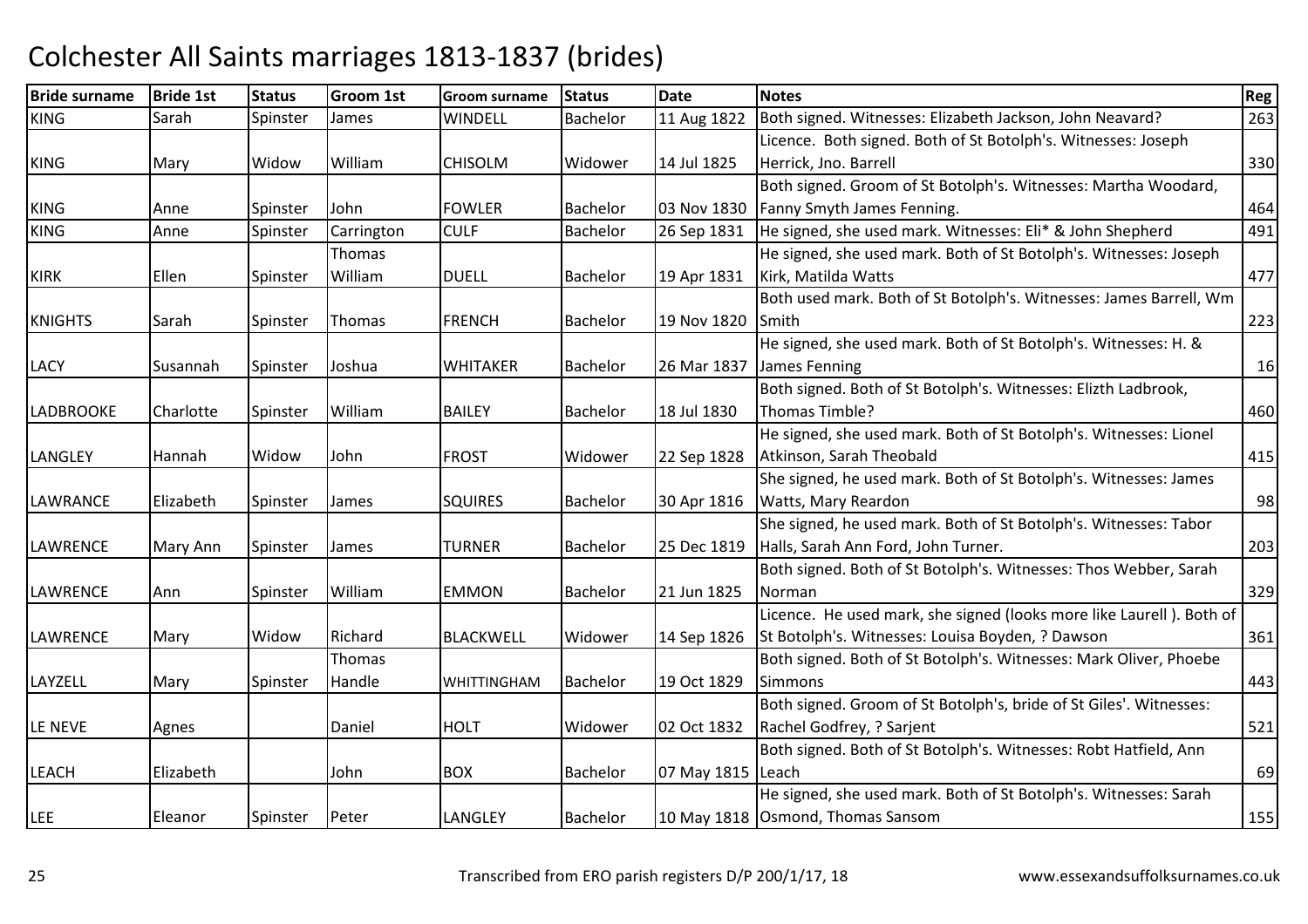| <b>Bride surname</b> | <b>Bride 1st</b> | <b>Status</b> | <b>Groom 1st</b>     | <b>Groom surname</b> | <b>Status</b>   | <b>Date</b> | <b>Notes</b>                                                           | Reg            |
|----------------------|------------------|---------------|----------------------|----------------------|-----------------|-------------|------------------------------------------------------------------------|----------------|
| <b>LEECH</b>         | Eleanor          | Widow         | Joseph               | <b>LEECH</b>         | Widower         | 21 Jun 1831 | Both used mark. Witnesses: Isaack & Elizabeth Leech                    | 486            |
|                      |                  |               |                      |                      |                 |             | Both used mark. Groom of St Giles'. Witnesses: Mary Ann Letch,         |                |
| <b>LETCH</b>         | Elizabeth        | Spinster      | James                | <b>COLLINGS</b>      | <b>Bachelor</b> | 17 Jan 1813 | John Leaver?                                                           | $\overline{2}$ |
| <b>LEWIN</b>         | Mary             | Spinster      | George               | <b>FIELD</b>         | <b>Bachelor</b> | 16 Sep 1827 | Both used mark. Witnesses: Wm Smith, Mary Ann Brown                    | 383            |
|                      |                  |               |                      |                      |                 |             | Both used mark. Both of St Botolph's. Witnesses: Thomas & Ann          |                |
| <b>LEWIS</b>         | Jane             | Spinster      | <b>James</b>         | <b>DODD</b>          | <b>Bachelor</b> | 30 Oct 1815 | Allen, Edward Gadd.                                                    | 86             |
|                      |                  |               |                      |                      |                 |             | He used mark, she signed. Both of St Botolph's. James Lewis Jun'r,     |                |
| <b>LEWIS</b>         | Elizabeth        | Spinster      | Samuel               | <b>WARREN</b>        | <b>Bachelor</b> | 15 Apr 1827 | Ann Lewis.                                                             | 371            |
| LEWIS                | Hannah           | Spinster      | John                 | <b>SIMMONS</b>       | <b>Bachelor</b> | 08 Apr 1834 | Both signed. Witnesses: Maria Hammond, Edmund Nice                     | 549            |
|                      |                  |               |                      |                      |                 |             | He signed, she used mark. [ Should be Lewis ?] Both of St Botolph's.   |                |
| <b>LEWS</b>          | Mary             | Spinster      | Thomas               | <b>EARLY</b>         | <b>Bachelor</b> | 28 Oct 1832 | Witnesses: Zechariah Peck, James Fenning                               | 525            |
|                      |                  |               |                      |                      |                 |             | He signed, she used mark. Both of St Botolph's. Witnesses: Elizabeth   |                |
| <b>LILLEY</b>        | Mary             | Spinster      | Samuel               | <b>BRIERLEY</b>      | <b>Bachelor</b> | 06 Mar 1815 | Newburn, John Faulkner                                                 | 61             |
|                      |                  |               |                      |                      |                 |             | Licence. Groom of St Giles', bride of St Botolph's. Both signed.       |                |
|                      | Sarah            |               |                      |                      |                 |             | Witnesses: Isabella Lingwood, Elizabeth Cardinall Lingwood, John W.    |                |
| <b>LINGWOOD</b>      | Whitaker         | Spinster      | Richard Duppa TOOVEY |                      | <b>Bachelor</b> | 10 Apr 1821 | Cooper, Jno.Lingwood.                                                  | 231            |
|                      |                  |               |                      |                      |                 |             | Licence. Both signed. Groom of St Peter's, bride of St Botolph's.      |                |
|                      |                  |               |                      |                      |                 |             | Witnesses: John Lingwood, Harriet Stuart, Elizabeth Cardinall          |                |
| <b>LINGWOOD</b>      | Isabella         | Spinster      | John                 | <b>STUART</b>        | <b>Bachelor</b> | 31 Mar 1823 | Lingwood.                                                              | 278            |
|                      |                  |               |                      |                      |                 |             | Both signed. Groom of St Botolph's. Witnesses: John Suffolk, Edward    |                |
| <b>LINNETT</b>       | Elizabeth        | Spinster      | William              | <b>DEWHIRST</b>      | <b>Bachelor</b> | 22 Jan 1813 | Gadd                                                                   | $\overline{3}$ |
|                      |                  |               |                      |                      |                 |             | He signed, she used mark. Groom of St Leonard's, bride of St           |                |
| <b>LINSEL</b>        | Sarah            | Spinster      | William              | <b>REYNOLDS</b>      | Widower         | 26 Oct 1826 | Botolph's. Witnesses: Ann? Wheler, William Linsel                      | 363            |
|                      |                  |               |                      |                      |                 |             | He signed, she used mark. Groom of St Botolph's, bride of St Giles'.   |                |
| <b>LITTLEBURY</b>    | Laetitia         | Spinster      | <b>Isaack</b>        | <b>WEBB</b>          | <b>Bachelor</b> | 02 Jan 1832 | Witnesses: Eliza & Thomas Emery                                        | 502            |
|                      |                  |               |                      |                      |                 |             | Both used mark. Both of St Botolph's. Witnesses: Charles Halls, Elizth |                |
| <b>LUFF</b>          | Sarah            | Spinster      | William              | <b>COWELL</b>        | <b>Bachelor</b> | 05 Jul 1818 | Springett                                                              | 159            |
|                      |                  |               |                      |                      |                 |             | Both used mark. Both of St Botolph's. Witnesses: Frances Desent,       |                |
| <b>MACKAY</b>        | Martha           | Widow         | John                 | <b>COOK</b>          | <b>Bachelor</b> | 08 Jul 1821 | John Hughes                                                            | 239            |
|                      |                  |               |                      |                      |                 |             | Both signed. Both of St Botolph's. Witnesses: Mary Emery?, Wm          |                |
| <b>MADDER</b>        | Sarah            | Spinster      | Richard              | <b>SMITH</b>         | <b>Bachelor</b> | 27 Jan 1818 | Madder                                                                 | 145            |
| MAR[LT]IN            | Lucy             | Widow         | Thomas               | MAR[LT]IN            | <b>Bachelor</b> | 26 Feb 1826 | Both used mark. Witnesses: E Gadd, Mary Fagal?                         | 348            |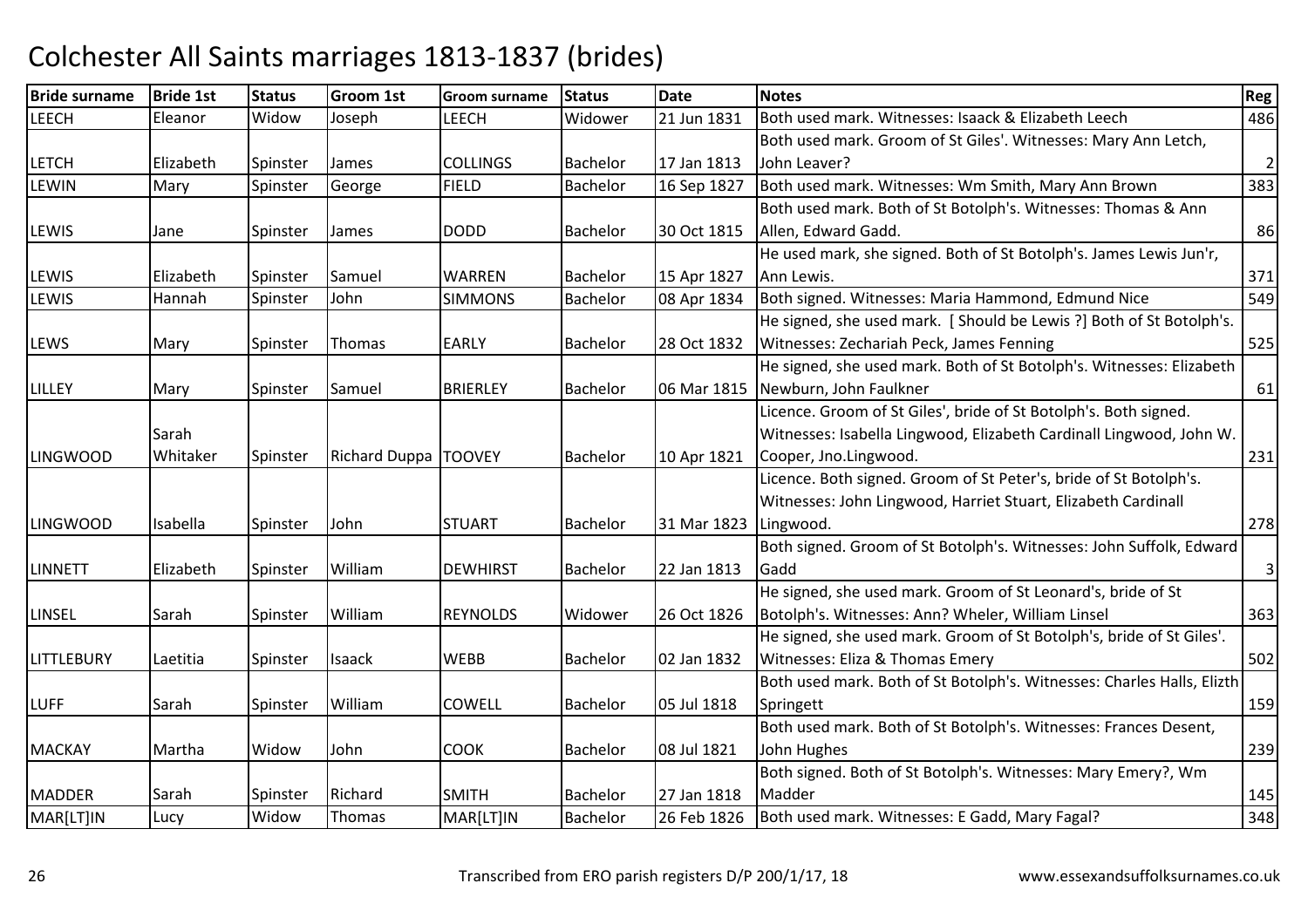| <b>Bride surname</b> | <b>Bride 1st</b> | <b>Status</b> | <b>Groom 1st</b> | <b>Groom surname</b> | <b>Status</b>   | <b>Date</b>           | <b>Notes</b>                                                         | <b>Reg</b> |
|----------------------|------------------|---------------|------------------|----------------------|-----------------|-----------------------|----------------------------------------------------------------------|------------|
|                      |                  |               |                  |                      |                 |                       | Both signed. [ Consider Marriott] Both of St Botolph's. Witness:     |            |
| <b>MARRATT</b>       | Eliza            | Spinster      | Samuel           | <b>HECKFORD</b>      | Bachelor        | 16 Jun 1831           | James Fenning                                                        | 484        |
|                      |                  |               |                  |                      |                 |                       | Both signed. Groom of St Botolph's. Witnesses: Christophere          |            |
| <b>MARSHALL</b>      | Caroline         | Spinster      | Isaac            | <b>POOLEY</b>        | <b>Bachelor</b> | 02 Jul 1815           | Neatheregate, Mary Ann Holman                                        | 74         |
|                      |                  |               |                  |                      |                 |                       | Both used mark. Both of St Botolph's. Witnesses: Maria Westwood,     |            |
| <b>MARTIN</b>        | Elizabeth        | Spinster      | Samuel           | <b>PAGE</b>          | <b>Bachelor</b> | 14 Nov 1815           | Zachariah Peach                                                      | 89         |
|                      |                  |               |                  |                      |                 |                       | Both used mark. Both of St Botolph's. Witnesses: John Wade, Mary     |            |
| <b>MARTIN</b>        | Anne             | Widow         | Henry            | <b>WADE</b>          | <b>Bachelor</b> | 24 Apr 1831           | <b>Clark</b>                                                         | 479        |
|                      |                  |               |                  |                      |                 |                       | Both used mark. Both of St Botolph's. Witnesses: Mary Little, James  |            |
| <b>MARTIN</b>        | Susannah         | Spinster      | John             | <b>WHITE</b>         | Widower         | 18 May 1835   Fenning |                                                                      | 575        |
|                      |                  |               |                  |                      |                 |                       | Both signed. Both of St Botolph's. Witnesses: James Fenning, Samuel  |            |
| <b>MASKELL</b>       | Susannah         | Spinster      | <b>Charles</b>   | <b>DUNT</b>          | Bachelor        | 06 Oct 1834           | Vale                                                                 | 563        |
|                      |                  |               |                  |                      |                 |                       | He signed, she used mark. Both of St Botolph's. Witnesses: Thomas    |            |
| <b>MASON</b>         | Dorothy          | Spinster      | William          | <b>WAKEFIELD</b>     | Bachelor        | 02 Jul 1813           | Whalley, John Evans                                                  | 18         |
|                      |                  |               |                  |                      |                 |                       | He used mark, she signed. Both of St Botolph's. Witnesses: William   |            |
| <b>MASON</b>         | Sarah            | Spinster      | William          | <b>JOHNSON</b>       | Bachelor        |                       | 20 May 1834   Decent, Sophia James                                   | 553        |
|                      |                  |               |                  |                      |                 |                       | Both signed. Groom of St Botolph's. Witnesses: John Boag, Ann        |            |
| <b>MATSON</b>        | Sarah            | Spinster      | William          | <b>BARHAM</b>        | <b>Bachelor</b> | 08 Jul 1832           | Barham                                                               | 514        |
|                      |                  |               |                  |                      |                 |                       | Both signed. Both of St Botolph's. Witnesses: Underwood William      |            |
| <b>MATTACKS</b>      | Sarah            | Spinster      | William          | <b>HOWE</b>          | <b>Bachelor</b> | 16 Jun 1820           | Mattacks, Wm Smith                                                   | 214        |
|                      |                  |               |                  |                      |                 |                       | He signed, she used mark. Groom of St James', bride of St Botolph's. |            |
| <b>MAY</b>           | Mary             | Spinster      | Christopher      | <b>NEATHERGATE</b>   | <b>Bachelor</b> | 23 Jul 1818           | Witnesses: Joseph Wenden, Sarah May                                  | 162        |
|                      |                  |               |                  |                      |                 |                       | Both used mark. Both of St Botolph's. Witnesses: Abm Coveney,        |            |
| <b>MCANTIRE</b>      | Hannah           | Widow         | William          | <b>ELLIS</b>         | Widower         | 12 Apr 1821           | Sarah Flower?                                                        | 232        |
|                      |                  |               |                  |                      |                 |                       |                                                                      |            |
|                      |                  |               |                  |                      |                 |                       | He signed, she used mark. Both of St Botolph's. Witnesses: James     |            |
| <b>MCCROSSEN</b>     | Ann              | Widow         | <b>Thomas</b>    | <b>ALLIN</b>         | <b>Bachelor</b> | 12 Aug 1814           | McCabe, Chas Sayer, Catherine Kelly, Will.Johnstone?                 | 43         |
|                      |                  |               |                  |                      |                 |                       | He signed, she used mark. Both of St Botolph's. Witnesses: Wm        |            |
| <b>MCGOWAN</b>       | Catherine        |               | Michael          | <b>CUNNINGHAM</b>    |                 | 31 Dec 1827           | Smith, W M Tucker                                                    | 392        |
|                      |                  |               |                  |                      |                 |                       | He signed, she used mark. Both of St Botolph's. Witnesses: Thomas    |            |
| <b>MCKENZEY</b>      | Jane             | Spinster      | Thomas           | <b>KENNY</b>         | Bachelor        | 12 Jul 1817           | Frain, Margaret Brack                                                | 129        |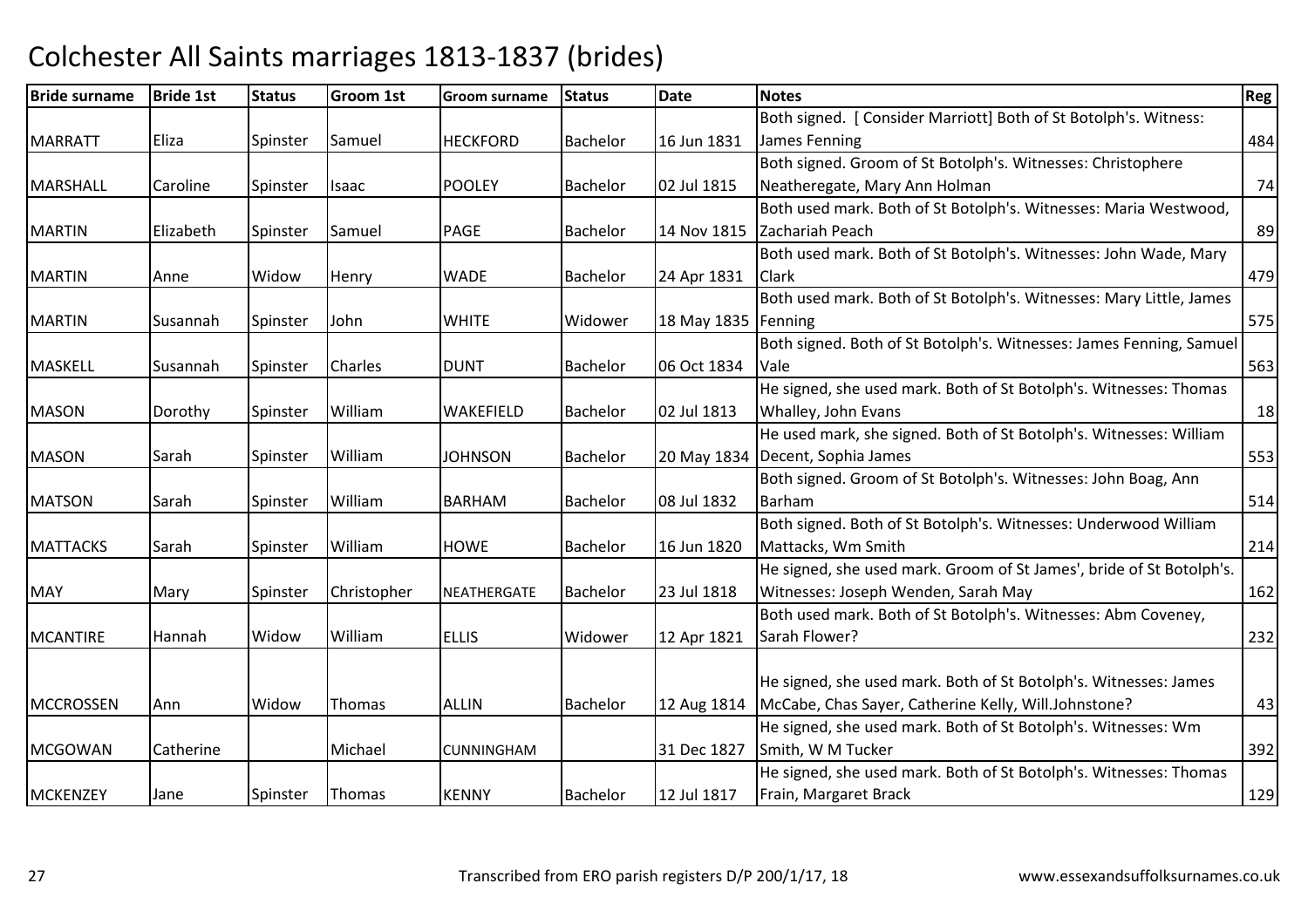| <b>Bride surname</b> | <b>Bride 1st</b> | <b>Status</b> | <b>Groom 1st</b> | <b>Groom surname</b> | <b>Status</b>   | <b>Date</b>              | <b>Notes</b>                                                         | <b>Reg</b> |
|----------------------|------------------|---------------|------------------|----------------------|-----------------|--------------------------|----------------------------------------------------------------------|------------|
|                      |                  |               |                  |                      |                 |                          | He signed, she used mark. Both of St Botolph's. Witnesses: Wm        |            |
| <b>MCQUEEN</b>       | Ann              | Widow         | Ambrose          | SNAZEL               | Bachelor        | 10 Aug 1820              | Smith, Hared? Cumore?                                                | 217        |
|                      |                  |               |                  |                      |                 |                          | He signed, she used mark. Both of St Botolph's. Witnesses: John      |            |
| <b>MCQUILLAN</b>     | Ann              | Spinster      | John             | <b>BIGGS</b>         | <b>Bachelor</b> | 16 Oct 1822              | McQuillan, Ann Biggs                                                 | 268        |
|                      |                  |               |                  |                      |                 |                          | Both used mark. Both of St Botolph's. Witnesses: Sarah Mead, John    |            |
| <b>MEAD</b>          | Sarah            | Spinster      | Joseph           | <b>UPCHER</b>        | Bachelor        | 10 May 1821 Upcher       |                                                                      | 235        |
|                      |                  |               |                  |                      |                 |                          | Both signed. Groom of St Giles'. Witnesses: John Byford, Mary        |            |
| <b>MEANES</b>        | Frances          | Spinster      | William          | <b>LITTLEBURY</b>    | Bachelor        | 08 Apr 1823              | <b>Meanes</b>                                                        | 279        |
|                      |                  |               |                  |                      |                 |                          | Both signed (she as Meanes). Groom of St Giles', bride of St         |            |
| <b>MEANS</b>         | Mary             | Spinster      | George           | <b>EVERITT</b>       | Bachelor        | 20 Dec 1829              | Botolph's. Witnesses: William Littlebury, Susannah Means             | 445        |
|                      |                  |               |                  |                      |                 |                          | He signed, she used mark. Both of St Botolph's. Witnesses: Sarah     |            |
| <b>MILLLS</b>        | Ann              | Spinster      | Robert           | <b>HALLS</b>         | Widower         | 29 Oct 1826              | Halls, Wm Smith                                                      | 364        |
|                      |                  |               |                  |                      |                 |                          | Both used mark. Both of St Botolph's. Witnesses: Thos & Sarah        |            |
| <b>MISKIN</b>        | Mary             | Spinster      | James            | <b>CLAREY</b>        | Bachelor        | 21 May 1820              | Chitham                                                              | 213        |
|                      |                  |               |                  |                      |                 |                          | He used mark, she signed. Groom of St James', bride of St Botolph's. |            |
| <b>MOLDON</b>        | Ann              | Spinster      | John             | <b>DINES</b>         | <b>Bachelor</b> | 28 Feb 1825              | Witnesses: Susan Downham?, Mary Garland                              | 323        |
|                      |                  |               |                  |                      |                 |                          | Both signed. Groom of St Botolph's, bride of St Giles'. Witnesses:   |            |
| <b>MONTAGUE</b>      | Sarah            | Spinster      | John             | <b>HALE</b>          | Bachelor        | 12 Feb 1832              | Mary Clarke, Elizabeth Marriage, James Gale.                         | 505        |
|                      |                  |               |                  |                      |                 |                          | Both signed. Groom of Wivenhoe, bride of St Botolph's. Witnesses:    |            |
| <b>MOORE</b>         | Sophia           | Spinster      | Francis          | <b>JOWERS</b>        | <b>Bachelor</b> |                          | 30 May 1826   Thomas Moore, Mat? Moore                               | 352        |
|                      |                  |               |                  |                      |                 |                          | Both signed. Both of St Botolph's. Witnesses: Thomas Moore, Sophia   |            |
| <b>MOORE</b>         | Sarah            | Spinster      | John Winter      | <b>HUDSON</b>        | Bachelor        | 23 Oct 1827              | Jowers?                                                              | 386        |
|                      |                  |               |                  |                      |                 |                          | Both signed. Both of St Botolph's. Witnesses: George & Ann Mary      |            |
| <b>MOORE</b>         | Sarah            |               | Joseph           | <b>MASON</b>         |                 | 12 Feb 1828              | Mason                                                                | 398        |
|                      |                  |               |                  |                      |                 |                          | He signed, she used mark. Both of St Botolph's. Witnesses: Samuel    |            |
| <b>MOORE</b>         | Elizabeth        | Spinster      | David            | <b>WILLIAMS</b>      | <b>Bachelor</b> | 18 Jan 1829              | Haddham?, Anne Moore                                                 | 428        |
|                      |                  |               |                  |                      |                 |                          | He signed (poorly), she used mark. Both of St Botolph's. Witnesses:  |            |
| <b>MOORE</b>         | Mary Anne        |               | Samuel           | <b>WOODHAM</b>       | <b>Bachelor</b> | 25 Dec 1829              | Maria Rust, James Woodham                                            | 446        |
|                      | Harriott         |               |                  |                      |                 |                          |                                                                      |            |
| <b>MOORE</b>         | Anne             | Spinster      | William          | <b>WHITE</b>         | Bachelor        | 06 May 1832 Both signed. |                                                                      | 511        |
|                      |                  |               |                  |                      |                 |                          | He signed, she used mark. Both of St Botolph's. Witnesses: Sarah     |            |
| <b>MORGAN</b>        | Mary             | Widow         | Thomas           | <b>BATES</b>         | <b>Bachelor</b> | 07 Sep 1814              | Cobble, James Secrett, Esau?Powell.                                  | 46         |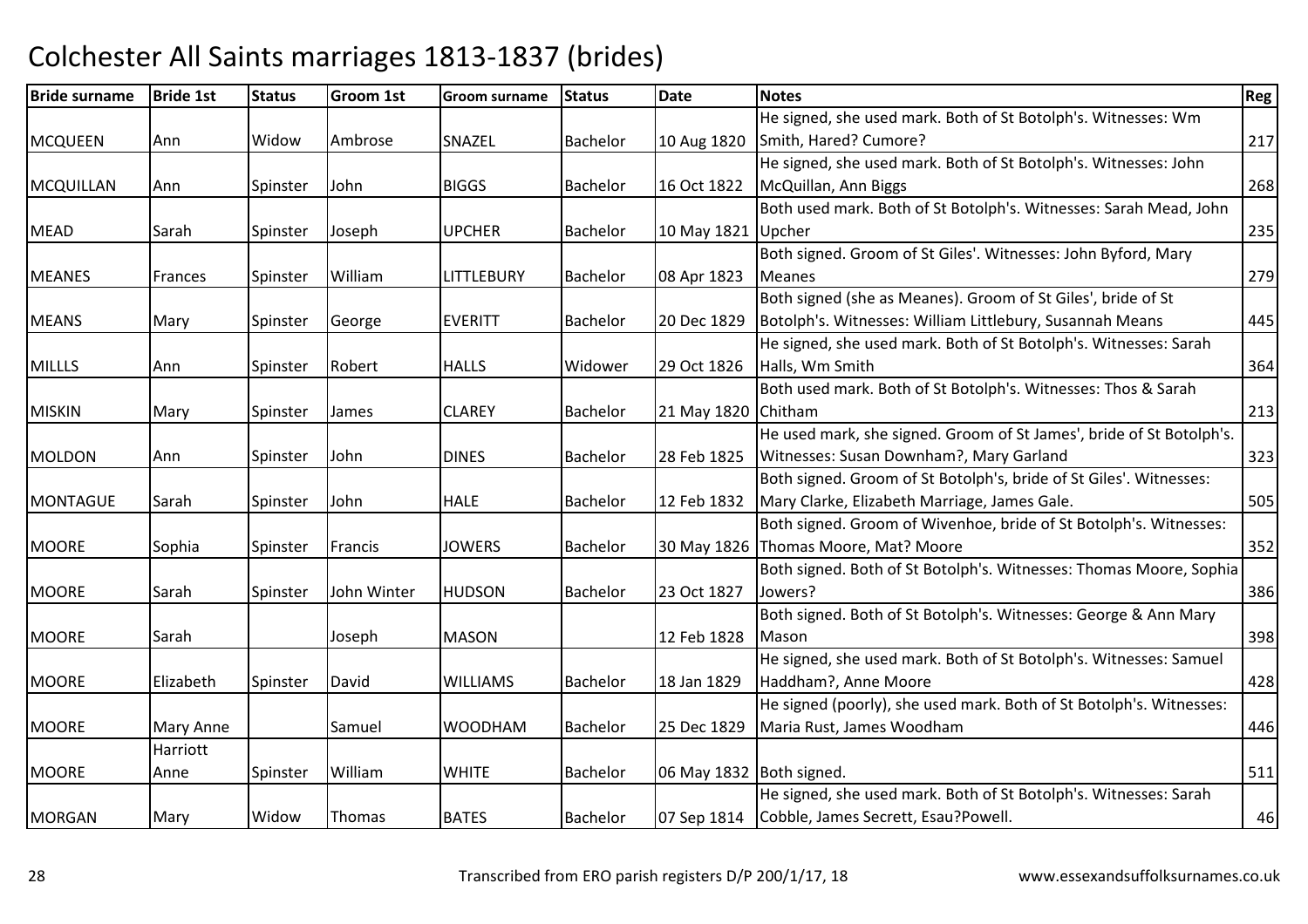| <b>Bride surname</b> | <b>Bride 1st</b> | <b>Status</b> | <b>Groom 1st</b>     | <b>Groom surname</b> | <b>Status</b>   | <b>Date</b> | <b>Notes</b>                                                         | <b>Reg</b>   |
|----------------------|------------------|---------------|----------------------|----------------------|-----------------|-------------|----------------------------------------------------------------------|--------------|
|                      |                  |               |                      |                      |                 |             | He signed, she used mark. Both of St Botolph's. Witnesses: Sarah     |              |
| <b>MORLEY</b>        | Deborah          | Spinster      | William              | <b>COWELL</b>        | Bachelor        | 10 Aug 1817 | Peggs, Wm Cowell                                                     | 132          |
|                      |                  |               |                      |                      |                 |             | Both signed. Both of St Botolph's. Witnesses: Jamima Denster,        |              |
| <b>MORNEMENT</b>     | Harriet          | Spinster      | Peter                | <b>MORTLOCK</b>      | Bachelor        | 02 Apr 1820 | <b>Moses Shepherd</b>                                                | 208          |
|                      |                  |               |                      |                      |                 |             | Licence. Both used mark. Both of St Botolph's. Witnesses: Thomas     |              |
| <b>MORRIS</b>        | Mary             | Spinster      | John                 | <b>BASKETT</b>       | Bachelor        | 18 Nov 1817 | Webber, Wm Smith                                                     | 139          |
|                      |                  |               |                      |                      |                 |             | She signed, he used mark. Both of St Botolph's. Witnesses: Sarah &   |              |
| <b>MORTIMER</b>      | Midian           | Widow         | William              | PARMENTER            | Widower         | 03 Mar 1814 | <b>William Mortimer</b>                                              | 32           |
|                      |                  |               |                      |                      |                 |             | He used mark, she signed. Both of St Botolph's. Witnesses: John      |              |
| <b>MORTIMER</b>      | Sarah            | Spinster      | John                 | <b>WEBBER</b>        | Widower         | 22 Nov 1832 | Bacon, James Fenning                                                 | 528          |
|                      |                  |               |                      |                      |                 |             | Both used mark. Both of St Botolph's. Witnesses: Charles Rose, Mrs   |              |
| <b>MORTLOCK</b>      | Eliza            | Spinster      | <b>William Orris</b> | <b>CORBLE</b>        | Bachelor        | 08 Jun 1829 | Lyes                                                                 | 438          |
|                      |                  |               |                      |                      |                 |             | He signed, she used mark. Both of St Botolph's. Witnesses: William   |              |
| <b>MOUTON</b>        | Ann              | Spinster      | Michael              | <b>ATKINS</b>        | Bachelor        | 08 Apr 1818 | Bennett, Thos Bradley                                                | 152          |
|                      |                  |               |                      |                      |                 |             | Both used mark. Both of St Botolph's. Witnesses: Michl Green*?,      |              |
| <b>MULLET</b>        | Catherine        | Spinster      | <b>James</b>         | <b>DONELLY</b>       | Bachelor        | 13 Jan 1817 | Elizabeth Fitzpatrick                                                | 119          |
|                      |                  |               |                      |                      |                 |             | He signed, she used mark. Both of St Botolph's. Witnesses: Robt      |              |
| <b>MUNRO</b>         | Phileneas?       | Spinster      | Thomas               | <b>EVANS</b>         | <b>Bachelor</b> | 01 Mar 1815 | Abram, Charlotte Barton, ? Campbell.                                 | 60           |
|                      |                  |               |                      |                      |                 |             | Both signed. Both of St Botolph's. Witnesses: Harvey? Dowling,       |              |
| <b>MUNSON</b>        | Mary             | Widow         | Joseph               | <b>STEARN</b>        | Widower         | 11 Jan 1819 | <b>Elizabeth Bennell</b>                                             | 174          |
|                      |                  |               |                      |                      |                 |             | Both used mark. [ Error for Nicholls or even Nockolds ?]. Both of St |              |
| <b>NACKLES</b>       | <b>Tress</b>     | Spinster      | Thomas               | <b>GREENLEAF</b>     | <b>Bachelor</b> | 10 Nov 1818 | Botolph's. Witnesses: Ann Welham, Wm Smith                           | 169          |
|                      |                  |               |                      |                      |                 |             | Both used mark. Both of St Botolph's. Witnesses: Ann Rayner,         |              |
| <b>NASON</b>         | Rebecca          | Spinster      | George               | <b>SMITH</b>         | <b>Bachelor</b> | 19 Nov 1828 | Simeon Fitch                                                         | 420          |
| <b>NEAVERD</b>       | Elizabeth        | Spinster      | George               | <b>MORTON</b>        | <b>Bachelor</b> | 20 Sep 1825 | Both signed. Witnesses: Sarah Thursby, Wm Smith                      | 337          |
|                      |                  |               |                      |                      |                 |             | He signed, she used mark. Both of St Botolph's. Witnesses: Sophia    |              |
| <b>NEVARD</b>        | Matilda          | Spinster      | James                | <b>STARLING</b>      | <b>Bachelor</b> | 24 Jul 1836 | Ashby, James Fenning                                                 | $\mathbf{2}$ |
|                      |                  |               |                      |                      |                 |             | Both used mark. Both of St Botolph's. Witnesses: Mary & Robt         |              |
| <b>NEWSON</b>        | Sarah            | Widow         | James                | <b>EMMONS</b>        | Bachelor        | 23 Jan 1815 | Tracey                                                               | 57           |
|                      |                  |               |                      |                      |                 |             | Both signed. Both of St Botolph's. Witnesses: Rebeccah & Thomas      |              |
| <b>NEWTON</b>        | Jane             | Spinster      | Benjamin             | <b>MASON</b>         | Bachelor        | 25 Apr 1815 | Dennis, Mary Deary, Samuel Keddington.                               | 68           |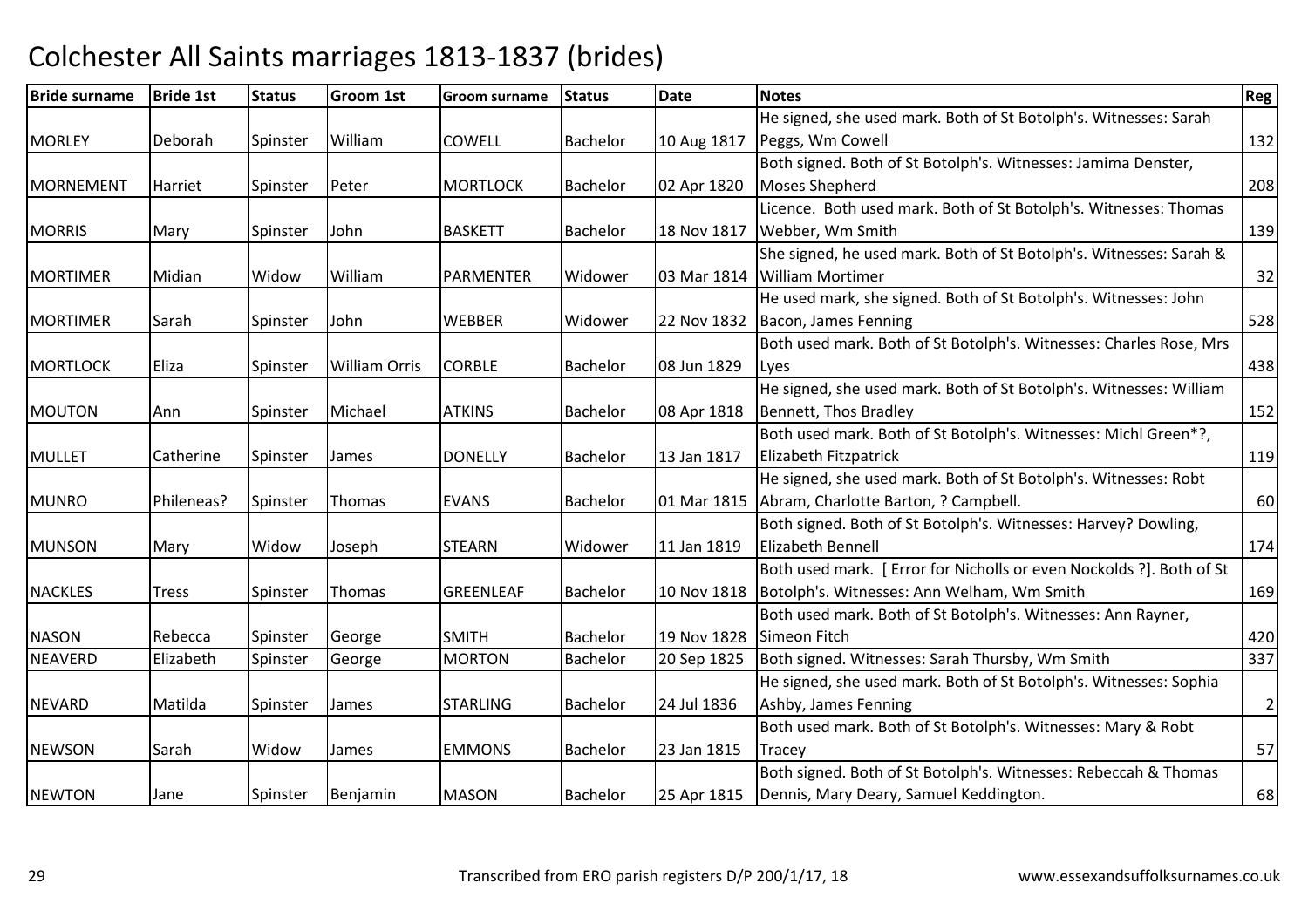| <b>Bride surname</b> | <b>Bride 1st</b> | <b>Status</b> | <b>Groom 1st</b> | <b>Groom surname</b> | <b>Status</b>   | <b>Date</b>        | <b>Notes</b>                                                         | <b>Reg</b>     |
|----------------------|------------------|---------------|------------------|----------------------|-----------------|--------------------|----------------------------------------------------------------------|----------------|
|                      |                  |               |                  |                      |                 |                    | Both signed. Groom of St James'. Witnesses: Samuel Seaman,           |                |
| <b>NICE</b>          | Maria            | Spinster      | Christopher      | <b>STOKES</b>        | Bachelor        | 20 Aug 1836        | Hannah Nevard                                                        | 5 <sup>1</sup> |
|                      |                  |               |                  |                      |                 |                    | Both used mark. Both of St Botolph's. Witnesses: Robt Moses,         |                |
| <b>NICKELS</b>       | Sarah            | Spinster      | George           | <b>DINSDALE</b>      | <b>Bachelor</b> | 04 Jan 1813        | <b>George Cardward?</b>                                              | $\vert$ 1      |
|                      | Hannah           |               |                  |                      |                 |                    | Both signed. Groom of St Leonard's, bride of St Botolph's.           |                |
| <b>NICKELS</b>       | Rebeccah         | Spinster      | Samuel           | <b>KNOPP</b>         | <b>Bachelor</b> | 16 Jul 1821        | Witnesses: Lydia Beaumont, John Thurston                             | 240            |
|                      |                  |               |                  |                      |                 |                    | Both used mark. Groom of Mistley, bride of St Botolph's. Witnesses:  |                |
| <b>NORMAN</b>        | Elizabeth        | Widow         | Joseph           | <b>MANNING</b>       | Widower         | 24 Apr 1825        | Rebeccah Cole, Joseph Hogan?                                         | 327            |
|                      |                  |               |                  |                      |                 |                    |                                                                      |                |
|                      |                  |               |                  |                      |                 |                    | He signed, she used mark. Groom of St Mary's at the Walls, bride of  |                |
| <b>NUNN</b>          | Keziah           | Spinster      | David            | <b>COLLINGS</b>      | Widower         | 25 Aug 1819        | St Botolph's. Witnesses: James, Elizabeth & John Nunn.               | 188            |
|                      |                  |               |                  |                      |                 |                    | Licence. Both signed. Groom of Holy Trinity, bride of St Botolph's.  |                |
|                      |                  |               |                  |                      |                 |                    | Witnesses: Sarah Bawtree, Roger Nunn, H?Whitmore, Elizabeth          |                |
|                      |                  |               |                  |                      |                 |                    | Nunn, Cas?Bawtree, W?Nunn, Sam Bawtree, Jane Bawtree,                |                |
| <b>NUNN</b>          | Harriette        | Spinster      | George           | <b>BAWTREE</b>       | <b>Bachelor</b> | 14 May 1833        | lOctavia?Nunn.                                                       | 532            |
|                      |                  |               |                  |                      |                 |                    | He used mark, she signed. Groom of Gt Horkesley, bride of St         |                |
| <b>OAKLEY</b>        | Susan            |               | William          | <b>BARKER</b>        | <b>Bachelor</b> | 02 Sep 1827        | Botolph's. Witnesses: Daniel Munson, Lucy Oakley                     | 381            |
|                      |                  |               |                  |                      |                 |                    | Licence. Both used mark. Groom of Edwarston, Suffolk. Witnesses:     |                |
| <b>OGLES</b>         | Susan            | Spinster      | Thomas           | <b>HOLMES</b>        | Widower         | 30 Aug 1815        | John Kelly?, Edward Gadd                                             | 80             |
|                      |                  |               |                  |                      |                 |                    | Licence. Both signed. Groom of St Botolph's, bride of St James'.     |                |
| <b>OLIVER</b>        | Elizabeth        | Spinster      | George           | <b>TURNER</b>        | Widower         | 02 Sep 1815        | Witnesses: Thos Ingram?, Edward Gadd                                 | 81             |
|                      |                  |               |                  |                      |                 |                    | He signed, she used mark. Both of St Botolph's. Witnesses: Elizabeth |                |
| <b>ORRIN</b>         | Sarah            | Spinster      | George           | <b>JOHNSON</b>       | <b>Bachelor</b> | 17 Aug 1819        | & Ann Orrin, Wm.Orrin, Christ'r Orrin.                               | 187            |
|                      |                  |               |                  |                      |                 |                    | He signed, she used mark. Groom of St Botolph's, bride of St James'. |                |
| <b>OSBORNE</b>       | Ann              | Spinster      | James            | LEWIS                | <b>Bachelor</b> | 10 Jul 1814        | Witnesses: James Lewis, Sarah Knopp                                  | 39             |
|                      |                  |               |                  |                      |                 |                    | She signed, he used mark. Groom of Bere Church. Witnesses:           |                |
| <b>OXLEY</b>         | Mary             | Spinster      | William          | <b>BRADBROOK</b>     | <b>Bachelor</b> | 25 Nov 1824        | William & Hannah Oxley                                               | 315            |
|                      |                  |               |                  |                      |                 |                    | Both signed. Both of St Botolph's. Witnesses: Thomas & Eleaner       |                |
| <b>PAGE</b>          | Elizabeth        | Spinster      | William          | <b>BARBER</b>        | <b>Bachelor</b> | 01 May 1818 Barber |                                                                      | 154            |
|                      |                  |               |                  |                      |                 |                    | Both used mark. Both of St Botolph's. Witnesses: A Martin, Louisa    |                |
| <b>PALMER</b>        | Emma             | Spinster      | Thomas           | <b>SPINKS</b>        | <b>Bachelor</b> | 08 Feb 1829        | Finch                                                                | 430            |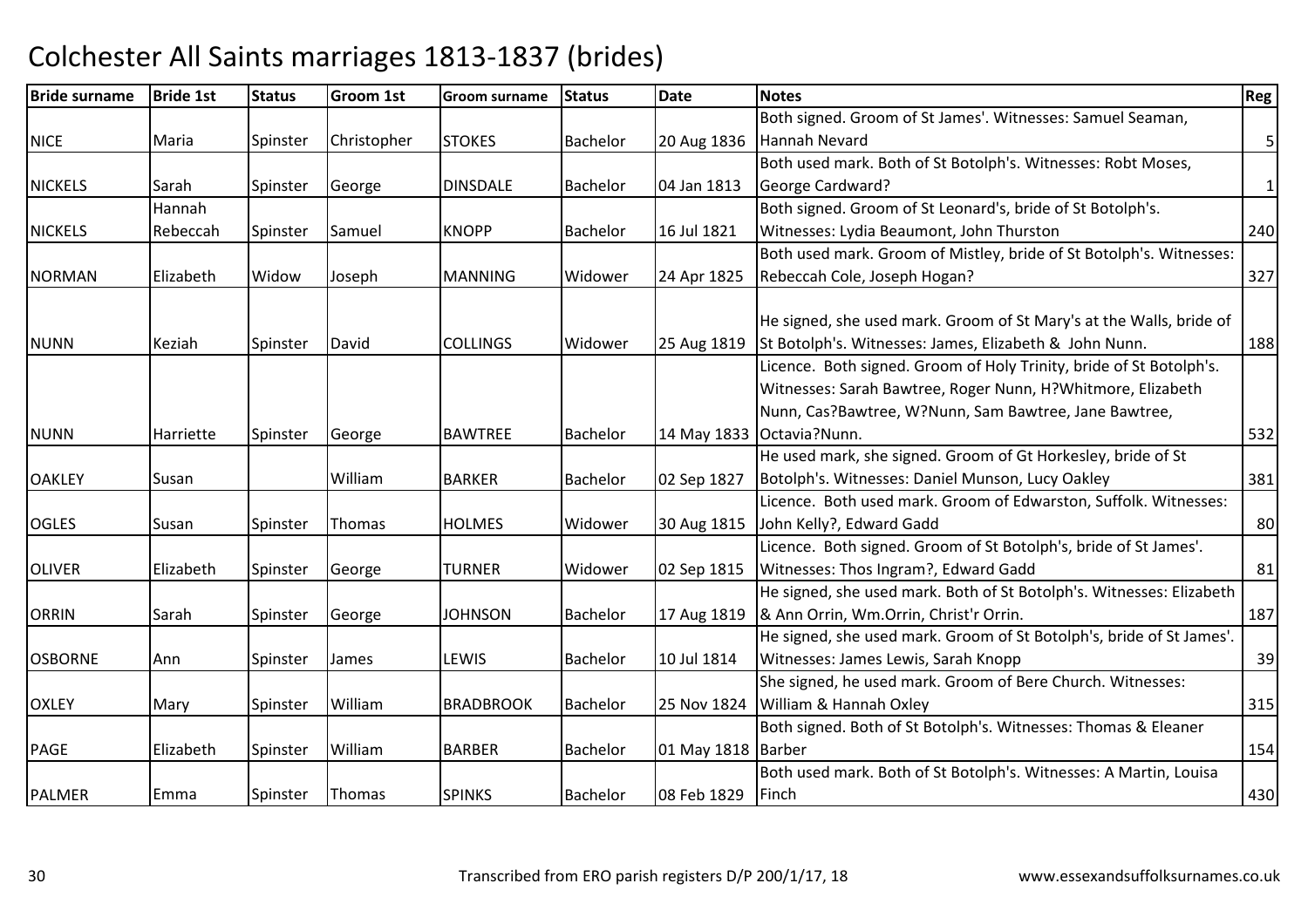| <b>Bride surname</b> | <b>Bride 1st</b> | <b>Status</b> | Groom 1st     | <b>Groom surname</b> | Status          | Date        | <b>Notes</b>                                                        | <b>Reg</b> |
|----------------------|------------------|---------------|---------------|----------------------|-----------------|-------------|---------------------------------------------------------------------|------------|
|                      |                  |               |               |                      |                 |             | Both signed. Groom of St Botolph's. Witnesses: Joseph Disher?,      |            |
| <b>PALMER</b>        | Elizabeth        | Spinster      | William       | <b>BERRIDGE</b>      | <b>Bachelor</b> | 01 Jan 1832 | Elizabeth Stoker                                                    | 501        |
|                      |                  |               |               |                      |                 |             | Both used mark. Both of St Botolph's. Witnesses: James & Sarah      |            |
| PARMENTER            | Eliza            | Spinster      | David         | <b>SARGENT</b>       | <b>Bachelor</b> | 10 Mar 1823 | Laydon                                                              | 276        |
| <b>PARSLEY</b>       | Mary             | Spinster      | Thomas        | <b>GRAY</b>          | <b>Bachelor</b> | 05 Jan 1815 | Both signed. Witnesses: Ann Lamb, Samuel Smith                      | 56         |
|                      |                  |               |               |                      |                 |             | Both used mark. Both of St Botolph's. Witnesses: Thomas & Anne      |            |
| <b>PASKELL</b>       | Mary             | Spinster      | George        | <b>PAIN</b>          | <b>Bachelor</b> | 10 Jun 1833 | Stradling                                                           | 533        |
|                      |                  |               |               |                      |                 |             | Both used mark. Bride of Ardleigh, Essex. Witnesses: Mary Rudkin,   |            |
| <b>PATTEN</b>        | Martha           | Widow         | William       | <b>CUDMORE</b>       | <b>Bachelor</b> |             | 31 May 1813 Edward Gadd                                             | 17         |
|                      |                  |               |               |                      |                 |             |                                                                     |            |
| <b>PATTEN</b>        | Mary Anne        | Spinster      | William       | <b>MOORE</b>         | <b>Bachelor</b> | 25 Jan 1829 | Both signed. Both of St Botolph's. Witnesses: Joseph & Sarah Mason  | 429        |
|                      |                  |               |               |                      |                 |             | He used mark, she signed. Both of St Botolph's. Witnesses: Mary     |            |
| <b>PAYNE</b>         | Mary Ann         | Spinster      | George        | <b>GOODWIN</b>       | <b>Bachelor</b> | 26 Feb 1826 | Ann Haxell, Wm Smith                                                | 347        |
|                      |                  |               |               |                      |                 |             | Both signed. Both of St Botolph's. Witnesses: John Payne, Susan     |            |
| <b>PAYNE</b>         | Eliza            | Spinster      | William       | <b>ALLEN</b>         | <b>Bachelor</b> | 21 Apr 1831 | Barton?                                                             | 478        |
|                      |                  |               |               |                      |                 |             | He signed, she used mark. Both of St Botolph's. Witnesses: James    |            |
| <b>PEACH</b>         | Sarah            | Spinster      | <b>Thomas</b> | <b>BAKER</b>         | <b>Bachelor</b> | 27 Oct 1835 | Lythgo, Eliza Corbell                                               | 587        |
|                      |                  |               |               |                      |                 |             |                                                                     |            |
|                      |                  |               |               |                      |                 |             | Licence. Both signed. Groom of St Mary, Islington, Middlesex. Bride |            |
| <b>PEARCE</b>        | Mary             | Widow         | George        | <b>FULLER</b>        | <b>Bachelor</b> |             | 18 May 1813 of St Botolph's. Witnesses: Jno Edwards, Edward Gadd    | 15         |
|                      |                  |               |               |                      |                 |             | He signed, she used mark. Groom of East Donyland. Witnesses: Saml   |            |
| <b>PEARSON</b>       | Jemima           |               | David         | <b>MARTIN</b>        |                 | 18 Jun 1828 | Mills, Mary Newman                                                  | 409        |
|                      |                  |               |               |                      |                 |             | She signed, he used mark. Groom of Layer de la Haye, bride of St    |            |
| <b>PECK</b>          | Ann              | Spinster      | Robert        | <b>JACKAMAN</b>      | Widower         | 23 Jul 1818 | Botolph's. Witnesses: Thos Bennell, Judith Auston.                  | 161        |
|                      |                  |               |               |                      |                 |             | Both signed. Groom of Birch, Essex. Witnesses: Sarah Blyth, Thamar? |            |
| <b>PECK</b>          | Elizabeth        | Spinster      | Daniel        | <b>GULL</b>          | <b>Bachelor</b> | 24 Sep 1818 | French                                                              | 166        |
|                      |                  |               |               |                      |                 |             | Both signed. Groom of St Runwald's, bride of St Botolph's.          |            |
| <b>PECK</b>          | Mary             | Spinster      | Robert        | <b>PALMER</b>        | <b>Bachelor</b> |             | 19 May 1835   Witnesses: Philip Palmer, Elizabeth Day               | 576        |
|                      |                  |               |               |                      |                 |             | Both signed. Both of St Botolph's. Witnesses: Jemima, Amelia        |            |
| <b>PEELING</b>       | Lucy             | Spinster      | Thomas        | PERRY                | <b>Bachelor</b> | 16 Sep 1817 | Peeling, Mark Oliver.                                               | 134        |
|                      |                  |               |               |                      |                 |             | She signed, he used mark. Both of St Botolph's. Witnesses: Amelia   |            |
| PEELING              | Charlotte        | Spinster      | William       | <b>KING</b>          | <b>Bachelor</b> | 12 Oct 1824 | Peeling, Sarah Pavey                                                | 312        |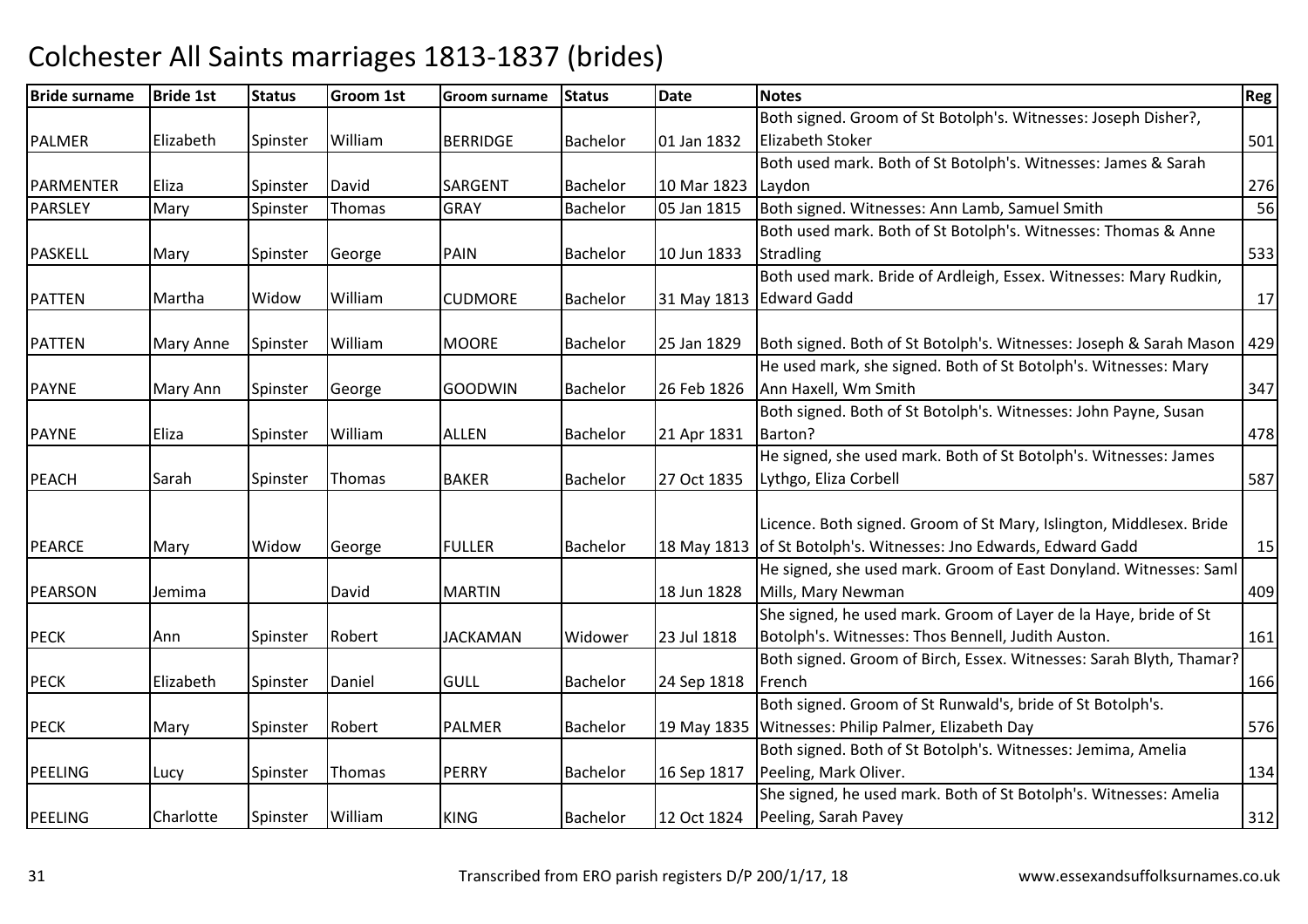| <b>Bride surname</b> | <b>Bride 1st</b> | <b>Status</b> | <b>Groom 1st</b> | <b>Groom surname</b> | <b>Status</b>   | Date        | <b>Notes</b>                                                                 | <b>Reg</b> |
|----------------------|------------------|---------------|------------------|----------------------|-----------------|-------------|------------------------------------------------------------------------------|------------|
|                      |                  |               |                  |                      |                 |             | She signed, he used mark. Both of St Botolph's. Witnesses: Edward            |            |
| <b>PEELING</b>       | Amelia           | Spinster      | Robert           | <b>STERLING</b>      | <b>Bachelor</b> | 12 Oct 1824 | Black, Mark Oliver                                                           | 313        |
|                      |                  |               |                  |                      |                 |             | Both used mark. Both of St Botolph's. Witnesses: Mary Lawrence,              |            |
| <b>PEGGS</b>         | Sarah            | Spinster      | Matthias         | <b>PAYNE</b>         | <b>Bachelor</b> | 30 Sep 1819 | John Peggs                                                                   | 191        |
|                      |                  |               |                  |                      |                 |             | Both used mark. [ Could be with Penman and could be Jenett (seen             |            |
|                      |                  |               |                  |                      |                 |             | elsewhere) ] Both of St Botolph's. Witnesses: Mary Candler, Joseph           |            |
| <b>PENMEN</b>        | Jannetta         | Spinster      | John             | <b>CARTER</b>        | <b>Bachelor</b> | 05 Mar 1827 | Carter                                                                       | 368        |
|                      |                  |               |                  |                      |                 |             | Both used mark. Groom of St Giles', bride of St Botolph's. Witnesses:        |            |
| PERRY                | Elizabeth        | Spinster      | Muncy            | <b>RATFORD</b>       | <b>Bachelor</b> | 29 Sep 1815 | Mary Perry, Edward Gadd                                                      | 83         |
|                      |                  |               |                  |                      |                 |             |                                                                              |            |
|                      |                  |               |                  |                      |                 |             | Year error, should have been 1814. He signed, she used mark. Both            |            |
| <b>PETERS</b>        | Martha           |               | Samuel           | <b>GROVES</b>        | <b>Bachelor</b> | 03 Jan 1813 | of St Botolph's. Witnesses: Wm Grigg, Edward Gadd                            | 26         |
|                      |                  |               |                  |                      |                 |             | Both used mark. Both of St Botolph's. Witnesses: Elizh. Pettit, John         |            |
| PETTITT              | Susan            | Spinster      | John             | <b>WEST</b>          | <b>Bachelor</b> | 30 Jan 1826 | Alliston? (Might be John Allerton)                                           | 344        |
|                      |                  |               |                  |                      |                 |             | Both used mark. Both of St Botolph's. Witnesses: Martha Filer,               |            |
| <b>PEWTER</b>        | Mary             | Spinster      | Amos             | <b>WATSON</b>        | <b>Bachelor</b> | 14 Nov 1816 | <b>Thomas Francis</b>                                                        | 117        |
|                      |                  |               |                  |                      |                 |             | Both used mark. Both of St Botolph's. Witnesses: Mary Pike, Wm               |            |
| <b>PIKE</b>          | Ann              | Spinster      | Peter            | <b>LADBROOK</b>      | <b>Bachelor</b> | 15 Jun 1818 | Smith                                                                        | 158        |
|                      |                  |               |                  |                      |                 |             | He signed, she used mark. Both of St Botolph's. Witnesses: Mary              |            |
| <b>PITCHER</b>       | Elizabeth        | Spinster      | James            | <b>MCCABE</b>        | <b>Bachelor</b> | 29 Mar 1815 | Ann Cant, B Doran, *lly Pitcher.                                             | 65         |
|                      |                  |               |                  |                      |                 |             |                                                                              |            |
|                      |                  |               |                  |                      |                 |             | Both signed. Both of St Botolph's. Groom is a printer. Groom's               |            |
|                      | Charlotte        |               |                  |                      |                 |             | father: Loyston Hurrell, gardener. Bride's father: Benjamin Pitt,            |            |
| <b>PITT</b>          | Louisa           | Spinster      | William          | <b>HURRELL</b>       |                 | 25 Dec 1827 | builder. Witnesses: C Downson, James Fenning                                 | 14         |
|                      |                  |               |                  |                      |                 |             |                                                                              |            |
| <b>PLUMB</b>         | Sarah            | Spinster      | Joseph           | <b>MOORE</b>         | <b>Bachelor</b> | 15 Jul 1817 | He signed, she used mark. Witnesses: William Gentry, Sarah Green             | 130        |
|                      |                  |               |                  |                      |                 |             | Both signed. Witnesses: Isaac Shead, Harriett Spurgeon, Mary Shed,           |            |
| <b>PLUMBE</b>        | Mary Anne        | Spinster      | James            | <b>BLOCK</b>         | <b>Bachelor</b> | 05 May 1823 | William Spurgeon.                                                            | 281        |
|                      |                  |               |                  |                      |                 |             |                                                                              |            |
| <b>PLUME</b>         | Maria            | Spinster      | Joseph           | <b>FOOKES</b>        | <b>Bachelor</b> |             | 12 May 1822 Both signed. Both of St Botolph's. Witnesses: Eliza & Robt Plume | 254        |
|                      |                  |               |                  |                      |                 |             | He signed, she used mark. Witnesses: Thomas Rawnley?, Caroline               |            |
| PLUMMER              | Eliza            | Spinster      | George           | <b>MASKELL</b>       | <b>Bachelor</b> | 27 Feb 1832 | May                                                                          | 506        |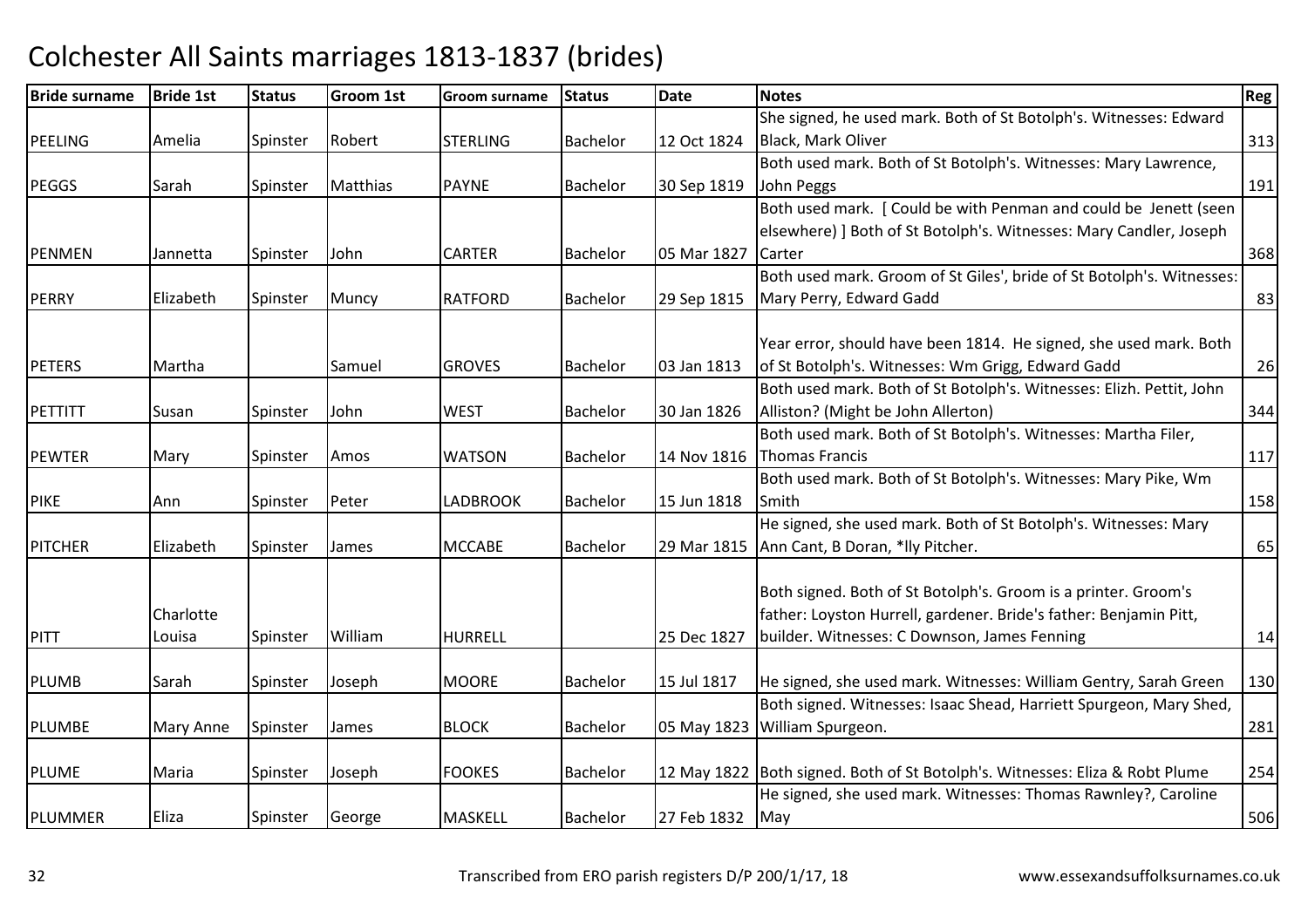| <b>Bride surname</b> | <b>Bride 1st</b> | <b>Status</b> | <b>Groom 1st</b> | Groom surname    | <b>Status</b>   | <b>Date</b>           | <b>Notes</b>                                                         | <b>Reg</b> |
|----------------------|------------------|---------------|------------------|------------------|-----------------|-----------------------|----------------------------------------------------------------------|------------|
|                      |                  |               |                  |                  |                 |                       | Both used mark. Groom of Manningtree. Witnesses: Thomas Lamb,        |            |
| <b>POLLEY</b>        | Mary             | Spinster      | Antony           | <b>FROST</b>     | <b>Bachelor</b> |                       | 02 Mar 1825 Hannah Mann                                              | 324        |
|                      |                  |               |                  |                  |                 |                       | Both used mark. Both of St Botolph's. Witnesses: James & Sarah       |            |
| <b>POOLEY</b>        | Isabella         | Spinster      | <b>Charles</b>   | <b>DIMMON</b>    | <b>Bachelor</b> | 08 Dec 1828           | Dimmon, James Fenning. [See Demon / Demmon ?].                       | 422        |
|                      |                  |               |                  |                  |                 |                       |                                                                      |            |
|                      |                  |               |                  |                  |                 |                       | He signed, she used mark. Groom of St Leonard's, Shoreditch,         |            |
| <b>PORTOUS</b>       | Mary             | Spinster      | William          | <b>SPARROW</b>   | <b>Bachelor</b> | 27 Dec 1824           | London, bride of St Botolph's. Witnesses: James & Charlotte Jowers   | 317        |
|                      |                  |               |                  |                  |                 |                       | Both signed. Both of St Botolph's. Witnesses: James & Hannah         |            |
| <b>POTTER</b>        | Sarah            | Spinster      | James            | <b>CONWAY</b>    | <b>Bachelor</b> | 06 May 1835   Fenning |                                                                      | 573        |
|                      |                  |               |                  |                  |                 |                       | She signed, he used mark. [ Probably should be Hurrell ]. Witnesses: |            |
| <b>POWELL</b>        | Hannah           | Spinster      | Loyston          | <b>HURLE</b>     | <b>Bachelor</b> |                       | 30 May 1815 Rebecca Woodthorp, Richard Powell                        | 70         |
|                      |                  |               |                  |                  |                 |                       | She signed, he used mark. Groom of St Leonard's. Witnesses: John     |            |
| <b>PRATT</b>         | Sarah            | Spinster      | John             | <b>GREEN</b>     | <b>Bachelor</b> | 20 Jun 1822           | Turrell, Maria Mills                                                 | 258        |
|                      |                  |               |                  |                  |                 |                       | Both used mark. Both of St Botolph's. Witnesses: Robert Blatch,      |            |
| <b>PRESCOTT</b>      | <b>Sarah</b>     | Spinster      | Robert           | <b>CHIDOCK</b>   | <b>Bachelor</b> | 26 Sep 1832           | Sarah Coveney                                                        | 519        |
|                      |                  |               |                  |                  |                 |                       | Both signed. Both of St Botolph's. Witnesses: Terence Staines Flynn, |            |
| PRIESTLEY            | Alice            |               | Daniel           | <b>BLOMFIELD</b> |                 | 25 Mar 1828           | Eliza Bloomfield                                                     | 404        |
|                      |                  |               |                  |                  |                 |                       | Both used mark. Groom of St Mary at the Walls, bride of St           |            |
| <b>PRIOR</b>         | Charlotte        | Spinster      | John             | <b>BUXTON</b>    | <b>Bachelor</b> | 04 Jul 1824           | Botolph's. Witnesses: Jane & William Hobrough                        | 310        |
|                      |                  |               |                  |                  |                 |                       | Both signed. Both of St Botolph's. Witnesses: Joseph & Sarah         |            |
| <b>PRIOR</b>         | Harriott         | Widow         | John             | <b>FINCH</b>     | Widower         | 02 Aug 1835           | Harrison                                                             | 580        |
|                      |                  |               |                  |                  |                 |                       | He signed, she used mark. Both of St Botolph's. Witnesses: Elizth.   |            |
| <b>PRYKE</b>         | Hannah           | Spinster      | John Vickers     | <b>WILLIS</b>    | <b>Bachelor</b> | 25 Jul 1832           | Pryke, James Fenning                                                 | 516        |
|                      |                  |               |                  |                  |                 |                       | Licence. Both signed. Both of St Botolph's. Witnesses: H. & James    |            |
| <b>PURCHASE</b>      | Harriott         | Widow         | William          | LITTELL          | <b>Bachelor</b> | 06 Apr 1837           | Fenning                                                              | 19         |
|                      |                  |               |                  |                  |                 |                       | Both signed. Groom of Brightlandsea, bride of St Botolph's.          |            |
|                      |                  |               |                  |                  |                 |                       | Witnesses: Sarah Barber, Isaac Rebow Martin, James Quilter, Susan    |            |
| <b>QUILTER</b>       | Sarah Anne       | Spinster      | Shadrach         | <b>MARTIN</b>    | Bachelor        | 11 Jan 1822           | Martin. [Brightlingsea].                                             | 250        |
|                      |                  |               |                  |                  |                 |                       | Both signed. Both of St Botolph's. Witnesses: Thomas & Mary Anne     |            |
| <b>QUILTER</b>       | Mary Anne        | Spinster      | James            | <b>MOORE</b>     | <b>Bachelor</b> | 22 Mar 1831   Moore   |                                                                      | 475        |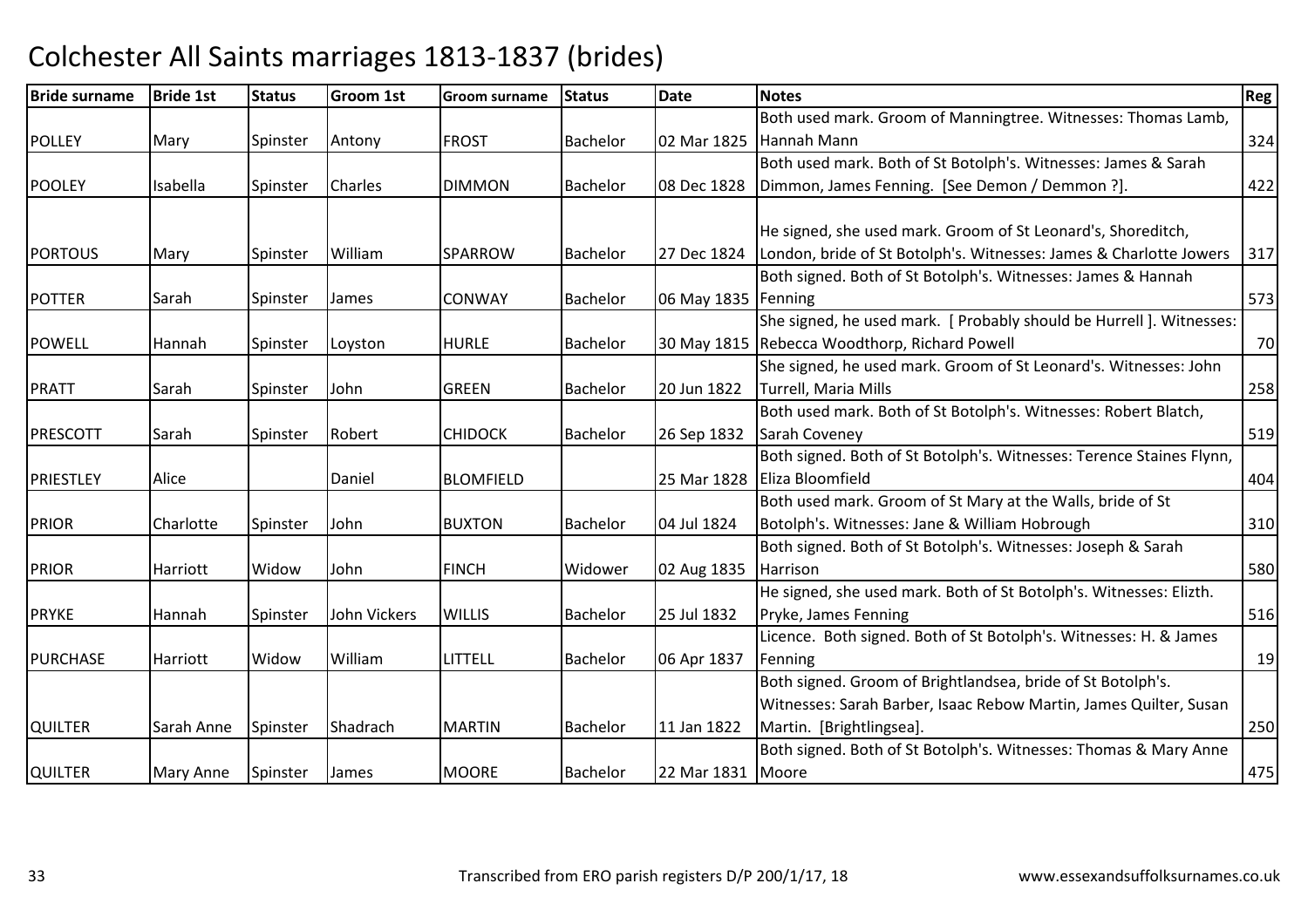| He signed, she used mark. Groom of St Botolph's, bride of St Mary at<br>the Walls. Witnesses: Daniel Spooner, Elizabeth Hobrow<br>535<br>William<br><b>COCKERELL</b><br><b>Bachelor</b><br>02 Sep 1833<br>Hannah<br>Spinster<br>He signed, she used mark. Both of St Botolph's. Witnesses: Henry<br>William<br>James, Hesther Pidington<br>375<br>Mary<br>Spinster<br>PIDINGTON<br>05 Jun 1827<br><b>Bachelor</b><br>He signed, she used mark. Groom of St Giles', bride of St Botolph's.<br>95<br>06 Feb 1816<br>Witnesses: William & Maria Watts<br>Elizabeth<br><b>BACON</b><br><b>Bachelor</b><br>Spinster<br>James<br>He signed, she used mark. Witnesses: Joseph & Anne Spooner<br>462<br>09 Aug 1830<br>Widow<br>Thomas<br>LOWMAN<br><b>Bachelor</b><br>Mary<br>Both signed. Both of St Botolph's. Witnesses: John Shepherd, John<br>08 Feb 1831<br><b>Matthews</b><br>472<br>Joseph<br><b>MATTHEWS</b><br><b>Bachelor</b><br>Spinster<br>Anne<br>Licence. Both used mark. Bride of Kirby le Soken. Witnesses: Ba*<br>Wilson, Wm Smith<br><b>Bachelor</b><br>30 Mar 1823<br>Mary<br><b>Isaac</b><br><b>MANNING</b><br>Both used mark. Both of St Botolph's. Witnesses: James Bone, Susan<br>09 Feb 1834<br><b>HERBET</b><br><b>Bachelor</b><br>Phoebe<br>Spinster<br>James<br>Arthy<br>Both signed. Groom of St Leonard's, bride of St Botolph's.<br>Witnesses: Wm & *th Reynolds<br>Esther<br>Samuel<br><b>PAXMAN</b><br><b>Bachelor</b><br>10 May 1831<br>481<br>Spinster<br>He signed, she used mark. Groom of Wivenhoe, bride of St<br>Botolph's. Witnesses: Hezekiah & Mary Ann Richards<br>403<br>Elizabeth<br>John<br><b>COLLYER</b><br>19 Mar 1828<br>Licence. Both signed. Bride of Gt Coggeshall. Witnesses: Eliza<br>Frederick<br><b>TUPPER</b><br><b>Bachelor</b><br>20 Jul 1831<br>Corder, James Fenning<br>Mary<br>Both used mark. Both of St Botolph's. Witnesses: John Chisnell, Mary<br>01 Jan 1823<br>Elizabeth<br>Peter<br><b>TURNER</b><br>Widower<br>Prior<br>273<br>Spinster<br>Licence, consent of father James Traylor. Groom is a minor. Both<br>William<br>signed. Witnesses: Jamima Garnham, James Traylor<br>Esther<br><b>TRAYLOR</b><br><b>Bachelor</b><br>30 Jan 1815<br>Spinster<br>Both signed. Witnesses: Mary Luen, Susannah Crabb, Christopher<br>Robert<br>Schult*.<br>222<br>Elizabeth<br>LUEN<br>29 Oct 1820<br>Spinster<br><b>Bachelor</b><br>Both used mark. Both of St Botolph's. Witnesses: Johannah &<br>William<br>Michael Murphy<br>236<br><b>SPENCE</b><br><b>Bachelor</b><br>28 May 1821<br>Margaret<br>Spinster<br>He signed, she used mark. Both of St Botolph's. Witnesses: Susan<br>Charles<br>Harper, Lewis MacGregor<br>Widow<br><b>PITCHER</b><br><b>Bachelor</b><br>04 Oct 1814<br>Hannah | <b>Bride surname</b> | <b>Bride 1st</b> | <b>Status</b> | <b>Groom 1st</b> | <b>Groom surname</b> | <b>Status</b> | <b>Date</b> | <b>Notes</b> | <b>Reg</b> |
|---------------------------------------------------------------------------------------------------------------------------------------------------------------------------------------------------------------------------------------------------------------------------------------------------------------------------------------------------------------------------------------------------------------------------------------------------------------------------------------------------------------------------------------------------------------------------------------------------------------------------------------------------------------------------------------------------------------------------------------------------------------------------------------------------------------------------------------------------------------------------------------------------------------------------------------------------------------------------------------------------------------------------------------------------------------------------------------------------------------------------------------------------------------------------------------------------------------------------------------------------------------------------------------------------------------------------------------------------------------------------------------------------------------------------------------------------------------------------------------------------------------------------------------------------------------------------------------------------------------------------------------------------------------------------------------------------------------------------------------------------------------------------------------------------------------------------------------------------------------------------------------------------------------------------------------------------------------------------------------------------------------------------------------------------------------------------------------------------------------------------------------------------------------------------------------------------------------------------------------------------------------------------------------------------------------------------------------------------------------------------------------------------------------------------------------------------------------------------------------------------------------------------------------------------------------------------------------------------------------------------------------------------------------------------------------------------------------------------------------------------------|----------------------|------------------|---------------|------------------|----------------------|---------------|-------------|--------------|------------|
|                                                                                                                                                                                                                                                                                                                                                                                                                                                                                                                                                                                                                                                                                                                                                                                                                                                                                                                                                                                                                                                                                                                                                                                                                                                                                                                                                                                                                                                                                                                                                                                                                                                                                                                                                                                                                                                                                                                                                                                                                                                                                                                                                                                                                                                                                                                                                                                                                                                                                                                                                                                                                                                                                                                                                         |                      |                  |               |                  |                      |               |             |              |            |
| 277<br>545<br>487<br>59<br>49                                                                                                                                                                                                                                                                                                                                                                                                                                                                                                                                                                                                                                                                                                                                                                                                                                                                                                                                                                                                                                                                                                                                                                                                                                                                                                                                                                                                                                                                                                                                                                                                                                                                                                                                                                                                                                                                                                                                                                                                                                                                                                                                                                                                                                                                                                                                                                                                                                                                                                                                                                                                                                                                                                                           |                      |                  |               |                  |                      |               |             |              |            |
|                                                                                                                                                                                                                                                                                                                                                                                                                                                                                                                                                                                                                                                                                                                                                                                                                                                                                                                                                                                                                                                                                                                                                                                                                                                                                                                                                                                                                                                                                                                                                                                                                                                                                                                                                                                                                                                                                                                                                                                                                                                                                                                                                                                                                                                                                                                                                                                                                                                                                                                                                                                                                                                                                                                                                         | <b>RADLEY</b>        |                  |               |                  |                      |               |             |              |            |
|                                                                                                                                                                                                                                                                                                                                                                                                                                                                                                                                                                                                                                                                                                                                                                                                                                                                                                                                                                                                                                                                                                                                                                                                                                                                                                                                                                                                                                                                                                                                                                                                                                                                                                                                                                                                                                                                                                                                                                                                                                                                                                                                                                                                                                                                                                                                                                                                                                                                                                                                                                                                                                                                                                                                                         |                      |                  |               |                  |                      |               |             |              |            |
|                                                                                                                                                                                                                                                                                                                                                                                                                                                                                                                                                                                                                                                                                                                                                                                                                                                                                                                                                                                                                                                                                                                                                                                                                                                                                                                                                                                                                                                                                                                                                                                                                                                                                                                                                                                                                                                                                                                                                                                                                                                                                                                                                                                                                                                                                                                                                                                                                                                                                                                                                                                                                                                                                                                                                         | <b>RAIMENT</b>       |                  |               |                  |                      |               |             |              |            |
|                                                                                                                                                                                                                                                                                                                                                                                                                                                                                                                                                                                                                                                                                                                                                                                                                                                                                                                                                                                                                                                                                                                                                                                                                                                                                                                                                                                                                                                                                                                                                                                                                                                                                                                                                                                                                                                                                                                                                                                                                                                                                                                                                                                                                                                                                                                                                                                                                                                                                                                                                                                                                                                                                                                                                         |                      |                  |               |                  |                      |               |             |              |            |
|                                                                                                                                                                                                                                                                                                                                                                                                                                                                                                                                                                                                                                                                                                                                                                                                                                                                                                                                                                                                                                                                                                                                                                                                                                                                                                                                                                                                                                                                                                                                                                                                                                                                                                                                                                                                                                                                                                                                                                                                                                                                                                                                                                                                                                                                                                                                                                                                                                                                                                                                                                                                                                                                                                                                                         | <b>RAMPLING</b>      |                  |               |                  |                      |               |             |              |            |
|                                                                                                                                                                                                                                                                                                                                                                                                                                                                                                                                                                                                                                                                                                                                                                                                                                                                                                                                                                                                                                                                                                                                                                                                                                                                                                                                                                                                                                                                                                                                                                                                                                                                                                                                                                                                                                                                                                                                                                                                                                                                                                                                                                                                                                                                                                                                                                                                                                                                                                                                                                                                                                                                                                                                                         |                      |                  |               |                  |                      |               |             |              |            |
|                                                                                                                                                                                                                                                                                                                                                                                                                                                                                                                                                                                                                                                                                                                                                                                                                                                                                                                                                                                                                                                                                                                                                                                                                                                                                                                                                                                                                                                                                                                                                                                                                                                                                                                                                                                                                                                                                                                                                                                                                                                                                                                                                                                                                                                                                                                                                                                                                                                                                                                                                                                                                                                                                                                                                         | <b>RAND</b>          |                  |               |                  |                      |               |             |              |            |
|                                                                                                                                                                                                                                                                                                                                                                                                                                                                                                                                                                                                                                                                                                                                                                                                                                                                                                                                                                                                                                                                                                                                                                                                                                                                                                                                                                                                                                                                                                                                                                                                                                                                                                                                                                                                                                                                                                                                                                                                                                                                                                                                                                                                                                                                                                                                                                                                                                                                                                                                                                                                                                                                                                                                                         |                      |                  |               |                  |                      |               |             |              |            |
|                                                                                                                                                                                                                                                                                                                                                                                                                                                                                                                                                                                                                                                                                                                                                                                                                                                                                                                                                                                                                                                                                                                                                                                                                                                                                                                                                                                                                                                                                                                                                                                                                                                                                                                                                                                                                                                                                                                                                                                                                                                                                                                                                                                                                                                                                                                                                                                                                                                                                                                                                                                                                                                                                                                                                         | <b>RAYNER</b>        |                  |               |                  |                      |               |             |              |            |
|                                                                                                                                                                                                                                                                                                                                                                                                                                                                                                                                                                                                                                                                                                                                                                                                                                                                                                                                                                                                                                                                                                                                                                                                                                                                                                                                                                                                                                                                                                                                                                                                                                                                                                                                                                                                                                                                                                                                                                                                                                                                                                                                                                                                                                                                                                                                                                                                                                                                                                                                                                                                                                                                                                                                                         |                      |                  |               |                  |                      |               |             |              |            |
|                                                                                                                                                                                                                                                                                                                                                                                                                                                                                                                                                                                                                                                                                                                                                                                                                                                                                                                                                                                                                                                                                                                                                                                                                                                                                                                                                                                                                                                                                                                                                                                                                                                                                                                                                                                                                                                                                                                                                                                                                                                                                                                                                                                                                                                                                                                                                                                                                                                                                                                                                                                                                                                                                                                                                         | <b>READ</b>          |                  |               |                  |                      |               |             |              |            |
|                                                                                                                                                                                                                                                                                                                                                                                                                                                                                                                                                                                                                                                                                                                                                                                                                                                                                                                                                                                                                                                                                                                                                                                                                                                                                                                                                                                                                                                                                                                                                                                                                                                                                                                                                                                                                                                                                                                                                                                                                                                                                                                                                                                                                                                                                                                                                                                                                                                                                                                                                                                                                                                                                                                                                         |                      |                  |               |                  |                      |               |             |              |            |
|                                                                                                                                                                                                                                                                                                                                                                                                                                                                                                                                                                                                                                                                                                                                                                                                                                                                                                                                                                                                                                                                                                                                                                                                                                                                                                                                                                                                                                                                                                                                                                                                                                                                                                                                                                                                                                                                                                                                                                                                                                                                                                                                                                                                                                                                                                                                                                                                                                                                                                                                                                                                                                                                                                                                                         | <b>RENNOLDS</b>      |                  |               |                  |                      |               |             |              |            |
|                                                                                                                                                                                                                                                                                                                                                                                                                                                                                                                                                                                                                                                                                                                                                                                                                                                                                                                                                                                                                                                                                                                                                                                                                                                                                                                                                                                                                                                                                                                                                                                                                                                                                                                                                                                                                                                                                                                                                                                                                                                                                                                                                                                                                                                                                                                                                                                                                                                                                                                                                                                                                                                                                                                                                         |                      |                  |               |                  |                      |               |             |              |            |
|                                                                                                                                                                                                                                                                                                                                                                                                                                                                                                                                                                                                                                                                                                                                                                                                                                                                                                                                                                                                                                                                                                                                                                                                                                                                                                                                                                                                                                                                                                                                                                                                                                                                                                                                                                                                                                                                                                                                                                                                                                                                                                                                                                                                                                                                                                                                                                                                                                                                                                                                                                                                                                                                                                                                                         | <b>REYNOLDS</b>      |                  |               |                  |                      |               |             |              |            |
|                                                                                                                                                                                                                                                                                                                                                                                                                                                                                                                                                                                                                                                                                                                                                                                                                                                                                                                                                                                                                                                                                                                                                                                                                                                                                                                                                                                                                                                                                                                                                                                                                                                                                                                                                                                                                                                                                                                                                                                                                                                                                                                                                                                                                                                                                                                                                                                                                                                                                                                                                                                                                                                                                                                                                         |                      |                  |               |                  |                      |               |             |              |            |
|                                                                                                                                                                                                                                                                                                                                                                                                                                                                                                                                                                                                                                                                                                                                                                                                                                                                                                                                                                                                                                                                                                                                                                                                                                                                                                                                                                                                                                                                                                                                                                                                                                                                                                                                                                                                                                                                                                                                                                                                                                                                                                                                                                                                                                                                                                                                                                                                                                                                                                                                                                                                                                                                                                                                                         | <b>RICHARDS</b>      |                  |               |                  |                      |               |             |              |            |
|                                                                                                                                                                                                                                                                                                                                                                                                                                                                                                                                                                                                                                                                                                                                                                                                                                                                                                                                                                                                                                                                                                                                                                                                                                                                                                                                                                                                                                                                                                                                                                                                                                                                                                                                                                                                                                                                                                                                                                                                                                                                                                                                                                                                                                                                                                                                                                                                                                                                                                                                                                                                                                                                                                                                                         |                      |                  |               |                  |                      |               |             |              |            |
|                                                                                                                                                                                                                                                                                                                                                                                                                                                                                                                                                                                                                                                                                                                                                                                                                                                                                                                                                                                                                                                                                                                                                                                                                                                                                                                                                                                                                                                                                                                                                                                                                                                                                                                                                                                                                                                                                                                                                                                                                                                                                                                                                                                                                                                                                                                                                                                                                                                                                                                                                                                                                                                                                                                                                         | <b>RICHMOND</b>      |                  |               |                  |                      |               |             |              |            |
|                                                                                                                                                                                                                                                                                                                                                                                                                                                                                                                                                                                                                                                                                                                                                                                                                                                                                                                                                                                                                                                                                                                                                                                                                                                                                                                                                                                                                                                                                                                                                                                                                                                                                                                                                                                                                                                                                                                                                                                                                                                                                                                                                                                                                                                                                                                                                                                                                                                                                                                                                                                                                                                                                                                                                         |                      |                  |               |                  |                      |               |             |              |            |
|                                                                                                                                                                                                                                                                                                                                                                                                                                                                                                                                                                                                                                                                                                                                                                                                                                                                                                                                                                                                                                                                                                                                                                                                                                                                                                                                                                                                                                                                                                                                                                                                                                                                                                                                                                                                                                                                                                                                                                                                                                                                                                                                                                                                                                                                                                                                                                                                                                                                                                                                                                                                                                                                                                                                                         | <b>ROBINSON</b>      |                  |               |                  |                      |               |             |              |            |
|                                                                                                                                                                                                                                                                                                                                                                                                                                                                                                                                                                                                                                                                                                                                                                                                                                                                                                                                                                                                                                                                                                                                                                                                                                                                                                                                                                                                                                                                                                                                                                                                                                                                                                                                                                                                                                                                                                                                                                                                                                                                                                                                                                                                                                                                                                                                                                                                                                                                                                                                                                                                                                                                                                                                                         |                      |                  |               |                  |                      |               |             |              |            |
|                                                                                                                                                                                                                                                                                                                                                                                                                                                                                                                                                                                                                                                                                                                                                                                                                                                                                                                                                                                                                                                                                                                                                                                                                                                                                                                                                                                                                                                                                                                                                                                                                                                                                                                                                                                                                                                                                                                                                                                                                                                                                                                                                                                                                                                                                                                                                                                                                                                                                                                                                                                                                                                                                                                                                         | <b>ROE</b>           |                  |               |                  |                      |               |             |              |            |
|                                                                                                                                                                                                                                                                                                                                                                                                                                                                                                                                                                                                                                                                                                                                                                                                                                                                                                                                                                                                                                                                                                                                                                                                                                                                                                                                                                                                                                                                                                                                                                                                                                                                                                                                                                                                                                                                                                                                                                                                                                                                                                                                                                                                                                                                                                                                                                                                                                                                                                                                                                                                                                                                                                                                                         |                      |                  |               |                  |                      |               |             |              |            |
|                                                                                                                                                                                                                                                                                                                                                                                                                                                                                                                                                                                                                                                                                                                                                                                                                                                                                                                                                                                                                                                                                                                                                                                                                                                                                                                                                                                                                                                                                                                                                                                                                                                                                                                                                                                                                                                                                                                                                                                                                                                                                                                                                                                                                                                                                                                                                                                                                                                                                                                                                                                                                                                                                                                                                         | <b>ROGERS</b>        |                  |               |                  |                      |               |             |              |            |
|                                                                                                                                                                                                                                                                                                                                                                                                                                                                                                                                                                                                                                                                                                                                                                                                                                                                                                                                                                                                                                                                                                                                                                                                                                                                                                                                                                                                                                                                                                                                                                                                                                                                                                                                                                                                                                                                                                                                                                                                                                                                                                                                                                                                                                                                                                                                                                                                                                                                                                                                                                                                                                                                                                                                                         |                      |                  |               |                  |                      |               |             |              |            |
|                                                                                                                                                                                                                                                                                                                                                                                                                                                                                                                                                                                                                                                                                                                                                                                                                                                                                                                                                                                                                                                                                                                                                                                                                                                                                                                                                                                                                                                                                                                                                                                                                                                                                                                                                                                                                                                                                                                                                                                                                                                                                                                                                                                                                                                                                                                                                                                                                                                                                                                                                                                                                                                                                                                                                         | <b>ROLAND</b>        |                  |               |                  |                      |               |             |              |            |
|                                                                                                                                                                                                                                                                                                                                                                                                                                                                                                                                                                                                                                                                                                                                                                                                                                                                                                                                                                                                                                                                                                                                                                                                                                                                                                                                                                                                                                                                                                                                                                                                                                                                                                                                                                                                                                                                                                                                                                                                                                                                                                                                                                                                                                                                                                                                                                                                                                                                                                                                                                                                                                                                                                                                                         |                      |                  |               |                  |                      |               |             |              |            |
|                                                                                                                                                                                                                                                                                                                                                                                                                                                                                                                                                                                                                                                                                                                                                                                                                                                                                                                                                                                                                                                                                                                                                                                                                                                                                                                                                                                                                                                                                                                                                                                                                                                                                                                                                                                                                                                                                                                                                                                                                                                                                                                                                                                                                                                                                                                                                                                                                                                                                                                                                                                                                                                                                                                                                         | <b>ROSE</b>          |                  |               |                  |                      |               |             |              |            |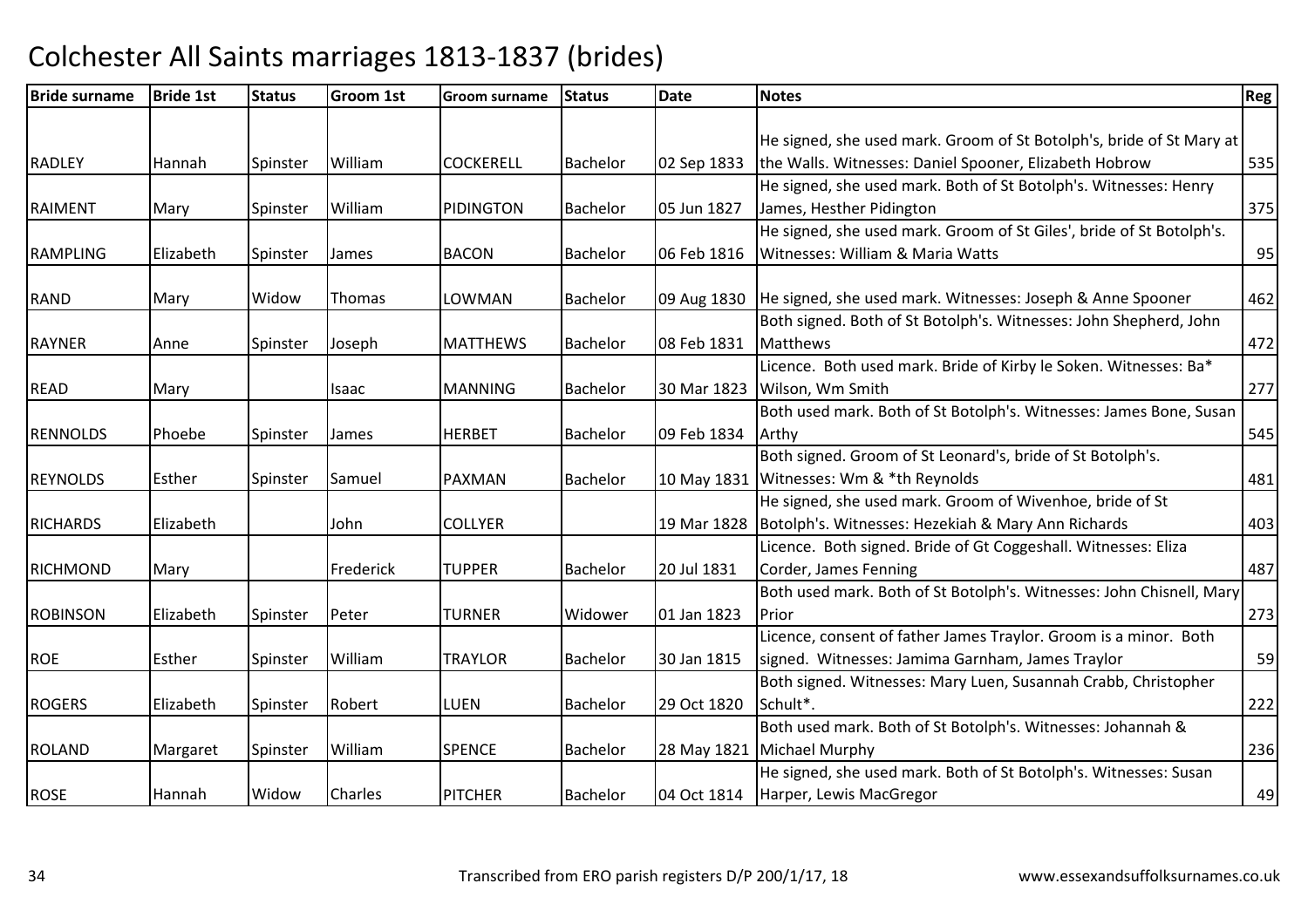| <b>Bride surname</b> | <b>Bride 1st</b> | <b>Status</b> | <b>Groom 1st</b> | Groom surname    | <b>Status</b>   | <b>Date</b> | <b>Notes</b>                                                                                                                                                                                      | <b>Reg</b>     |
|----------------------|------------------|---------------|------------------|------------------|-----------------|-------------|---------------------------------------------------------------------------------------------------------------------------------------------------------------------------------------------------|----------------|
|                      |                  |               |                  |                  |                 |             | He signed, she used mark. Both of St Botolph's. Witnesses: Rebecca                                                                                                                                |                |
| <b>ROSE</b>          | Mary             |               | Thomas           | <b>MERCHANT</b>  |                 | 22 Jun 1828 | Allen, Henry Freeman                                                                                                                                                                              | 410            |
|                      |                  |               |                  |                  |                 |             | Licence. Both signed. Both of St Botolph's. Witnesses: William                                                                                                                                    |                |
| <b>ROUSE</b>         | Maria            |               | William          | <b>PRETTY</b>    | <b>Bachelor</b> | 01 Jan 1833 | Rouse, Mary Ann Adams                                                                                                                                                                             | 530            |
|                      |                  |               |                  |                  |                 |             | Both used mark. Both of St Botolph's. Witnesses: Mary Cardy?, John                                                                                                                                |                |
| <b>RUSHBROOK</b>     | Susannah         | Spinster      | William          | <b>HOWARD</b>    | Bachelor        | 31 May 1829 | Howard                                                                                                                                                                                            | 434            |
|                      |                  |               |                  |                  |                 |             | He signed, she used mark. Both of St Botolph's. Witnesses: Thomas                                                                                                                                 |                |
| <b>SACH</b>          | Elizabeth        | Spinster      | Thomas           | <b>SANSOM</b>    | <b>Bachelor</b> | 25 Nov 1821 | Garrard, Sarah Osmond                                                                                                                                                                             | 249            |
|                      |                  |               |                  |                  |                 |             | He signed, she used mark. Both of St Botolph's. Witnesses: Mary                                                                                                                                   |                |
| <b>SADLER</b>        | Mary             | Spinster      | William          | <b>CROWFOOT</b>  | Bachelor        | 28 Mar 1825 | Ann Gooch, Wm Smith                                                                                                                                                                               | 326            |
|                      |                  |               |                  |                  |                 |             | Licence. Both signed. Bride of Gt Coggeshall. Witnesses: Hannah                                                                                                                                   |                |
| SADLER               | Maria            | Spinster      | Samuel           | <b>BENNELL</b>   | Widower         | 17 Oct 1833 | Gale, James Fenning                                                                                                                                                                               | 538            |
| <b>SAGE</b>          | Matilda          | Spinster      | James            | <b>RAWDON</b>    | Bachelor        | 06 Jun 1814 | Licence, bride a minor, with consent of parents. Both signed. Groom<br>of Halifax, County of York. Witnesses: Edward & Sarah Sage,<br>W. Walford, Mary Anne Haines?, Harriet Sage, Philip Haines. | 35             |
|                      |                  |               |                  |                  |                 |             | He signed, she used mark. Both of St Botolph's. Witnesses: Elizabeth                                                                                                                              |                |
| <b>SALISBURY</b>     | Sarah            | Spinster      | James            | <b>CHAPMAN</b>   | Bachelor        | 25 Dec 1828 | & William Chapman                                                                                                                                                                                 | 425            |
| SALISBURY            | Jane             | Spinster      | Joseph           | <b>FOSTER</b>    | <b>Bachelor</b> | 03 Nov 1833 | Both used mark. Both of St Botolph's. Witnesses: Benjamin Barnes,<br><b>Eliza Williams</b>                                                                                                        | 540            |
|                      |                  |               |                  |                  |                 |             | Both used mark. Both of St Botolph's. Witnesses: William Clegg,                                                                                                                                   |                |
| <b>SALMON</b>        | Mary             | Widow         | John             | <b>HEAP</b>      | <b>Bachelor</b> | 22 Feb 1813 | Hannah Jones                                                                                                                                                                                      | $\overline{7}$ |
| SANDLE               | Susannah         | Spinster      | John             | R[AU]FFLES       | <b>Bachelor</b> | 20 Mar 1826 | Both signed. Groom of Trimley St Martin's. Witnesses: James Sandle,<br>C Woodcock                                                                                                                 | 350            |
| SARJENT              | Mary             | Spinster      | John             | <b>VERLANDER</b> | Widower         | 15 May 1832 | He signed, she used mark. Groom of St Giles', bride of St Botolph's.<br>Witnesses: Timothy Verlander, Mary Bullock                                                                                | 512            |
|                      |                  |               |                  |                  |                 |             | Both used mark. Both of St Botolph's. Witnesses: Owen & Tracy                                                                                                                                     |                |
| <b>SAUNDERS</b>      | Catherine        | Widow         | Daniel           | <b>DAY</b>       | <b>Bachelor</b> | 20 Jul 1835 | Kenty                                                                                                                                                                                             | 579            |
| <b>SAWYER</b>        | Emily            | Spinster      | William          | <b>WORTS</b>     | Widower         | 30 Apr 1824 | Licence. Both signed. Groom of St Botolph's, bride of St Luke's,<br>Middlesex. Witnesses: Deborh Sawyer, George Henry Gosling                                                                     | 303            |
| <b>SEAGER</b>        | Mary Ann         | Spinster      | Henry            | <b>SMITH</b>     | Bachelor        | 27 Feb 1825 | Both signed.                                                                                                                                                                                      | 322            |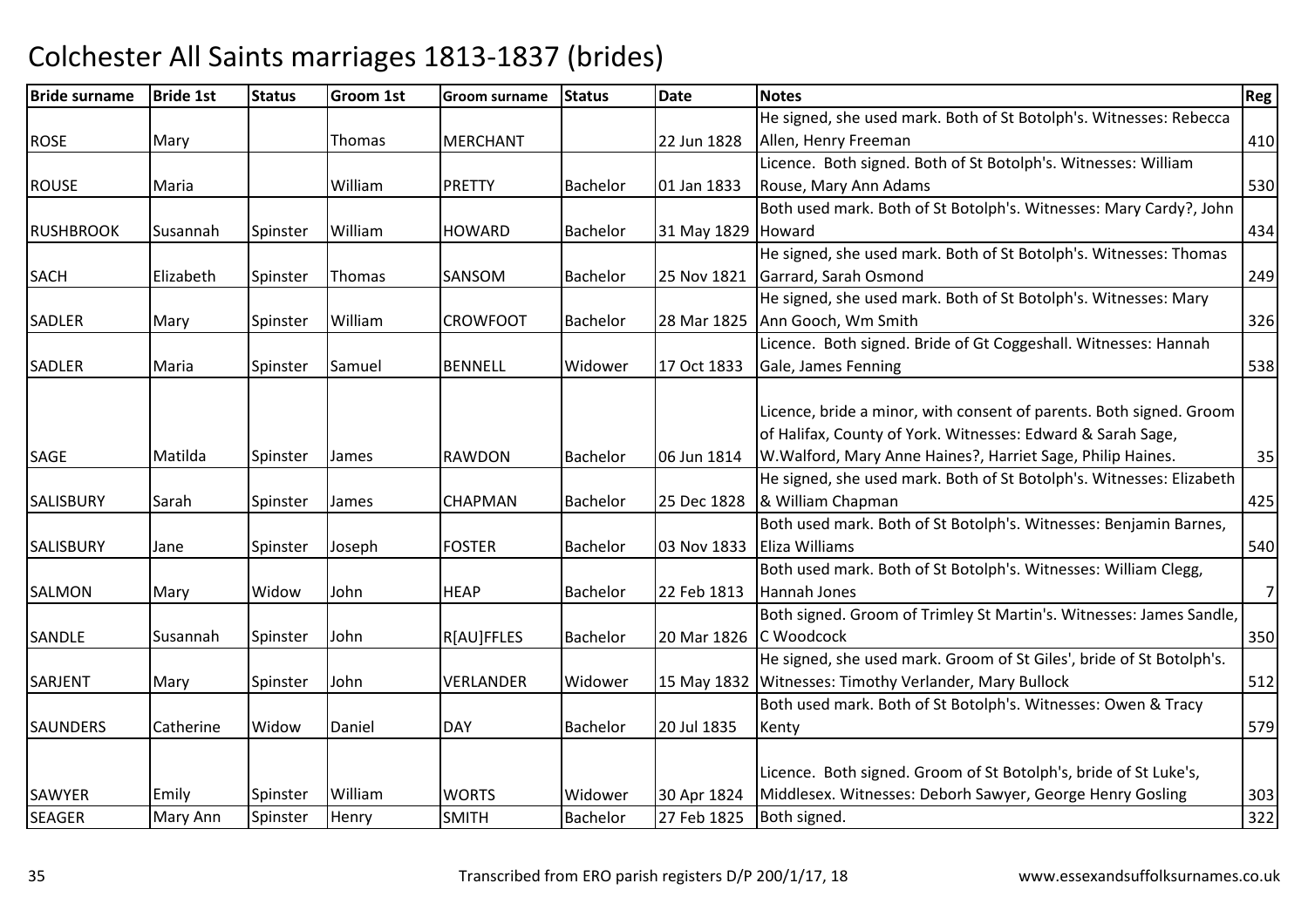| <b>Bride surname</b> | <b>Bride 1st</b>     | <b>Status</b> | <b>Groom 1st</b> | <b>Groom surname</b> | <b>Status</b>   | Date        | <b>Notes</b>                                                                | Reg |
|----------------------|----------------------|---------------|------------------|----------------------|-----------------|-------------|-----------------------------------------------------------------------------|-----|
|                      |                      |               |                  |                      |                 |             | He signed, she used mark. Both of St Botolph's. Witnesses: Wm &             |     |
| <b>SHEAD</b>         | Maria                | Spinster      | Thomas           | <b>HUMPHREY</b>      | <b>Bachelor</b> | 18 Dec 1828 | Mary Anne Shead                                                             | 423 |
|                      |                      |               |                  |                      |                 |             | He signed, she used mark. Both of St Botolph's. Witnesses: Thomas           |     |
| <b>SIMMONDS</b>      | Sarah                | Widow         | Benjamin         | <b>SMITH</b>         | <b>Bachelor</b> | 06 Feb 1825 | Mills, Mary Ashcraft                                                        | 320 |
|                      |                      |               |                  |                      |                 |             | Both used mark. Both of St Botolph's. Witnesses: Saml Lemmon,               |     |
| <b>SKELLETT</b>      | Maria                | Spinster      | William          | <b>NASON</b>         | Widower         | 01 Jul 1833 | Mary Anne Mills                                                             | 534 |
|                      |                      |               |                  |                      |                 |             |                                                                             |     |
| <b>SLAUGHTER</b>     | Matilda              | Spinster      | Abraham          | <b>FAIRBANK</b>      | Bachelor        | 05 Feb 1832 | Both signed. Both of St Botolph's. Witnesses: E? Slaughter, Henry Jay   504 |     |
|                      |                      |               |                  |                      |                 |             | Both used mark. Both of St Botolph's. Witnesses: John King, Sarah           |     |
| <b>SMITH</b>         | Hananh               | Spinster      | Richard          | <b>KING</b>          | <b>Bachelor</b> | 02 Aug 1813 | Smith                                                                       | 21  |
|                      |                      |               |                  |                      |                 |             | Licence. Both signed. Groom of Holy Trinity. Witnesses: Thos &              |     |
| <b>SMITH</b>         | Phoebe               | Spinster      | James            | <b>HUNT</b>          | <b>Bachelor</b> | 09 Jul 1816 | Elizth Hunt, Wm.Smith.                                                      | 106 |
| <b>SMITH</b>         | Ann                  | Spinster      | Edward           | <b>JONES</b>         | Bachelor        | 16 Mar 1825 | Both signed. Witnesses: John Hardy, Wm Smith                                | 325 |
|                      |                      |               | Samuel           |                      |                 |             | He signed, she used mark. Both of St Botolph's. Witnesses: Amy              |     |
| <b>SMITH</b>         | Mary                 |               | Sparrow          | <b>BACON</b>         |                 | 09 Mar 1828 | Puter, John Bacon                                                           | 400 |
|                      |                      |               |                  |                      |                 |             | He signed, she used mark. Both of St Botolph's. Witnesses: Ellen            |     |
| <b>SMITH</b>         | Hannah               | Spinster      | <b>Charles</b>   | <b>KING</b>          | <b>Bachelor</b> | 30 Oct 1832 | Lewis, Thos Rand                                                            | 526 |
|                      |                      |               | Charles          |                      |                 |             | Both signed. Both of St Botolph's. Witnesses: Ralph & Mary Anne             |     |
| <b>SMITH</b>         | Mary Ann             | Spinster      | Hudson           | <b>SIMPSON</b>       | <b>Bachelor</b> | 03 Dec 1835 | Simpson                                                                     | 589 |
|                      | Hannah               |               |                  |                      |                 |             |                                                                             |     |
| <b>SOUTHGATE</b>     | Hawkins              | Spinster      | James            | <b>FENNING</b>       | Widower         | 23 Oct 1832 | Both signed. Witnesses: Sussannah Candler, ? Watson?                        | 524 |
|                      |                      |               |                  |                      |                 |             | Both used mark. Both of St Botolph's. Witnesses: Pleasant Upcher,           |     |
| SOWMAN               | Sarah                | Spinster      | William          | <b>BIRD</b>          | <b>Bachelor</b> | 12 Apr 1813 | Jno Edwards                                                                 | 12  |
|                      |                      |               |                  |                      |                 |             | Both signed. Groom of St Botolph's, bride of Gt Horkesley.                  |     |
| <b>SPARROW</b>       | Charlotte            |               | Thomas           | <b>HARRISON</b>      |                 | 05 Feb 1828 | Witnesses: Thos & Mary Sparrow                                              | 397 |
|                      |                      |               |                  |                      |                 |             |                                                                             |     |
|                      |                      |               |                  |                      |                 |             | Licence. He signed, she used mark. Groom of St Leonard's, bride of          |     |
| <b>SPOONER</b>       | Susannah             | Spinster      | Henry            | <b>PAGE</b>          | <b>Bachelor</b> | 25 Dec 1814 | St Botolph's. Witnesses: Thos & Phebe Page, Ann Barnes.                     | 54  |
|                      |                      |               |                  |                      |                 |             | Both used mark. Both of St Botolph's. Witnesses: Sarah Ca*, Wm              |     |
| <b>SPRINGETT</b>     | Elizabeth            | Spinster      | <b>Charles</b>   | <b>HALLS</b>         | <b>Bachelor</b> | 07 Feb 1819 | Smith                                                                       | 175 |
|                      |                      |               |                  |                      |                 |             | Both signed. Both of St Botolph's. Witnesses: Ann Amelia Hibble,            |     |
| <b>SPURGEON</b>      | Mary Louisa Spinster |               | John             | <b>BOAG</b>          | <b>Bachelor</b> | 26 Sep 1826 | <b>Edward Marten Watson</b>                                                 | 362 |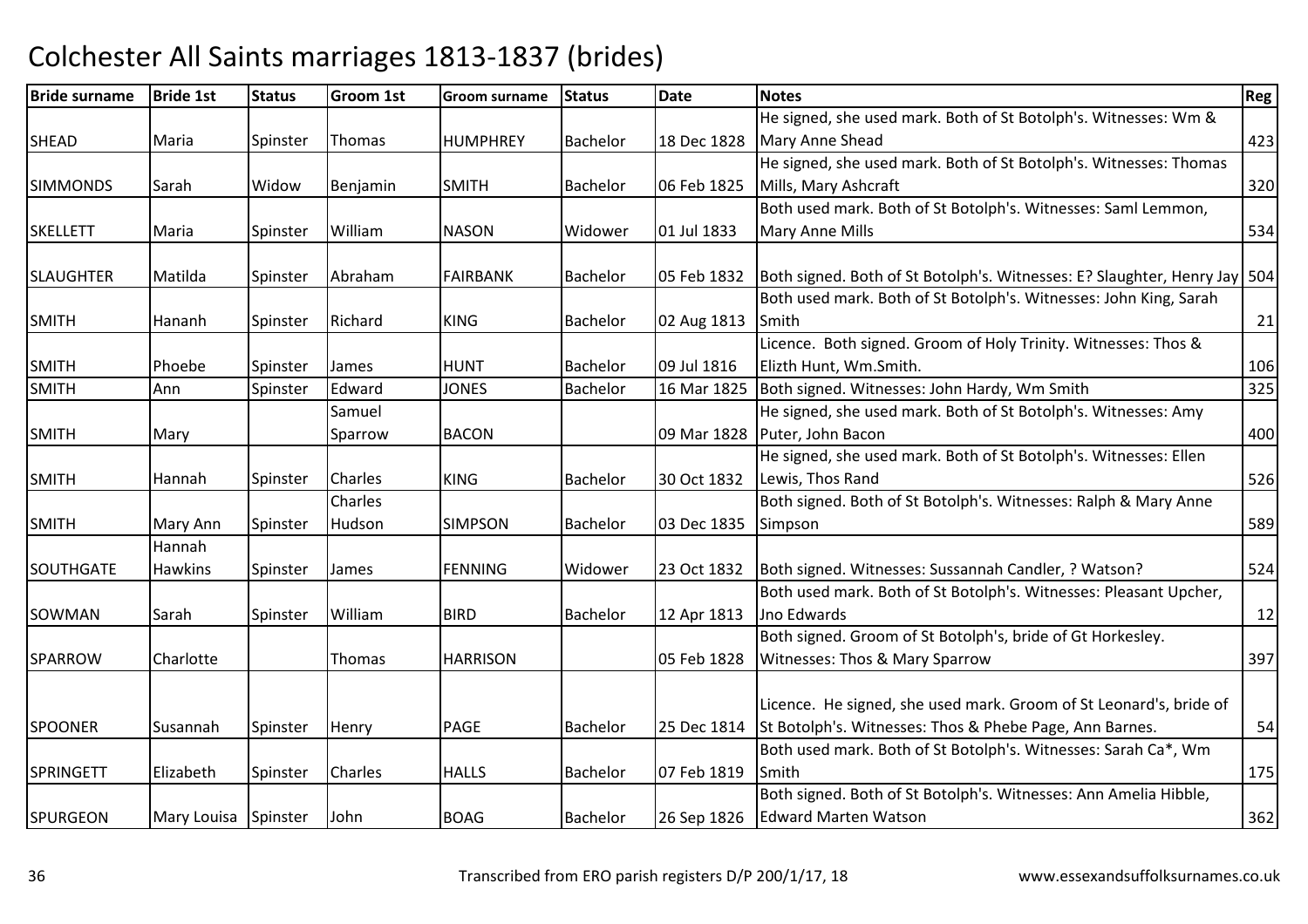| <b>Bride surname</b> | <b>Bride 1st</b> | <b>Status</b> | Groom 1st      | Groom surname      | <b>Status</b>   | <b>Date</b> | <b>Notes</b>                                                        | <b>Reg</b> |
|----------------------|------------------|---------------|----------------|--------------------|-----------------|-------------|---------------------------------------------------------------------|------------|
|                      |                  |               |                |                    |                 |             | Licence. Both signed. Groom of Wivenhoe. Witnesses: Mary            |            |
| <b>STACEY</b>        | Elizabeth        | Spinster      | John Green     | <b>CHAMBERLAIN</b> | Widower         | 20 Oct 1831 | Chamberlain, Benjamin Smith                                         | 493        |
|                      |                  |               |                |                    |                 |             | Licence. He signed (Sanders), she used mark. Groom of St Giles,     |            |
|                      |                  |               |                |                    |                 |             | bride of St Botolph's. Witnesses: Samuel Wallis, Susanna & Hannah   |            |
| <b>STANHOPE</b>      | Elizabeth        | Widow         | John           | <b>SAUNDERS</b>    | Widower         | 20 Jul 1829 | Wire, Joshua Last (two instances).                                  | 441        |
|                      |                  |               |                |                    |                 |             | Both used mark. Both of St Botolph's. Witnesses: Joseph Cook, Lucy  |            |
| <b>STAPLETON</b>     | Mary             | Spinster      | William        | <b>BATEMAN</b>     | Widower         | 08 Nov 1822 | Hellen                                                              | 269        |
| <b>STEED</b>         | Elizabeth        | Widow         | David          | <b>STEED</b>       | Widower         | 10 May 1830 | Both signed. Witnesses: Hannah & James Fenning                      | 457        |
|                      |                  |               |                |                    |                 |             | Licence. Both signed. Groom of Hadleigh, Suffolk, bride of St       |            |
|                      |                  |               |                |                    |                 |             | Botolph's. Witnesses: Charles Steggall, James? Steggall, Charlotte  |            |
| <b>STEGGALL</b>      | Sarah            |               | James          | <b>MASH</b>        | <b>Bachelor</b> | 03 Sep 1834 | Griffin, Selina or Sabina Steggall.                                 | 561        |
|                      |                  |               |                |                    |                 |             | He used mark, she signed. Both of St Botolph's. Witnesses: James &  |            |
| <b>STONEBRIDGE</b>   | Jemima           | Widow         | John           | <b>LOCK</b>        | Widower         | 28 Sep 1827 | Mary Ann Farley, Sarah Eaton.                                       | 384        |
|                      |                  |               |                |                    |                 |             | Both signed. Both of St Botolph's. Witnesses: Mary Ann Eales, John  |            |
| <b>STOPHER</b>       | Ann              | Spinster      | William        | <b>GREGG</b>       | Bachelor        | 12 Jul 1836 | *olpries?                                                           | 597        |
|                      |                  |               |                |                    |                 |             | He signed, she used mark. Both of St Botolph's. Witnesses: Elizth   |            |
| <b>SYER</b>          | Amy              | Spinster      | Robert         | <b>HARVEY</b>      | Widower         | 27 Nov 1820 | Al[bt]on, Wm Smith                                                  | 224        |
|                      |                  |               |                |                    |                 |             | He used mark, she signed. Both of St Botolph's. Witnesses: John &   |            |
| <b>SYER</b>          | Anne             |               | John           | <b>NASON</b>       | Widower         | 10 Jan 1828 | <b>Elizabeth Filer</b>                                              | 395        |
|                      |                  |               |                |                    |                 |             | Both signed. Both of St Botolph's. Witnesses: Edward Gadd, Elis?    |            |
| <b>TATE</b>          | Ann              | Widow         | Samuel         | <b>CAMPION</b>     | <b>Bachelor</b> | 24 Oct 1823 | Bawtree. Unclear if Elis for Elisabeth or just Eli.                 | 292        |
|                      |                  |               |                |                    |                 |             | Both signed. Both of St Botolph's. Witnesses: Anna Rose Selby, Rcd. |            |
| <b>TAYLER</b>        | Susannah         |               | William        | <b>CUTLER</b>      |                 | 01 Jan 1828 | Sadler                                                              | 394        |
| <b>TAYLOR</b>        | Lydia            | Spinster      | William        | <b>ABBY</b>        | <b>Bachelor</b> | 29 Apr 1823 | Both used mark. Witnesses: Wm Smith, Wm P Smith                     | 280        |
|                      |                  |               |                |                    |                 |             | He signed, she used mark. Both of St Botolph's. Witnesses: Sarah    |            |
| <b>TAYLOR</b>        | Charlotte        | Spinster      | John Frederick | <b>OFFORD</b>      | <b>Bachelor</b> | 26 Jan 1831 | Halls, James Fenning                                                | 471        |
|                      |                  |               |                |                    |                 |             |                                                                     |            |
|                      | Elizabeth        |               |                |                    |                 |             | Licence. Both signed. Groom of Newington Butts, Surrey, bride of St |            |
| <b>THEOBALD</b>      | Ann              | Spinster      | William        | LAYZELL            | <b>Bachelor</b> | 27 Oct 1823 | Botolph's. Witnesses: John Hudson Theobald, Mary Ann Layzell        | 293        |
|                      |                  |               |                |                    |                 |             | He signed, she used mark. Bride of West Mersea. Witnesses: Henry    |            |
| <b>THEOBALD</b>      | Charlotte        | Spinster      | George         | <b>MIDDLETON</b>   | <b>Bachelor</b> | 28 Jul 1834 | Bailey, James Fenning                                               | 558        |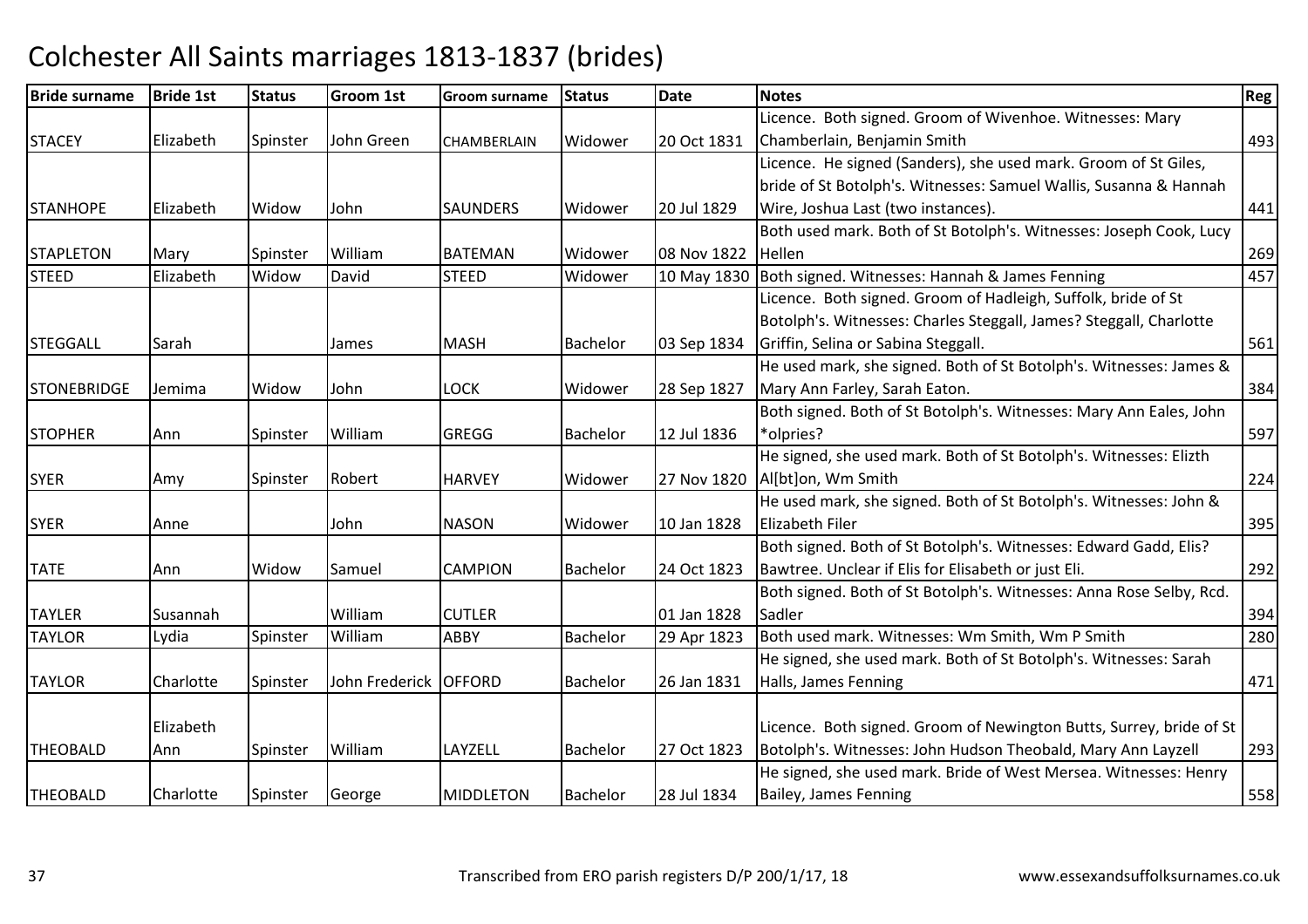| He signed, she used mark. Rector had Horsenell. Groom of Gt<br>William<br>05 Oct 1832<br><b>HORSNELL</b><br>Bachelor<br>Wigborough. Witnesses: Harriet Thompson, Samuel? Horsenell<br>Charlotte<br>Spinster<br>Both signed. Both of St Botolph's. Witnesses: Frances Bunyan, Mary<br>& N.Thorp, William Cockrell.<br>William<br>17 Aug 1813<br>Sarah<br>Spinster<br><b>BUNYAN</b><br>Bachelor<br>He signed, she used mark. Both of St Botolph's. Witnesses: Thos &<br>09 Jan 1820<br>Etty Thurlow, Wm Smith.<br>John<br><b>BUNNER</b><br><b>Bachelor</b><br>Louisa<br>Spinster<br>He signed, she used mark. Both of St Botolph's. Witnesses: Maria<br>Hammond, James Porter<br>Martha<br><b>PORTER</b><br><b>Bachelor</b><br>12 Jan 1831<br>Spinster<br>Roger<br>Both signed. Both of St Botolph's. Witnesses: Anthony Briner, Sarah<br>17 Jul 1836<br>Widow<br><b>MASON</b><br>Bachelor<br>Mason<br>Joseph<br>Lydia<br>Both signed. Groom of Mile End Old Town Middlesex, bride of St<br>Botolph's. Witnesses: Rebecca Griffin, Anna Raymond?, George<br>William<br><b>NEVILLE</b><br>25 Jul 1816<br>Tittrell.<br>Bachelor<br>Spinster<br>Ann<br>Licence. Both signed. Groom of Wivenhoe. Witnesses: Judith<br>Charles<br>Auston, Anthony Willis<br><b>STACEY</b><br>13 Apr 1817<br>Mary<br>Spinster<br>He signed, she used mark. Groom of St Botolph's, bride of St Mary at<br>the Walls. Witnesses: Samuel Vale, James Fenning<br>Samuel Robert   PEARMAN<br>21 Feb 1834<br>Sarah<br>Spinster<br>Bachelor<br>He signed, she used mark. Both of St Botolph's. Witnesses: Maria<br>25 Dec 1820<br>Totham, Rd. Pinsum?<br>Sarah<br>George<br><b>DUDLEY</b><br><b>Bachelor</b><br>Spinster<br>He signed, she used mark. Both of St Botolph's. Witnesses: John<br>Upcher, Eliz. Fisher<br>Robert<br><b>Bachelor</b><br>11 Oct 1821<br><b>BROWN</b><br>Maria<br>Spinster<br>Both used mark. Both of St Botolph's. Witnesses: Anthony & Sarah<br>William<br>15 Jul 1832<br>Elizabeth<br><b>DURRANT</b><br><b>Briner</b><br>Bachelor<br>Both used mark. Both of St Botolph's. Witnesses: Lucy Tracy, John<br>Martha<br>William<br><b>PUCKETT</b><br><b>Bachelor</b><br>17 Feb 1818<br>Spinster<br>Boutell<br>Both used mark. Witnesses: Susannah Munson, Wm Smith<br>18 Oct 1819<br>Jane<br>Widow<br>George<br><b>SALISBURY</b><br>Widower<br>He signed, she used mark. Both of St Botolph's. Witnesses: Susan<br>James Leonard SQUIRES<br>Bachelor<br>25 Mar 1824<br>Trayling, John Coveney<br>Sarah<br>Spinster<br>Both used mark. Both of St Botolph's. Witnesses: Harriet Simpson,<br>John Spooner<br>Samuel<br><b>SIMPSON</b><br>Bachelor<br>23 Oct 1836<br>Frances<br>Spinster | <b>Bride surname</b> | <b>Bride 1st</b> | <b>Status</b> | Groom 1st | <b>Groom surname</b> | <b>Status</b> | Date | <b>Notes</b> | <b>Reg</b> |
|---------------------------------------------------------------------------------------------------------------------------------------------------------------------------------------------------------------------------------------------------------------------------------------------------------------------------------------------------------------------------------------------------------------------------------------------------------------------------------------------------------------------------------------------------------------------------------------------------------------------------------------------------------------------------------------------------------------------------------------------------------------------------------------------------------------------------------------------------------------------------------------------------------------------------------------------------------------------------------------------------------------------------------------------------------------------------------------------------------------------------------------------------------------------------------------------------------------------------------------------------------------------------------------------------------------------------------------------------------------------------------------------------------------------------------------------------------------------------------------------------------------------------------------------------------------------------------------------------------------------------------------------------------------------------------------------------------------------------------------------------------------------------------------------------------------------------------------------------------------------------------------------------------------------------------------------------------------------------------------------------------------------------------------------------------------------------------------------------------------------------------------------------------------------------------------------------------------------------------------------------------------------------------------------------------------------------------------------------------------------------------------------------------------------------------------------------------------------------------------------------------------------------------------------------------------------------------------------------------------------------------------------------------------------------------|----------------------|------------------|---------------|-----------|----------------------|---------------|------|--------------|------------|
|                                                                                                                                                                                                                                                                                                                                                                                                                                                                                                                                                                                                                                                                                                                                                                                                                                                                                                                                                                                                                                                                                                                                                                                                                                                                                                                                                                                                                                                                                                                                                                                                                                                                                                                                                                                                                                                                                                                                                                                                                                                                                                                                                                                                                                                                                                                                                                                                                                                                                                                                                                                                                                                                                 |                      |                  |               |           |                      |               |      |              |            |
|                                                                                                                                                                                                                                                                                                                                                                                                                                                                                                                                                                                                                                                                                                                                                                                                                                                                                                                                                                                                                                                                                                                                                                                                                                                                                                                                                                                                                                                                                                                                                                                                                                                                                                                                                                                                                                                                                                                                                                                                                                                                                                                                                                                                                                                                                                                                                                                                                                                                                                                                                                                                                                                                                 |                      |                  |               |           |                      |               |      |              |            |
|                                                                                                                                                                                                                                                                                                                                                                                                                                                                                                                                                                                                                                                                                                                                                                                                                                                                                                                                                                                                                                                                                                                                                                                                                                                                                                                                                                                                                                                                                                                                                                                                                                                                                                                                                                                                                                                                                                                                                                                                                                                                                                                                                                                                                                                                                                                                                                                                                                                                                                                                                                                                                                                                                 | <b>THOMPSON</b>      |                  |               |           |                      |               |      |              | 522        |
|                                                                                                                                                                                                                                                                                                                                                                                                                                                                                                                                                                                                                                                                                                                                                                                                                                                                                                                                                                                                                                                                                                                                                                                                                                                                                                                                                                                                                                                                                                                                                                                                                                                                                                                                                                                                                                                                                                                                                                                                                                                                                                                                                                                                                                                                                                                                                                                                                                                                                                                                                                                                                                                                                 |                      |                  |               |           |                      |               |      |              |            |
|                                                                                                                                                                                                                                                                                                                                                                                                                                                                                                                                                                                                                                                                                                                                                                                                                                                                                                                                                                                                                                                                                                                                                                                                                                                                                                                                                                                                                                                                                                                                                                                                                                                                                                                                                                                                                                                                                                                                                                                                                                                                                                                                                                                                                                                                                                                                                                                                                                                                                                                                                                                                                                                                                 | <b>THORP</b>         |                  |               |           |                      |               |      |              | 22         |
|                                                                                                                                                                                                                                                                                                                                                                                                                                                                                                                                                                                                                                                                                                                                                                                                                                                                                                                                                                                                                                                                                                                                                                                                                                                                                                                                                                                                                                                                                                                                                                                                                                                                                                                                                                                                                                                                                                                                                                                                                                                                                                                                                                                                                                                                                                                                                                                                                                                                                                                                                                                                                                                                                 |                      |                  |               |           |                      |               |      |              |            |
|                                                                                                                                                                                                                                                                                                                                                                                                                                                                                                                                                                                                                                                                                                                                                                                                                                                                                                                                                                                                                                                                                                                                                                                                                                                                                                                                                                                                                                                                                                                                                                                                                                                                                                                                                                                                                                                                                                                                                                                                                                                                                                                                                                                                                                                                                                                                                                                                                                                                                                                                                                                                                                                                                 | <b>THURLOW</b>       |                  |               |           |                      |               |      |              | 205        |
|                                                                                                                                                                                                                                                                                                                                                                                                                                                                                                                                                                                                                                                                                                                                                                                                                                                                                                                                                                                                                                                                                                                                                                                                                                                                                                                                                                                                                                                                                                                                                                                                                                                                                                                                                                                                                                                                                                                                                                                                                                                                                                                                                                                                                                                                                                                                                                                                                                                                                                                                                                                                                                                                                 |                      |                  |               |           |                      |               |      |              |            |
|                                                                                                                                                                                                                                                                                                                                                                                                                                                                                                                                                                                                                                                                                                                                                                                                                                                                                                                                                                                                                                                                                                                                                                                                                                                                                                                                                                                                                                                                                                                                                                                                                                                                                                                                                                                                                                                                                                                                                                                                                                                                                                                                                                                                                                                                                                                                                                                                                                                                                                                                                                                                                                                                                 | <b>TILLETT</b>       |                  |               |           |                      |               |      |              | 470        |
|                                                                                                                                                                                                                                                                                                                                                                                                                                                                                                                                                                                                                                                                                                                                                                                                                                                                                                                                                                                                                                                                                                                                                                                                                                                                                                                                                                                                                                                                                                                                                                                                                                                                                                                                                                                                                                                                                                                                                                                                                                                                                                                                                                                                                                                                                                                                                                                                                                                                                                                                                                                                                                                                                 |                      |                  |               |           |                      |               |      |              |            |
|                                                                                                                                                                                                                                                                                                                                                                                                                                                                                                                                                                                                                                                                                                                                                                                                                                                                                                                                                                                                                                                                                                                                                                                                                                                                                                                                                                                                                                                                                                                                                                                                                                                                                                                                                                                                                                                                                                                                                                                                                                                                                                                                                                                                                                                                                                                                                                                                                                                                                                                                                                                                                                                                                 | <b>TIMMS</b>         |                  |               |           |                      |               |      |              | 598        |
|                                                                                                                                                                                                                                                                                                                                                                                                                                                                                                                                                                                                                                                                                                                                                                                                                                                                                                                                                                                                                                                                                                                                                                                                                                                                                                                                                                                                                                                                                                                                                                                                                                                                                                                                                                                                                                                                                                                                                                                                                                                                                                                                                                                                                                                                                                                                                                                                                                                                                                                                                                                                                                                                                 |                      |                  |               |           |                      |               |      |              |            |
|                                                                                                                                                                                                                                                                                                                                                                                                                                                                                                                                                                                                                                                                                                                                                                                                                                                                                                                                                                                                                                                                                                                                                                                                                                                                                                                                                                                                                                                                                                                                                                                                                                                                                                                                                                                                                                                                                                                                                                                                                                                                                                                                                                                                                                                                                                                                                                                                                                                                                                                                                                                                                                                                                 |                      |                  |               |           |                      |               |      |              |            |
|                                                                                                                                                                                                                                                                                                                                                                                                                                                                                                                                                                                                                                                                                                                                                                                                                                                                                                                                                                                                                                                                                                                                                                                                                                                                                                                                                                                                                                                                                                                                                                                                                                                                                                                                                                                                                                                                                                                                                                                                                                                                                                                                                                                                                                                                                                                                                                                                                                                                                                                                                                                                                                                                                 | <b>TITTRELL</b>      |                  |               |           |                      |               |      |              | 107        |
|                                                                                                                                                                                                                                                                                                                                                                                                                                                                                                                                                                                                                                                                                                                                                                                                                                                                                                                                                                                                                                                                                                                                                                                                                                                                                                                                                                                                                                                                                                                                                                                                                                                                                                                                                                                                                                                                                                                                                                                                                                                                                                                                                                                                                                                                                                                                                                                                                                                                                                                                                                                                                                                                                 |                      |                  |               |           |                      |               |      |              |            |
|                                                                                                                                                                                                                                                                                                                                                                                                                                                                                                                                                                                                                                                                                                                                                                                                                                                                                                                                                                                                                                                                                                                                                                                                                                                                                                                                                                                                                                                                                                                                                                                                                                                                                                                                                                                                                                                                                                                                                                                                                                                                                                                                                                                                                                                                                                                                                                                                                                                                                                                                                                                                                                                                                 | <b>TODD</b>          |                  |               |           |                      |               |      |              | 123        |
|                                                                                                                                                                                                                                                                                                                                                                                                                                                                                                                                                                                                                                                                                                                                                                                                                                                                                                                                                                                                                                                                                                                                                                                                                                                                                                                                                                                                                                                                                                                                                                                                                                                                                                                                                                                                                                                                                                                                                                                                                                                                                                                                                                                                                                                                                                                                                                                                                                                                                                                                                                                                                                                                                 |                      |                  |               |           |                      |               |      |              |            |
|                                                                                                                                                                                                                                                                                                                                                                                                                                                                                                                                                                                                                                                                                                                                                                                                                                                                                                                                                                                                                                                                                                                                                                                                                                                                                                                                                                                                                                                                                                                                                                                                                                                                                                                                                                                                                                                                                                                                                                                                                                                                                                                                                                                                                                                                                                                                                                                                                                                                                                                                                                                                                                                                                 | <b>TODD</b>          |                  |               |           |                      |               |      |              | 547        |
|                                                                                                                                                                                                                                                                                                                                                                                                                                                                                                                                                                                                                                                                                                                                                                                                                                                                                                                                                                                                                                                                                                                                                                                                                                                                                                                                                                                                                                                                                                                                                                                                                                                                                                                                                                                                                                                                                                                                                                                                                                                                                                                                                                                                                                                                                                                                                                                                                                                                                                                                                                                                                                                                                 |                      |                  |               |           |                      |               |      |              |            |
|                                                                                                                                                                                                                                                                                                                                                                                                                                                                                                                                                                                                                                                                                                                                                                                                                                                                                                                                                                                                                                                                                                                                                                                                                                                                                                                                                                                                                                                                                                                                                                                                                                                                                                                                                                                                                                                                                                                                                                                                                                                                                                                                                                                                                                                                                                                                                                                                                                                                                                                                                                                                                                                                                 | <b>TOTHAM</b>        |                  |               |           |                      |               |      |              | 225        |
|                                                                                                                                                                                                                                                                                                                                                                                                                                                                                                                                                                                                                                                                                                                                                                                                                                                                                                                                                                                                                                                                                                                                                                                                                                                                                                                                                                                                                                                                                                                                                                                                                                                                                                                                                                                                                                                                                                                                                                                                                                                                                                                                                                                                                                                                                                                                                                                                                                                                                                                                                                                                                                                                                 |                      |                  |               |           |                      |               |      |              |            |
|                                                                                                                                                                                                                                                                                                                                                                                                                                                                                                                                                                                                                                                                                                                                                                                                                                                                                                                                                                                                                                                                                                                                                                                                                                                                                                                                                                                                                                                                                                                                                                                                                                                                                                                                                                                                                                                                                                                                                                                                                                                                                                                                                                                                                                                                                                                                                                                                                                                                                                                                                                                                                                                                                 | NAHTOT               |                  |               |           |                      |               |      |              | 245        |
|                                                                                                                                                                                                                                                                                                                                                                                                                                                                                                                                                                                                                                                                                                                                                                                                                                                                                                                                                                                                                                                                                                                                                                                                                                                                                                                                                                                                                                                                                                                                                                                                                                                                                                                                                                                                                                                                                                                                                                                                                                                                                                                                                                                                                                                                                                                                                                                                                                                                                                                                                                                                                                                                                 |                      |                  |               |           |                      |               |      |              |            |
|                                                                                                                                                                                                                                                                                                                                                                                                                                                                                                                                                                                                                                                                                                                                                                                                                                                                                                                                                                                                                                                                                                                                                                                                                                                                                                                                                                                                                                                                                                                                                                                                                                                                                                                                                                                                                                                                                                                                                                                                                                                                                                                                                                                                                                                                                                                                                                                                                                                                                                                                                                                                                                                                                 | <b>TOTHAM</b>        |                  |               |           |                      |               |      |              | 515        |
|                                                                                                                                                                                                                                                                                                                                                                                                                                                                                                                                                                                                                                                                                                                                                                                                                                                                                                                                                                                                                                                                                                                                                                                                                                                                                                                                                                                                                                                                                                                                                                                                                                                                                                                                                                                                                                                                                                                                                                                                                                                                                                                                                                                                                                                                                                                                                                                                                                                                                                                                                                                                                                                                                 |                      |                  |               |           |                      |               |      |              |            |
|                                                                                                                                                                                                                                                                                                                                                                                                                                                                                                                                                                                                                                                                                                                                                                                                                                                                                                                                                                                                                                                                                                                                                                                                                                                                                                                                                                                                                                                                                                                                                                                                                                                                                                                                                                                                                                                                                                                                                                                                                                                                                                                                                                                                                                                                                                                                                                                                                                                                                                                                                                                                                                                                                 | <b>TRACEY</b>        |                  |               |           |                      |               |      |              | 147        |
|                                                                                                                                                                                                                                                                                                                                                                                                                                                                                                                                                                                                                                                                                                                                                                                                                                                                                                                                                                                                                                                                                                                                                                                                                                                                                                                                                                                                                                                                                                                                                                                                                                                                                                                                                                                                                                                                                                                                                                                                                                                                                                                                                                                                                                                                                                                                                                                                                                                                                                                                                                                                                                                                                 | <b>TRACEY</b>        |                  |               |           |                      |               |      |              | 195        |
|                                                                                                                                                                                                                                                                                                                                                                                                                                                                                                                                                                                                                                                                                                                                                                                                                                                                                                                                                                                                                                                                                                                                                                                                                                                                                                                                                                                                                                                                                                                                                                                                                                                                                                                                                                                                                                                                                                                                                                                                                                                                                                                                                                                                                                                                                                                                                                                                                                                                                                                                                                                                                                                                                 |                      |                  |               |           |                      |               |      |              |            |
|                                                                                                                                                                                                                                                                                                                                                                                                                                                                                                                                                                                                                                                                                                                                                                                                                                                                                                                                                                                                                                                                                                                                                                                                                                                                                                                                                                                                                                                                                                                                                                                                                                                                                                                                                                                                                                                                                                                                                                                                                                                                                                                                                                                                                                                                                                                                                                                                                                                                                                                                                                                                                                                                                 | <b>TRAYLING</b>      |                  |               |           |                      |               |      |              | 301        |
|                                                                                                                                                                                                                                                                                                                                                                                                                                                                                                                                                                                                                                                                                                                                                                                                                                                                                                                                                                                                                                                                                                                                                                                                                                                                                                                                                                                                                                                                                                                                                                                                                                                                                                                                                                                                                                                                                                                                                                                                                                                                                                                                                                                                                                                                                                                                                                                                                                                                                                                                                                                                                                                                                 |                      |                  |               |           |                      |               |      |              |            |
|                                                                                                                                                                                                                                                                                                                                                                                                                                                                                                                                                                                                                                                                                                                                                                                                                                                                                                                                                                                                                                                                                                                                                                                                                                                                                                                                                                                                                                                                                                                                                                                                                                                                                                                                                                                                                                                                                                                                                                                                                                                                                                                                                                                                                                                                                                                                                                                                                                                                                                                                                                                                                                                                                 | <b>TUNMER</b>        |                  |               |           |                      |               |      |              | 9          |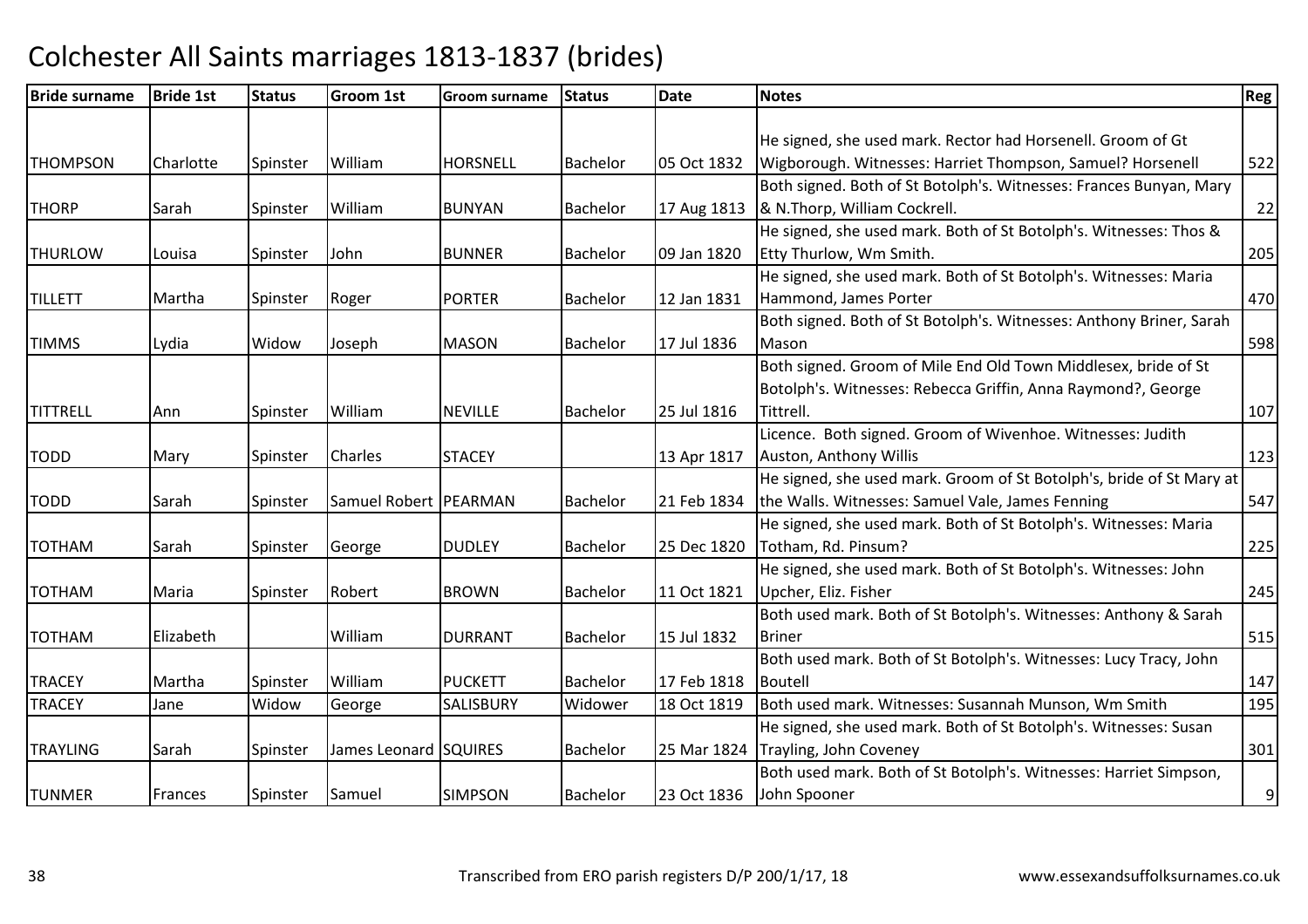| <b>Bride surname</b> | <b>Bride 1st</b> | <b>Status</b> | Groom 1st | <b>Groom surname</b> | <b>Status</b>   | <b>Date</b>             | <b>Notes</b>                                                             | Reg |
|----------------------|------------------|---------------|-----------|----------------------|-----------------|-------------------------|--------------------------------------------------------------------------|-----|
| <b>TURNER</b>        | Mary             | Spinster      | James     | <b>GOODING</b>       | Bachelor        | 22 Jun 1829             | Both signed. Both of St Botolph's. Witnesses: James & Sarah Almond   439 |     |
|                      |                  |               |           |                      |                 |                         | Both used mark. Both of St Botolph's. Witnesses: Jemima & John           |     |
| <b>TURNER</b>        | Elizabeth        | Widow         | Ezekiel   | <b>CUDMORE</b>       | Widower         | 30 Oct 1831             | Cudmore                                                                  | 495 |
|                      |                  |               |           |                      |                 |                         | Both used mark. Both of St Botolph's. Witnesses: Wm & Sarah Bird,        |     |
| <b>UPCHER</b>        | Pleasant         | Spinster      | William   | <b>DAWSON</b>        | Bachelor        | 13 Apr 1813             | Jno.Edwards.                                                             | 13  |
|                      |                  |               |           |                      |                 |                         | Licence. He signed, she used mark. Groom of St James' (Something         |     |
|                      |                  |               |           |                      |                 |                         | written after St James), bride of St Botolph's. Witnesses: Hannah        |     |
| <b>UPCHER</b>        | Sarah            |               | John      | <b>RUDDY</b>         | Bachelor        | 22 Jun 1816             | Stow, ? Connill                                                          | 102 |
|                      |                  |               |           |                      |                 |                         | She signed, he used mark. Both of St Botolph's. Witnesses: Ambrose       |     |
| <b>UPCHER</b>        | Ann              | Spinster      | Thomas    | <b>OLIVER</b>        | Bachelor        | 26 May 1822             | & Ann Tatum                                                              | 255 |
|                      |                  |               |           |                      |                 |                         | Both used mark. Both of St Botolph's. Witnesses: Samuel Mead,            |     |
| <b>UPCHER</b>        | Sarah            | Widow         | John      | <b>JOHNSON</b>       | <b>Bachelor</b> | 24 May 1825 Sarah Thorp |                                                                          | 328 |
|                      |                  |               |           |                      |                 |                         | Both signed (he poorly?). Both of St Botolph's. Witnesses: Elizabeth     |     |
| <b>VARNEY</b>        | Mary             | Spinster      | Martin    | <b>FIELDGATE</b>     | Bachelor        | 02 Apr 1832             | Saward, John Filgeate                                                    | 508 |
|                      |                  |               |           |                      |                 |                         | Licence. He signed, she used mark. Both of St Botolph's. Witnesses:      |     |
| <b>VAUGHAN</b>       | Mary             | Widow         | William   | <b>BENSON</b>        | Bachelor        | 19 Jul 1813             | Bernard Doran, Isabella Jones                                            | 19  |
|                      |                  |               |           |                      |                 |                         | Both signed. Both of St Botolph's. Witnesses: Sarah Pratt, James &       |     |
| <b>WADE</b>          | Eliza            | Spinster      | Andrew    | <b>ROSS</b>          | Bachelor        | 08 Oct 1827             | Mahalah Wade, Shadrack Wade.                                             | 385 |
|                      |                  |               |           |                      |                 |                         | Both used mark. Witnesses: Mary Davis, Sarah Fisher, Edward              |     |
| <b>WALFORD</b>       | Mary             | Spinster      | Samuel    | <b>FISHER</b>        | <b>Bachelor</b> | 06 Feb 1816             | Fisher.                                                                  | 96  |
|                      |                  |               |           |                      |                 |                         |                                                                          |     |
|                      |                  |               |           |                      |                 |                         | Licence. He signed, she used mark. Groom of Gt Bentley, Essex,           |     |
| <b>WALLACE</b>       | Diana            | Spinster      | John      | <b>DAWSON</b>        | Bachelor        | 24 Oct 1816             | bride of St Botolph's. Witnesses: William? Daines, William Rulter?       | 116 |
|                      |                  |               |           |                      |                 |                         | Both used mark. Both of St Botolph's. Witnesses: William Newton,         |     |
| <b>WALTER</b>        | Lydia            | Widow         | William   | <b>LILLEY</b>        | Widower         | 20 Jan 1817             | Mary Anne Finch                                                          | 120 |
|                      |                  |               |           |                      |                 |                         | Both used mark. Both of St Botolph's. Witnesses: Frances & John          |     |
| <b>WARD</b>          | Elizabeth        |               | John      | <b>NEWBURN</b>       |                 | 24 Jan 1814             | Smith, Richard Hargreaves?                                               | 30  |
|                      |                  |               |           |                      |                 |                         | Both signed. Both of St Botolph's. Witnesses: Henry Ambrose, Sarah       |     |
| <b>WARD</b>          | Mary             |               | Robert    | <b>WATTS</b>         |                 | 06 Nov 1827             | <b>Watts</b>                                                             | 389 |
|                      |                  |               |           |                      |                 |                         | She signed, he used mark. Both of St Botolph's. Witnesses: Sarah         |     |
| <b>WARREN</b>        | Charlotte        | Spinster      | Edward    | <b>LADBROOK</b>      | Bachelor        | 30 Oct 1828             | Nickels, James Fenning                                                   | 416 |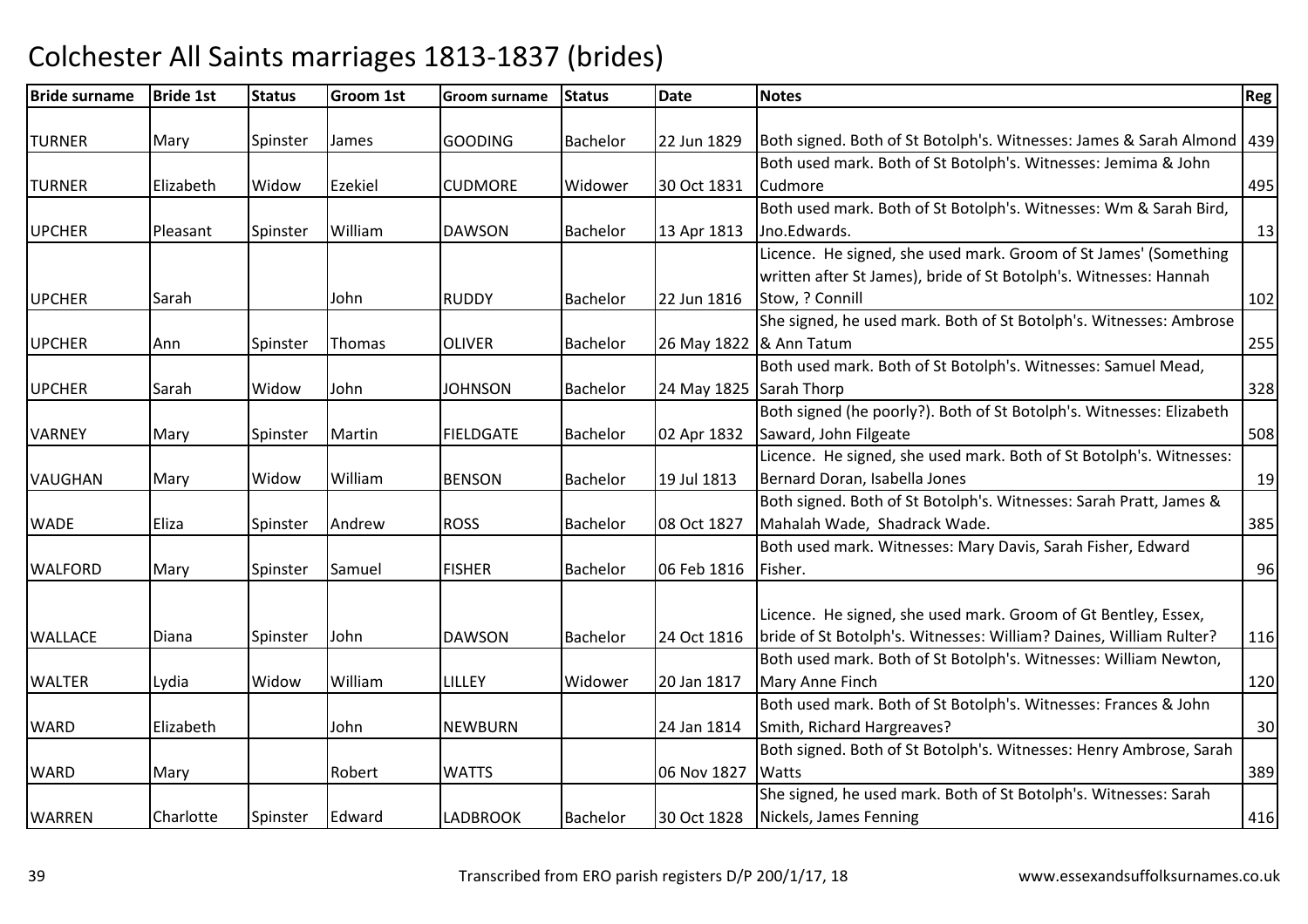| <b>Bride surname</b> | <b>Bride 1st</b> | <b>Status</b> | <b>Groom 1st</b> | <b>Groom surname</b> | <b>Status</b>   | <b>Date</b> | <b>Notes</b>                                                         | Reg |
|----------------------|------------------|---------------|------------------|----------------------|-----------------|-------------|----------------------------------------------------------------------|-----|
|                      |                  |               |                  |                      |                 |             | Licence, bride is a minor, with consent of John Warwick, her father. |     |
|                      |                  |               |                  |                      |                 |             | Both of St Botolph's. Both signed. Witnesses: Sarah Hawkins, Jno     |     |
| <b>WARWICK</b>       | Mary Ann         | Spinster      | William          | <b>HAWKINS</b>       | <b>Bachelor</b> | 25 Apr 1815 | Warwick, William Harris, Wm.Alfred Warwick.                          | 66  |
|                      |                  |               |                  |                      |                 |             | Licence. He signed, she used mark. Both of St Botolph's. Witnesses:  |     |
| <b>WATTS</b>         | Martha           | Spinster      | Henry            | <b>AMBROSE</b>       | <b>Bachelor</b> | 12 Jan 1814 | Sarah Bird, Samuel Ambrose                                           | 27  |
|                      |                  |               |                  |                      |                 |             | Licence, bride a minor, consent of Robert Watts, her father. Both of |     |
|                      |                  |               |                  |                      |                 |             | St Botolph's. He signed, she used mark. Witnesses: Robert, Ann and   |     |
| <b>WATTS</b>         | Martha           | Spinster      | Henry            | <b>AMBROSE</b>       | Bachelor        | 15 Jan 1814 | Mary Ann Watts.                                                      | 29  |
|                      |                  |               |                  |                      |                 |             | Licence, bride is a minor, with consent of Sarah Watts, mother.      |     |
|                      |                  |               |                  |                      |                 |             | Groom of St Mary Magdalen, bride of St Botolph's. Both used mark.    |     |
| <b>WATTS</b>         | Sarah            | Spinster      | William          | <b>MAYS</b>          | <b>Bachelor</b> | 07 Jul 1816 | WitnessesL Robt Ginn?, Jane Jones                                    | 105 |
|                      |                  |               |                  |                      |                 |             | Both signed. Both of St Botolph's. Witnesses: William Cutler, Wm     |     |
| <b>WEBB</b>          | Mary             | Spinster      | James            | LOWDEN               | <b>Bachelor</b> | 09 Jul 1826 | Smith                                                                | 355 |
|                      |                  |               |                  |                      |                 |             | Both signed. Groom of Dedham. Witnesses: John Sage, Elizabeth        |     |
| <b>WEBB</b>          | Amelia           | Spinster      | Robert           | SAGE                 | <b>Bachelor</b> | 21 Apr 1835 | Cant                                                                 | 572 |
|                      |                  |               |                  |                      |                 |             |                                                                      |     |
|                      |                  |               |                  |                      |                 |             | He signed, she used mark. Groom of West Mersea. Witnesses:           |     |
| <b>WEBBER</b>        | Susannah         | Spinster      | William          | <b>ROGERS</b>        | Widower         | 06 Oct 1825 | James Letch, Ann Wilkes?, Robert Luen, Sarah Gowman?                 | 339 |
|                      |                  |               |                  |                      |                 |             | Both signed. Both of St Botolph's. Witnesses: John Bacon, James      |     |
| <b>WEBBER</b>        | Mary Ann         | Spinster      | <b>Isaack</b>    | <b>BEACHAM</b>       | <b>Bachelor</b> | 03 Dec 1832 | Fenning                                                              | 529 |
|                      |                  |               |                  |                      |                 |             |                                                                      |     |
| <b>WELHAM</b>        | Susannah         | Spinster      | James            | <b>ARTHY</b>         | <b>Bachelor</b> | 27 Oct 1831 | Both signed. Bride of St Botolph's. Witnesses: John Carr, Mary Clark | 497 |
|                      |                  |               |                  |                      |                 |             | He signed, she used mark. Both of St Botolph's. Witnesses: J Lee,    |     |
| <b>WELLS</b>         | Elizabeth        | Spinster      | William          | <b>HOWARD</b>        | <b>Bachelor</b> | 04 Oct 1835 | Lydia Wells                                                          | 586 |
|                      |                  |               |                  |                      |                 |             | Both used mark. Both of St Botolph's. Witnesses: Mary Crossgrove,    |     |
| <b>WENDEN</b>        | Eliza            | Spinster      | Thomas           | <b>ASHERWOOD</b>     | Widower         | 10 Sep 1833 | James Fenning                                                        | 536 |
|                      |                  |               |                  |                      |                 |             | He used mark, she signed. Both of St Botolph's. Witnesses: Elizabeth |     |
| <b>WHEELER</b>       | Ann              | Spinster      | Jonathan         | <b>FINCHAM</b>       | Widower         | 01 Oct 1835 | Reynolds, James Paxman?                                              | 584 |
|                      |                  |               |                  |                      |                 |             | He signed, she used mark. Bride's surname unclear, Whyncoll /        |     |
|                      |                  |               |                  |                      |                 |             | Whincole etc ? Both of St Botolph's. Witnesses: William Threadgold,  |     |
| WHINCOLL?            | Margaret         | Spinster      | Alfred           | <b>LAWRENCE</b>      | Bachelor        |             | 06 Nov 1828   Mary Mynoll?                                           | 417 |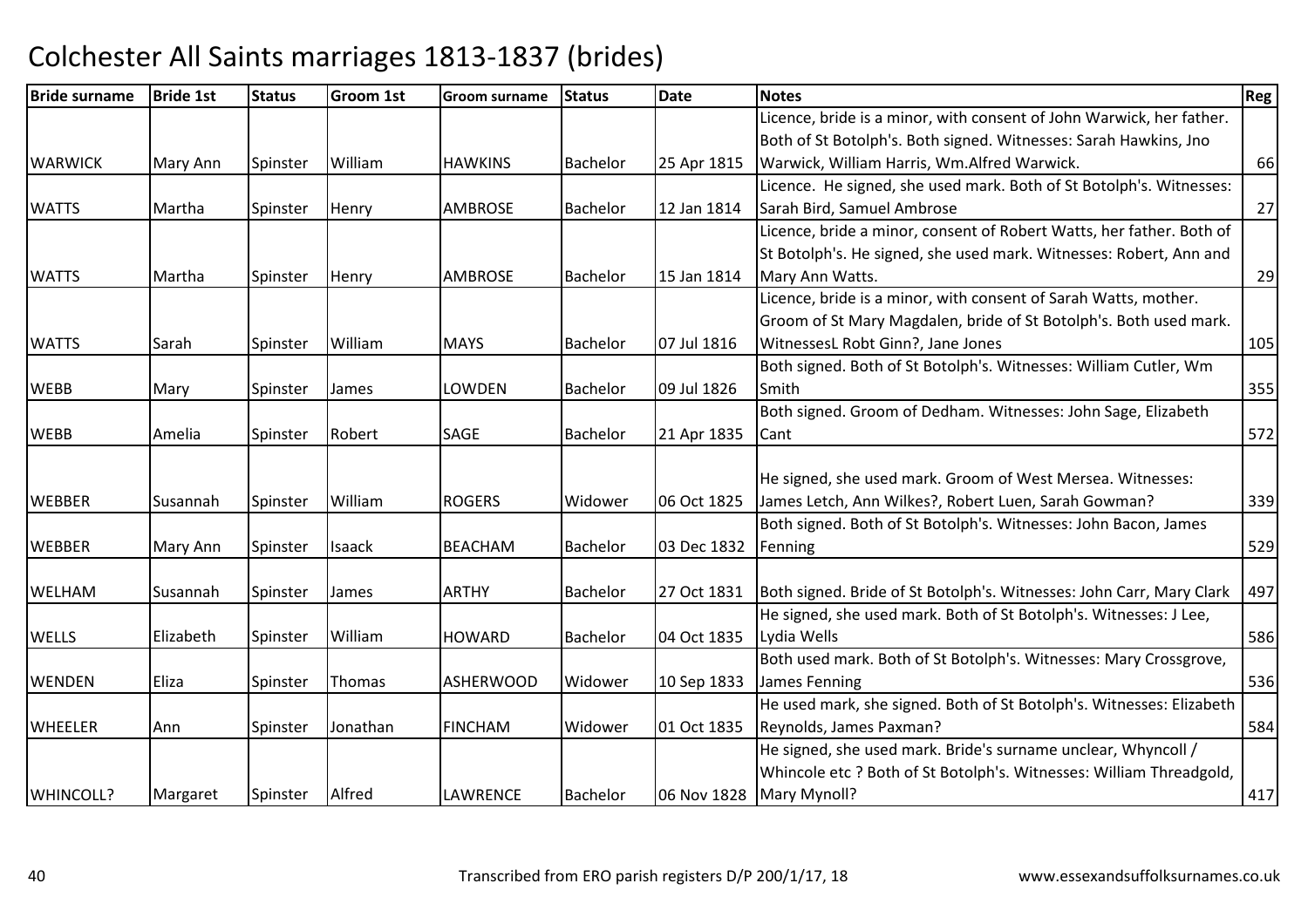| <b>Bride surname</b> | <b>Bride 1st</b> | <b>Status</b> | Groom 1st   | <b>Groom surname</b> | <b>Status</b>   | Date        | <b>Notes</b>                                                       | Reg |
|----------------------|------------------|---------------|-------------|----------------------|-----------------|-------------|--------------------------------------------------------------------|-----|
| <b>WHITAKER</b>      | Charlotte        | Spinster      | William     | <b>LISSIMORE</b>     | <b>Bachelor</b> | 11 Sep 1827 | He signed, she used mark. Witnesses: W S Cant, Sarah Thursby       | 382 |
|                      |                  |               |             |                      |                 |             | Both used mark. Both of St Botolph's. Witnesses: James Fenning,    |     |
| <b>WHITE</b>         | Deborah          | Spinster      | Charles     | <b>BAKER</b>         | <b>Bachelor</b> | 14 Jul 1834 | Elenor Hoydon?                                                     | 556 |
|                      |                  |               |             |                      |                 |             | He signed, she used mark. Both of St Botolph's. Witnesses: Aaron   |     |
| <b>WHITING</b>       | Martha           | Spinster      | John        | <b>BALLS</b>         | <b>Bachelor</b> | 11 Jul 1819 | <b>Balls, Mary Cansell</b>                                         | 184 |
|                      |                  |               |             |                      |                 |             | Both used mark. Bride of West Mersea. Witnesses: Henry Bailey,     |     |
| <b>WHITING</b>       | Jane             | Spinster      | John        | <b>SIGGURS</b>       | <b>Bachelor</b> | 17 Sep 1832 | James Fenning                                                      | 517 |
|                      |                  |               |             |                      |                 |             | Both signed. Both of St Botolph's. Witnesses: Sarah & James        |     |
| WI[RS]E              | Mary Anne        | Spinster      | John        | <b>FENNING</b>       | Bachelor        |             | 11 May 1830   Fenning, Joshua Last.                                | 458 |
|                      |                  |               |             |                      |                 |             | Both used mark. Both of St Botolph's. Witnesses: Henry Woods,      |     |
| <b>WILLIAMS</b>      | Elizabeth        | Spinster      | John        | <b>WALSTEAD</b>      | <b>Bachelor</b> | 10 Aug 1823 | Susannah Williams, John Martin.                                    | 288 |
|                      |                  |               |             |                      |                 |             | Both used mark. Both of St Botolph's. Witnesses: Susannah Seborn,  |     |
| <b>WILLIAMS</b>      | Elizabeth        | Spinster      | Neverd John | <b>APPLEBY</b>       | Bachelor        | 15 May 1831 | <b>William Williams</b>                                            | 482 |
|                      |                  |               |             |                      |                 |             | Both signed. Both of St Botolph's. Witnesses: John Windell, Wm     |     |
| <b>WINDELL</b>       | Elizabeth        |               | Thomas      | <b>TURNBULL</b>      | <b>Bachelor</b> | 26 Jul 1817 | Smith                                                              | 131 |
|                      |                  |               |             |                      |                 |             | Both signed. Groom of St Botolph's, bride of St James'. Witnesses: |     |
| <b>WISBY</b>         | Charlotte        | Spinster      | William     | <b>TURNER</b>        | <b>Bachelor</b> |             | 28 May 1824 James & Sarah Turner                                   | 305 |
|                      |                  |               |             |                      |                 |             | He signed, she used mark. Both of St Botolph's. Witnesses: Ann     |     |
| <b>WOODS</b>         | Sophia           | Spinster      | Leonard     | <b>NUNN</b>          | Widower         | 02 Dec 1817 | Barker, Wm Smith                                                   | 140 |
|                      |                  |               |             |                      |                 |             | Both used mark. Both of St Botolph's. Witnesses: John & Jennet     |     |
| <b>WOODS</b>         | Mary             |               | Joseph      | <b>CARTER</b>        |                 | 27 Jan 1828 | Carter                                                             | 396 |
|                      |                  |               |             |                      |                 |             |                                                                    |     |
| <b>WOODS</b>         | Mary             | Spinster      | Joseph      | <b>MILLS</b>         | <b>Bachelor</b> | 22 Jan 1832 | Both used mark. Both of St Botolph's. Witnesses: Ruth & Anne Halls | 503 |
|                      |                  |               |             |                      |                 |             | He used mark, she signed. Groom of Peldon, bride of St Botolph's.  |     |
| <b>WOODS</b>         | Eliza            | Spinster      | Charles     | <b>COOK</b>          | <b>Bachelor</b> | 23 Mar 1837 | Witnesses: Louisa King, Richard Woods                              | 15  |
|                      |                  |               |             |                      |                 |             | He signed, she used mark. Both of St Botolph's. Witnesses: Sarah   |     |
| <b>WOOLSEY</b>       | Mary Ann         | Spinster      | James       | LANGLEY              | <b>Bachelor</b> | 07 Jan 1821 | Woolsey, Thomas Sansom                                             | 226 |
|                      |                  |               |             |                      |                 |             | He signed, she used mark. Groom of St Martin's, bride of St        |     |
| <b>WOOTTON</b>       | Ganer            |               | James       | <b>GAGE</b>          |                 | 08 Jul 1821 | Botolph's. Witnesses: A Cambridge, Sarah Pratt                     | 238 |
|                      |                  |               |             |                      |                 |             | She signed, he used mark. Both of St Botolph's. Witnesses: William |     |
| <b>WORDLEY</b>       | Anne             | Spinster      | John        | <b>COWELL</b>        | <b>Bachelor</b> | 02 Apr 1832 | & Deborah Cowell                                                   | 509 |